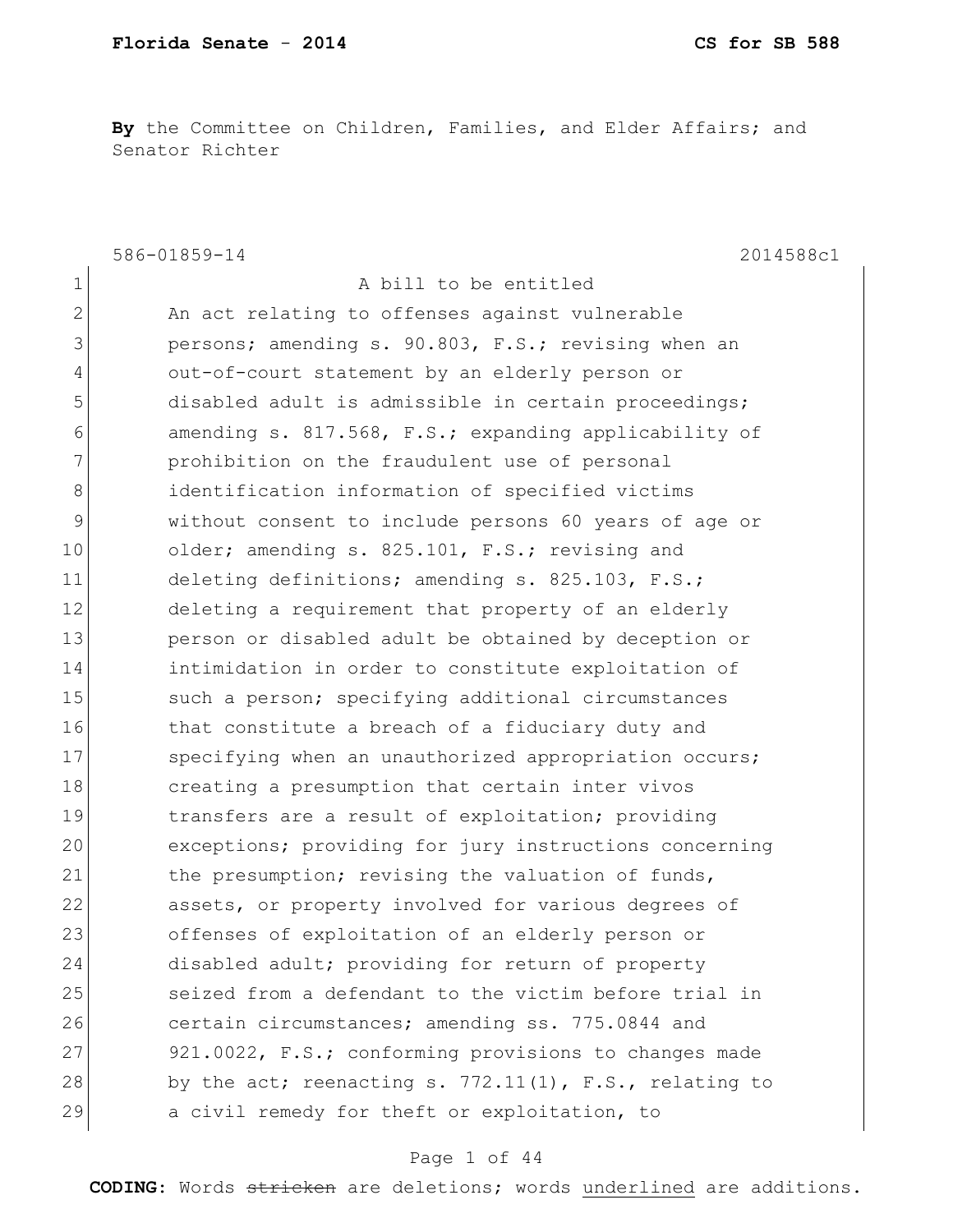586-01859-14 2014588c1 30 incorporate the amendments made by the act to s. 31 825.103, F.S., in a reference thereto; providing an 32 effective date. 33 34 Be It Enacted by the Legislature of the State of Florida: 35 36 Section 1. Paragraph (a) of subsection (24) of section 37 90.803, Florida Statutes, is amended to read: 38 90.803 Hearsay exceptions; availability of declarant 39 immaterial.—The provision of s. 90.802 to the contrary 40 notwithstanding, the following are not inadmissible as evidence, 41 even though the declarant is available as a witness: 42 (24) HEARSAY EXCEPTION; STATEMENT OF ELDERLY PERSON OR 43 DISABLED ADULT. 44 (a) Unless the source of information or the method or 45 circumstances by which the statement is reported indicates a 46 lack of trustworthiness, an out-of-court statement made by an 47 elderly person or disabled adult, as defined in s. 825.101, 48 describing any act of abuse or neglect, any act of exploitation, 49 the offense of battery or aggravated battery or assault or 50 aggravated assault or sexual battery, or any other violent act 51 on the declarant elderly person or disabled adult, not otherwise 52 admissible, is admissible in evidence in any civil or criminal 53 proceeding if:

54 1. The court finds in a hearing conducted outside the 55 presence of the jury that the time, content, and circumstances 56 of the statement provide sufficient safeguards of reliability. 57 In making its determination, the court may consider the mental 58 and physical age and maturity of the elderly person or disabled

#### Page 2 of 44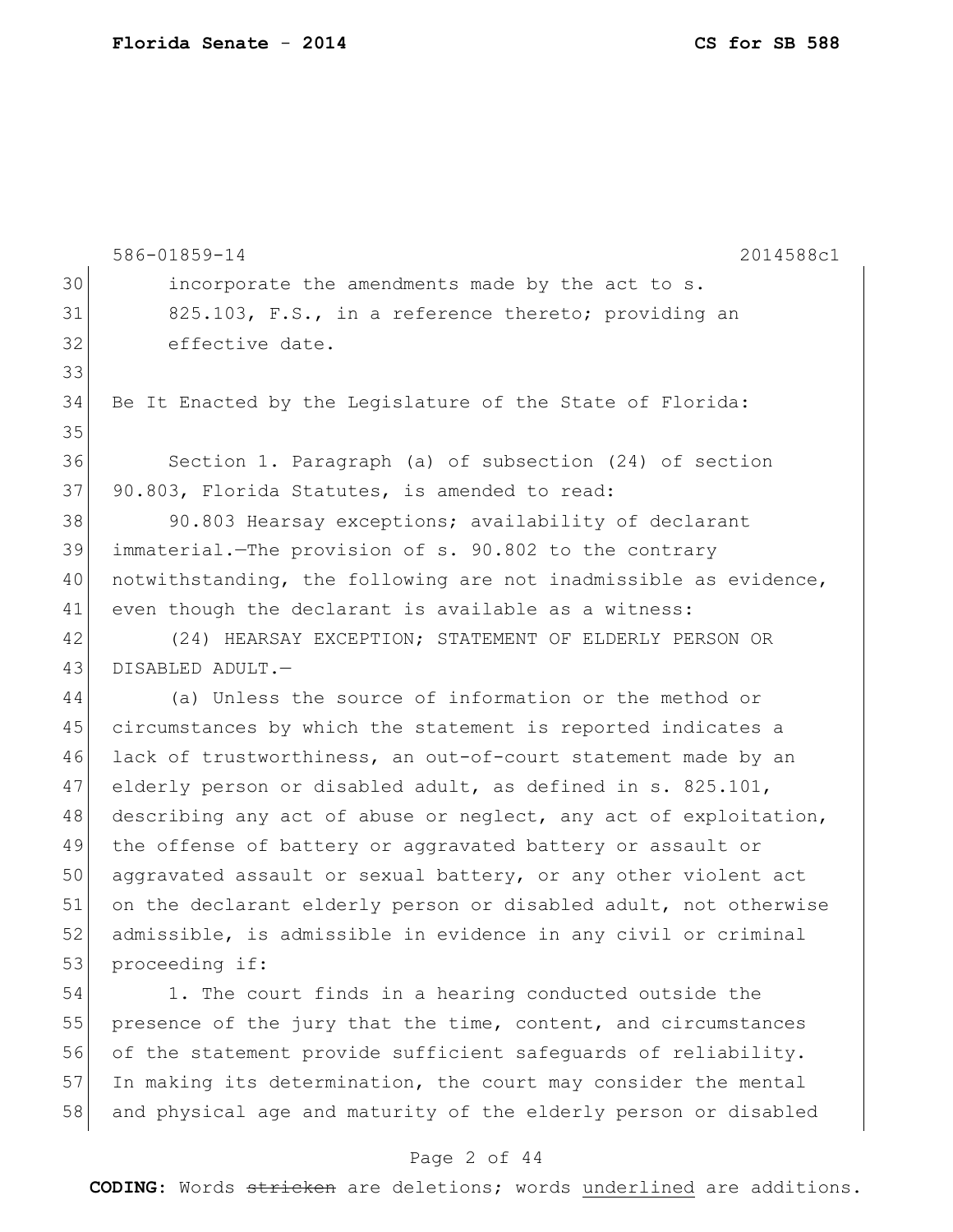|    | 2014588c1<br>586-01859-14                                                 |
|----|---------------------------------------------------------------------------|
| 59 | adult, the nature and duration of the abuse or offense, the               |
| 60 | relationship of the victim to the offender, the reliability of            |
| 61 | the assertion, the reliability of the elderly person or disabled          |
| 62 | adult, and any other factor deemed appropriate; and                       |
| 63 | 2. The elderly person or disabled adult either:                           |
| 64 | a. Testifies; or                                                          |
| 65 | b. is unavailable as a witness, provided that there is                    |
| 66 | corroborative evidence of the abuse or offense. Unavailability            |
| 67 | shall include a finding by the court that the elderly person's            |
| 68 | or disabled adult's participation in the trial or proceeding              |
| 69 | would result in a substantial likelihood of severe emotional,             |
| 70 | mental, or physical harm, in addition to findings pursuant to s.          |
| 71 | $90.804(1)$ .                                                             |
| 72 | Section 2. Subsections (6) and (7) of section $817.568$ ,                 |
| 73 | Florida Statutes, are amended to read:                                    |
| 74 | 817.568 Criminal use of personal identification                           |
| 75 | information.-                                                             |
| 76 | (6) Any person who willfully and without authorization                    |
| 77 | fraudulently uses personal identification information concerning          |
| 78 | an individual who is younger less than 18 years of age or 60              |
| 79 | years of age or older without first obtaining the consent of              |
| 80 | that individual or of his or her legal guardian commits a felony          |
| 81 | of the second degree, punishable as provided in s. 775.082, s.            |
| 82 | 775.083, or s. 775.084.                                                   |
| 83 | (7) Any person who is in the relationship of parent or                    |
| 84 | legal guardian, or who otherwise exercises custodial authority            |
| 85 | over an individual who is younger <del>less</del> than 18 years of age or |
| 86 | 60 years of age or older, who willfully and fraudulently uses             |
| 87 | personal identification information of that individual commits a          |

# Page 3 of 44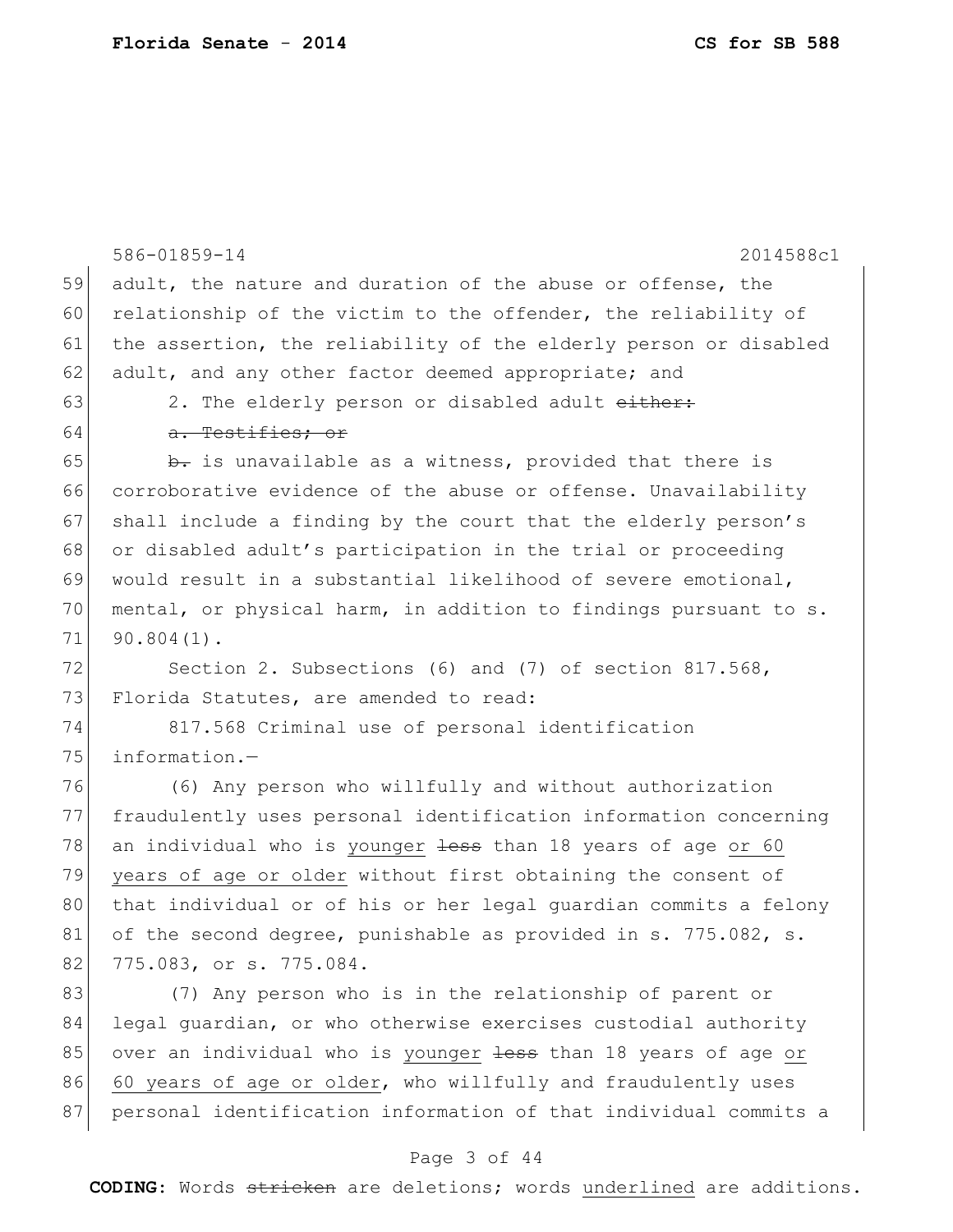|     | 586-01859-14<br>2014588c1                                        |
|-----|------------------------------------------------------------------|
| 88  | felony of the second degree, punishable as provided in s.        |
| 89  | 775.082, s. 775.083, or s. 775.084.                              |
| 90  | Section 3. Subsections $(2)$ , $(3)$ , and $(8)$ of section      |
| 91  | 825.101, Florida Statutes, are amended to read:                  |
| 92  | 825.101 Definitions. - As used in this chapter:                  |
| 93  | (2) "Caregiver" means a person who has been entrusted with       |
| 94  | or has assumed responsibility for the care or the property of an |
| 95  | elderly person or disabled adult. "Caregiver" includes, but is   |
| 96  | not limited to, relatives, court-appointed or voluntary          |
| 97  | guardians, adult household members, neighbors, health care       |
| 98  | providers, and employees and volunteers of facilities as defined |
| 99  | in subsection (6) $(7)$ .                                        |
| 100 | (3) "Deception" means:                                           |
| 101 | (a) Misrepresenting or concealing a material fact relating       |
| 102 | $\pm$ o:                                                         |
| 103 | 1. Services rendered, disposition of property, or use of         |
| 104 | property, when such services or property are intended to benefit |
| 105 | an elderly person or disabled adult;                             |
| 106 | 2. Terms of a contract or agreement entered into with an         |
| 107 | elderly person or disabled adult; or                             |
| 108 | 3. An existing or preexisting condition of any property          |
| 109 | involved in a contract or agreement entered into with an elderly |
| 110 | person or disabled adult; or                                     |
| 111 | (b) Using any misrepresentation, false pretense, or false        |
| 112 | promise in order to induce, encourage, or solicit an elderly     |
| 113 | person or disabled adult to enter into a contract or agreement.  |
| 114 | (8) "Intimidation" means the communication by word or act        |
| 115 | to an elderly person or disabled adult that the elderly person   |
| 116 | or disabled adult will be deprived of food, nutrition, clothing, |
|     |                                                                  |

#### Page 4 of 44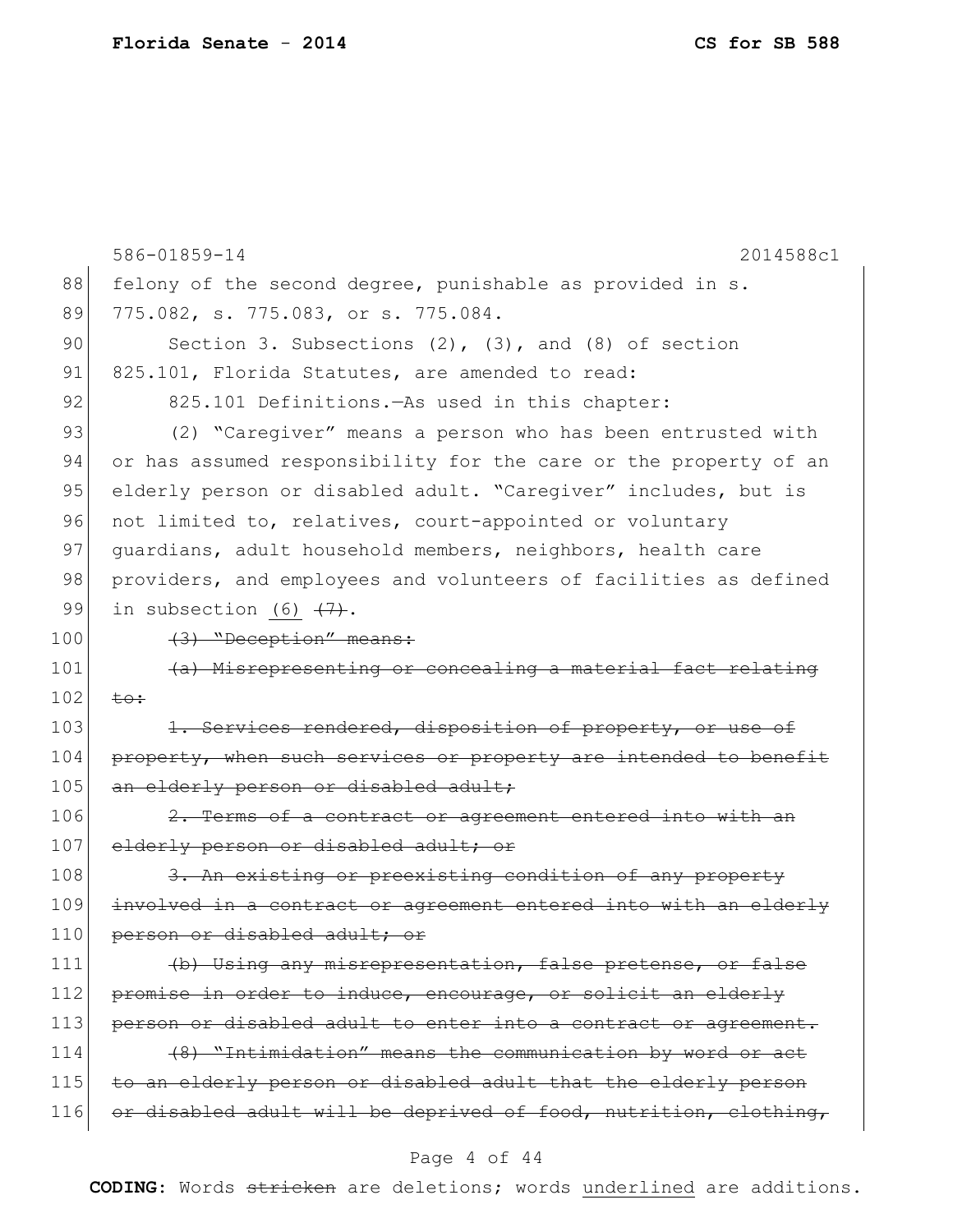586-01859-14 2014588c1 117 shelter, supervision, medicine, medical services, money, or 118 financial support or will suffer physical violence. 119 Section 4. Section 825.103, Florida Statutes, is amended to 120 read: 121 825.103 Exploitation of an elderly person or disabled 122 adult; penalties.-123 (1) "Exploitation of an elderly person or disabled adult" 124 means: 125 (a) Knowingly, by deception or intimidation, obtaining or 126 using, or endeavoring to obtain or use, an elderly person's or 127 disabled adult's funds, assets, or property with the intent to 128 temporarily or permanently deprive the elderly person or 129 disabled adult of the use, benefit, or possession of the funds, 130 assets, or property, or to benefit someone other than the 131 elderly person or disabled adult, by a person who: 132 1. Stands in a position of trust and confidence with the 133 elderly person or disabled adult; or 134 2. Has a business relationship with the elderly person or 135 disabled adult; 136 (b) Obtaining or using, endeavoring to obtain or use, or 137 conspiring with another to obtain or use an elderly person's or 138 disabled adult's funds, assets, or property with the intent to 139 temporarily or permanently deprive the elderly person or 140 disabled adult of the use, benefit, or possession of the funds, 141 assets, or property, or to benefit someone other than the 142 elderly person or disabled adult, by a person who knows or 143 reasonably should know that the elderly person or disabled adult 144 lacks the capacity to consent; or 145 (c) Breach of a fiduciary duty to an elderly person or

#### Page 5 of 44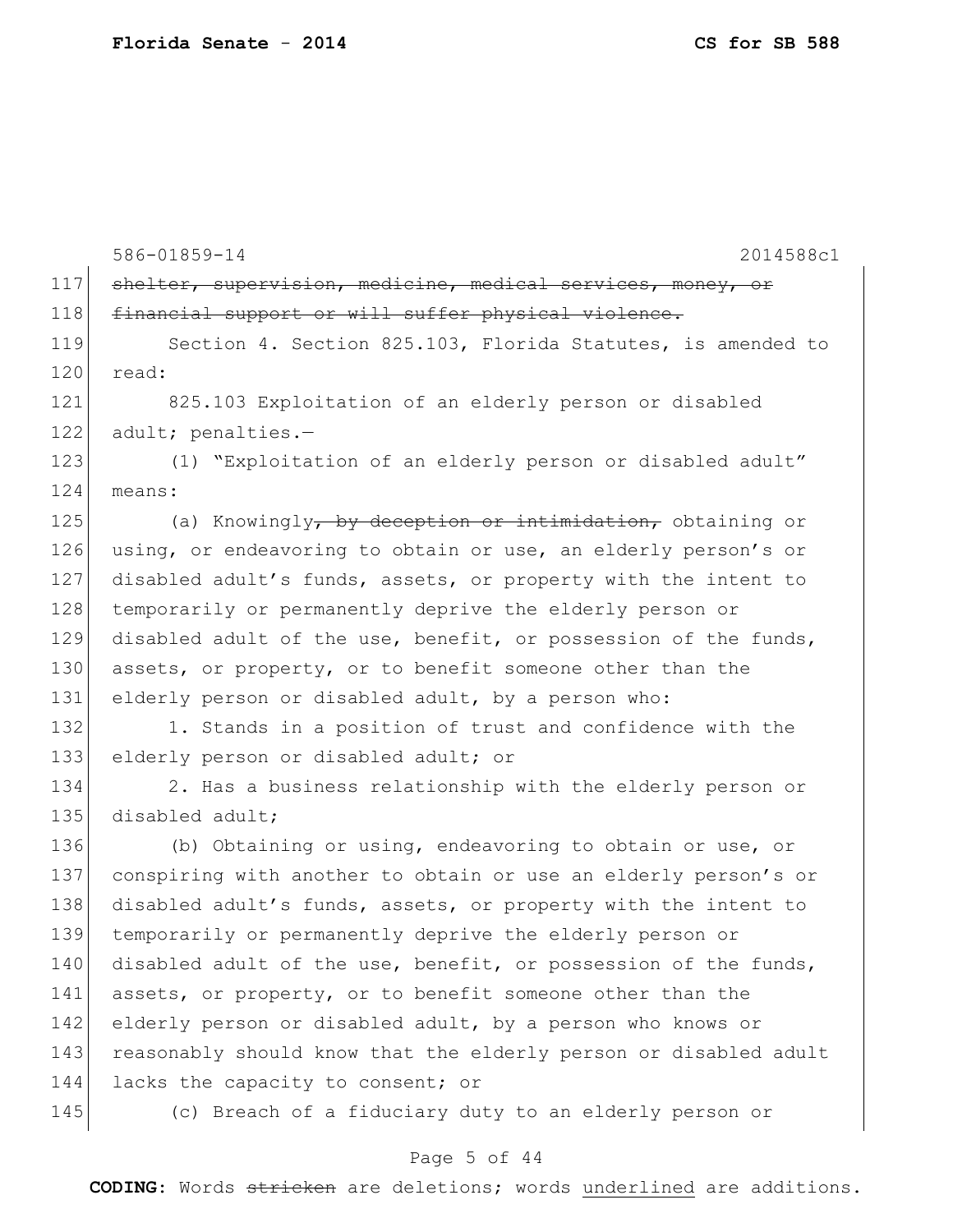|     | 586-01859-14<br>2014588c1                                        |  |  |  |  |  |
|-----|------------------------------------------------------------------|--|--|--|--|--|
| 146 | disabled adult by the person's quardian or agent under a power   |  |  |  |  |  |
| 147 | of attorney which results in an unauthorized appropriation,      |  |  |  |  |  |
| 148 | sale, or transfer of property. An unauthorized appropriation     |  |  |  |  |  |
| 149 | under this paragraph occurs when the elderly person or disabled  |  |  |  |  |  |
| 150 | adult does not receive the reasonably equivalent financial value |  |  |  |  |  |
| 151 | in goods or services, or when the fiduciary violates any of      |  |  |  |  |  |
| 152 | these duties:                                                    |  |  |  |  |  |
| 153 | 1. For agents appointed under chapter 709:                       |  |  |  |  |  |
| 154 | a. Committing fraud in obtaining their appointments;             |  |  |  |  |  |
| 155 | b. Abusing their powers;                                         |  |  |  |  |  |
| 156 | c. Wasting, embezzling, or intentionally mismanaging the         |  |  |  |  |  |
| 157 | assets of the ward or beneficiary of the trust; or               |  |  |  |  |  |
| 158 | d. Acting contrary to the principal's sole benefit or best       |  |  |  |  |  |
| 159 | interest.                                                        |  |  |  |  |  |
| 160 | 2. For guardians and trustees appointed under chapter 736        |  |  |  |  |  |
| 161 | or chapter 744:                                                  |  |  |  |  |  |
| 162 | a. Committing fraud in obtaining their appointments;             |  |  |  |  |  |
| 163 | b. Abusing their powers; or                                      |  |  |  |  |  |
| 164 | c. Wasting, embezzling, or intentionally mismanaging the         |  |  |  |  |  |
| 165 | assets of the ward or beneficiary of the trust.                  |  |  |  |  |  |
| 166 | (d) Misappropriating, misusing, or transferring without          |  |  |  |  |  |
| 167 | authorization money belonging to an elderly person or disabled   |  |  |  |  |  |
| 168 | adult from an account in which the elderly person or disabled    |  |  |  |  |  |
| 169 | adult placed the funds, owned the funds, and was the sole        |  |  |  |  |  |
| 170 | contributor or payee of the funds before the misappropriation,   |  |  |  |  |  |
| 171 | misuse, or unauthorized transfer. This paragraph only applies to |  |  |  |  |  |
| 172 | the following types of accounts:                                 |  |  |  |  |  |
| 173 | 1. Personal accounts;                                            |  |  |  |  |  |
| 174 | 2. Joint accounts created with the intent that only the          |  |  |  |  |  |

# Page 6 of 44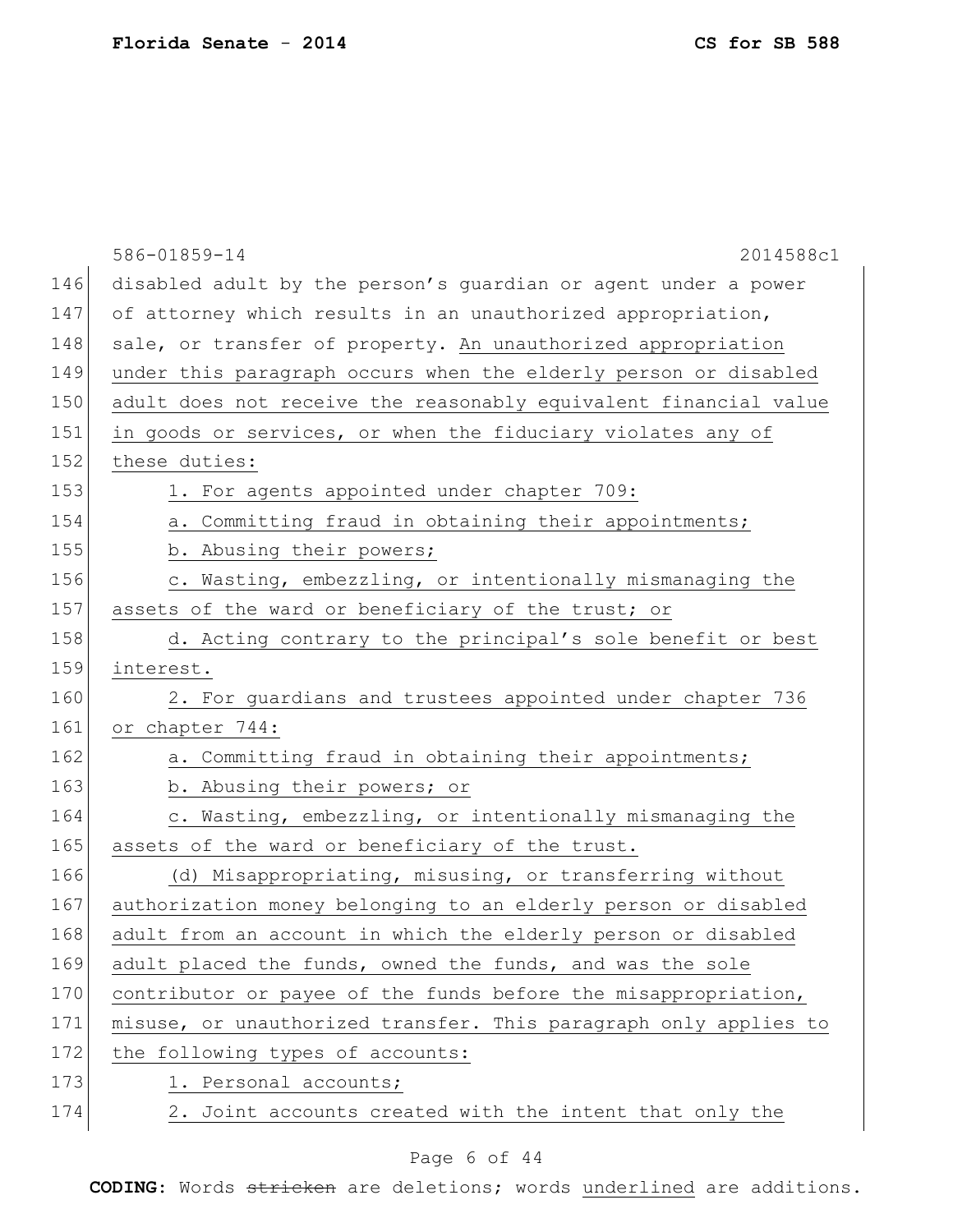|     | 586-01859-14<br>2014588c1                                        |
|-----|------------------------------------------------------------------|
| 175 | elderly person or disabled adult enjoys all rights, interests,   |
| 176 | and claims to moneys deposited into such account; or             |
| 177 | 3. Convenience accounts created in accordance with s.            |
| 178 | 655.80.                                                          |
| 179 | (e) Intentionally or negligently failing to effectively use      |
| 180 | an elderly person's or disabled adult's income and assets for    |
| 181 | the necessities required for that person's support and           |
| 182 | maintenance, by a caregiver or a person who stands in a position |
| 183 | of trust and confidence with the elderly person or disabled      |
| 184 | adult.                                                           |
| 185 | (2) Any inter vivos transfer of money or property valued in      |
| 186 | excess of \$10,000 at the time of the transfer, whether in a     |
| 187 | single transaction or multiple transactions, by a person age 65  |
| 188 | or older to a nonrelative whom the transferor knew for fewer     |
| 189 | than 2 years before the first transfer and for which the         |
| 190 | transferor did not receive the reasonably equivalent financial   |
| 191 | value in goods or services creates a permissive presumption that |
| 192 | the transfer was the result of exploitation.                     |
| 193 | (a) This subsection applies regardless of whether the            |
| 194 | transfer or transfers are denoted by the parties as a gift or    |
| 195 | loan, except that it does not apply to a valid loan evidenced in |
| 196 | writing that includes definite repayment dates. However, if      |
| 197 | repayment of any such loan is in default, in whole or in part,   |
| 198 | for more than 65 days, the presumption of this subsection        |
| 199 | applies.                                                         |
| 200 | (b) This subsection does not apply to:                           |
| 201 | 1. Persons who are in the business of making loans.              |
| 202 | 2. Bona fide charitable donations to nonprofit                   |
| 203 | organizations that qualify for tax exempt status under the       |
|     |                                                                  |

# Page 7 of 44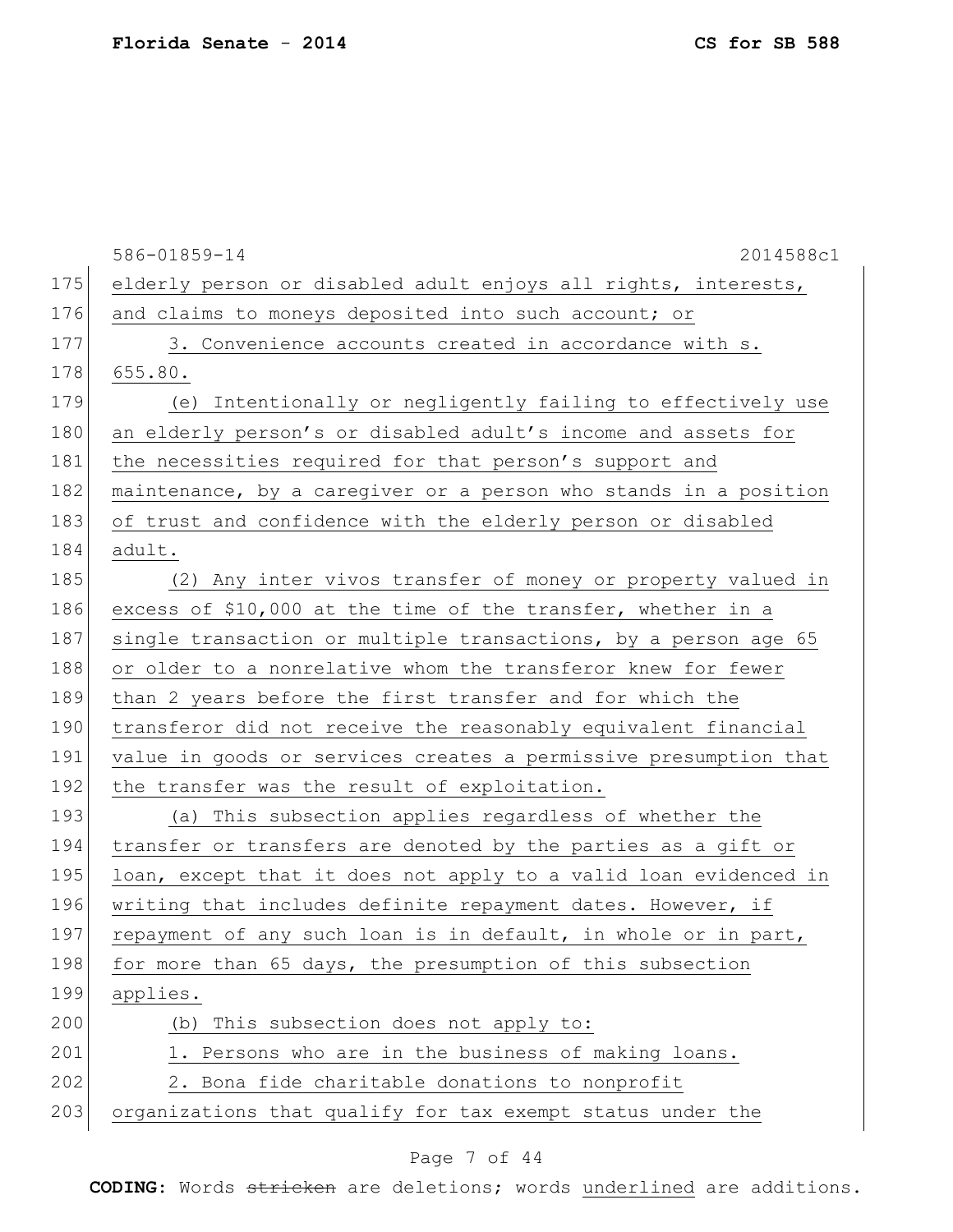586-01859-14 2014588c1 204 Internal Revenue Code. 205 (c) In a criminal case to which this subsection applies, if 206 the trial is by jury, jurors shall be instructed that they may, 207 but are not required to, draw an inference of exploitation upon 208 proof beyond a reasonable doubt of the facts listed in this 209 subsection. The presumption of this subsection imposes no burden 210 of proof on the defendant. 211 (3)  $(2)$  (a) If the funds, assets, or property involved in the 212 exploitation of the elderly person or disabled adult is valued 213 at  $$50,000$   $$100,000$  or more, the offender commits a felony of 214 the first degree, punishable as provided in s. 775.082, s. 215 775.083, or s. 775.084. 216 (b) If the funds, assets, or property involved in the 217 exploitation of the elderly person or disabled adult is valued 218 at \$10,000  $\frac{20}{700}$  or more, but less than \$50,000  $\frac{200}{700}$ , the 219 offender commits a felony of the second degree, punishable as 220 provided in s. 775.082, s. 775.083, or s. 775.084. 221  $\vert$  (c) If the funds, assets, or property involved in the 222 exploitation of an elderly person or disabled adult is valued at 223 less than \$10,000  $\frac{223}{1000}$ , the offender commits a felony of the 224 third degree, punishable as provided in s. 775.082, s. 775.083, 225 or s. 775.084. 226 (4) If a person is charged with financial exploitation of 227 an elderly person or disabled adult that involves the taking of 228 or loss of property valued at more than \$5,000 and property 229 belonging to a victim is seized from the defendant pursuant to a 230 search warrant, the court shall hold an evidentiary hearing and 231 determine, by a preponderance of the evidence, whether the 232 defendant unlawfully obtained the victim's property. If the

#### Page 8 of 44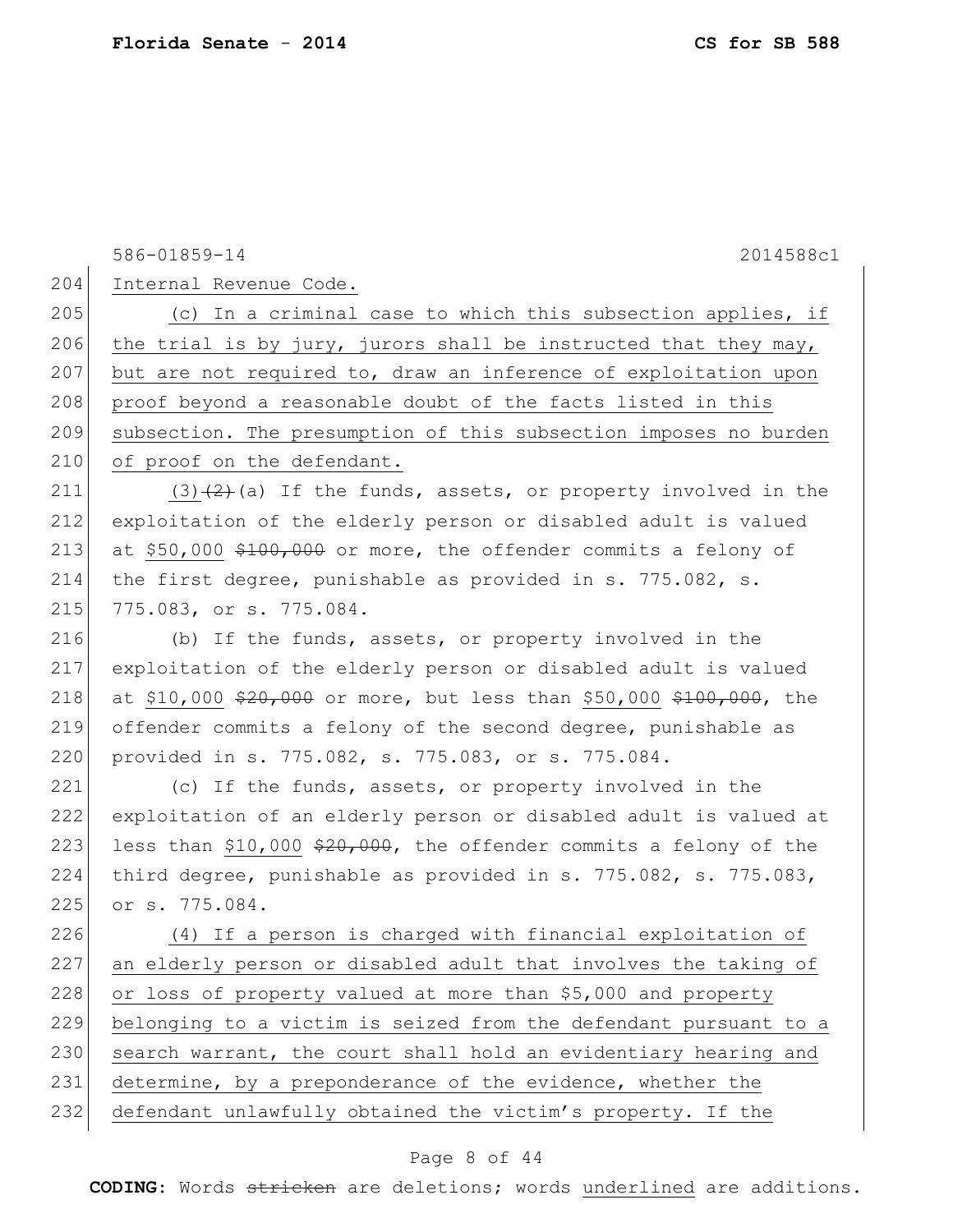|     | 586-01859-14<br>2014588c1                                           |  |  |
|-----|---------------------------------------------------------------------|--|--|
| 233 | court finds that the property was unlawfully obtained, the court    |  |  |
| 234 | may order it returned to the victim for restitution purposes        |  |  |
| 235 | before trial on the charge. This determination is inadmissible      |  |  |
| 236 | in evidence at trial on the charge and does not give rise to any    |  |  |
| 237 | inference that the defendant has committed an offense under this    |  |  |
| 238 | section.                                                            |  |  |
| 239 | Section 5. Paragraph (a) of subsection (5) of section               |  |  |
| 240 | 775.0844, Florida Statutes, is amended to read:                     |  |  |
| 241 | 775.0844 White Collar Crime Victim Protection Act.-                 |  |  |
| 242 | (5) Any person who commits an aggravated white collar crime         |  |  |
| 243 | as defined in this section and in so doing either:                  |  |  |
| 244 | (a) Victimizes 10 or more elderly persons, as defined in s.         |  |  |
| 245 | $825.101(5)$ ;                                                      |  |  |
| 246 |                                                                     |  |  |
| 247 | and thereby obtains or attempts to obtain \$50,000 or more,         |  |  |
| 248 | commits a felony of the first degree, punishable as provided in     |  |  |
| 249 | s. 775.082, s. 775.083, or s. 775.084.                              |  |  |
| 250 | Section 6. Paragraphs $(f)$ , $(g)$ , and $(h)$ of subsection $(3)$ |  |  |
| 251 | of section 921.0022, Florida Statutes, are amended to read:         |  |  |
| 252 | 921.0022 Criminal Punishment Code; offense severity ranking         |  |  |
| 253 | $chart. -$                                                          |  |  |
| 254 | (3) OFFENSE SEVERITY RANKING CHART                                  |  |  |
| 255 | (f) LEVEL 6                                                         |  |  |
| 256 |                                                                     |  |  |
|     | Florida<br>Description<br>Felony                                    |  |  |
|     | Statute<br>Degree                                                   |  |  |
| 257 |                                                                     |  |  |
|     | 316.193(2)(b)<br>3rd<br>Felony DUI, 4th or subsequent               |  |  |
|     | conviction.                                                         |  |  |

# Page 9 of 44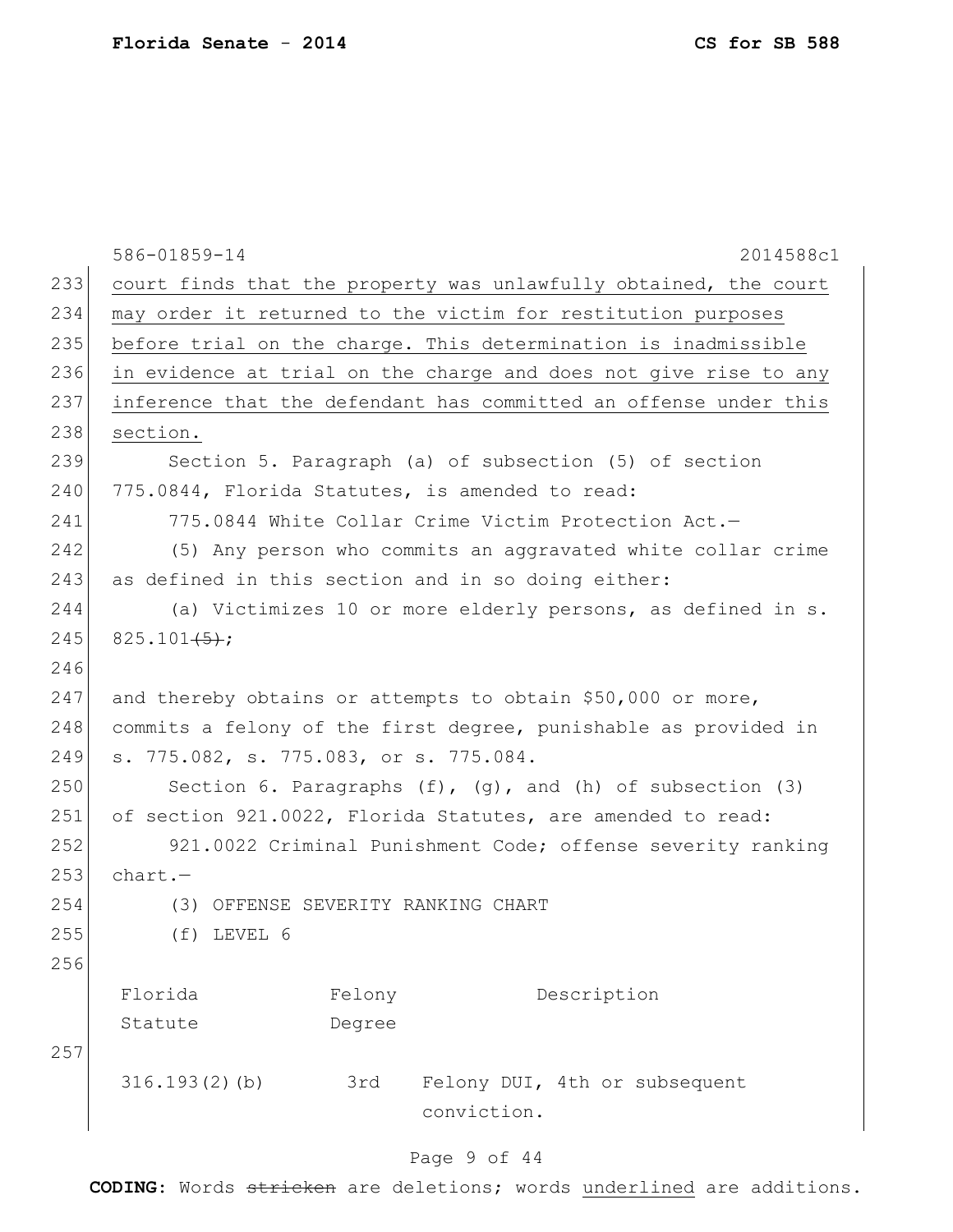|            | 586-01859-14  |     | 2014588c1                                                                        |
|------------|---------------|-----|----------------------------------------------------------------------------------|
| 258        |               |     |                                                                                  |
|            | 499.0051(3)   | 2nd | Knowing forgery of pedigree<br>papers.                                           |
| 259<br>260 | 499.0051(4)   | 2nd | Knowing purchase or receipt of<br>prescription drug from<br>unauthorized person. |
| 261        | 499.0051(5)   | 2nd | Knowing sale or transfer of<br>prescription drug to<br>unauthorized person.      |
|            | 775.0875(1)   | 3rd | Taking firearm from law<br>enforcement officer.                                  |
| 262<br>263 | 784.021(1)(a) | 3rd | Aggravated assault; deadly<br>weapon without intent to kill.                     |
|            | 784.021(1)(b) | 3rd | Aggravated assault; intent to<br>commit felony.                                  |
| 264        | 784.041       | 3rd | Felony battery; domestic<br>battery by strangulation.                            |
| 265        | 784.048(3)    | 3rd | Aggravated stalking; credible<br>threat.                                         |
| 266        | 784.048(5)    | 3rd | Aggravated stalking of person<br>under 16.                                       |
|            |               |     |                                                                                  |

#### Page 10 of 44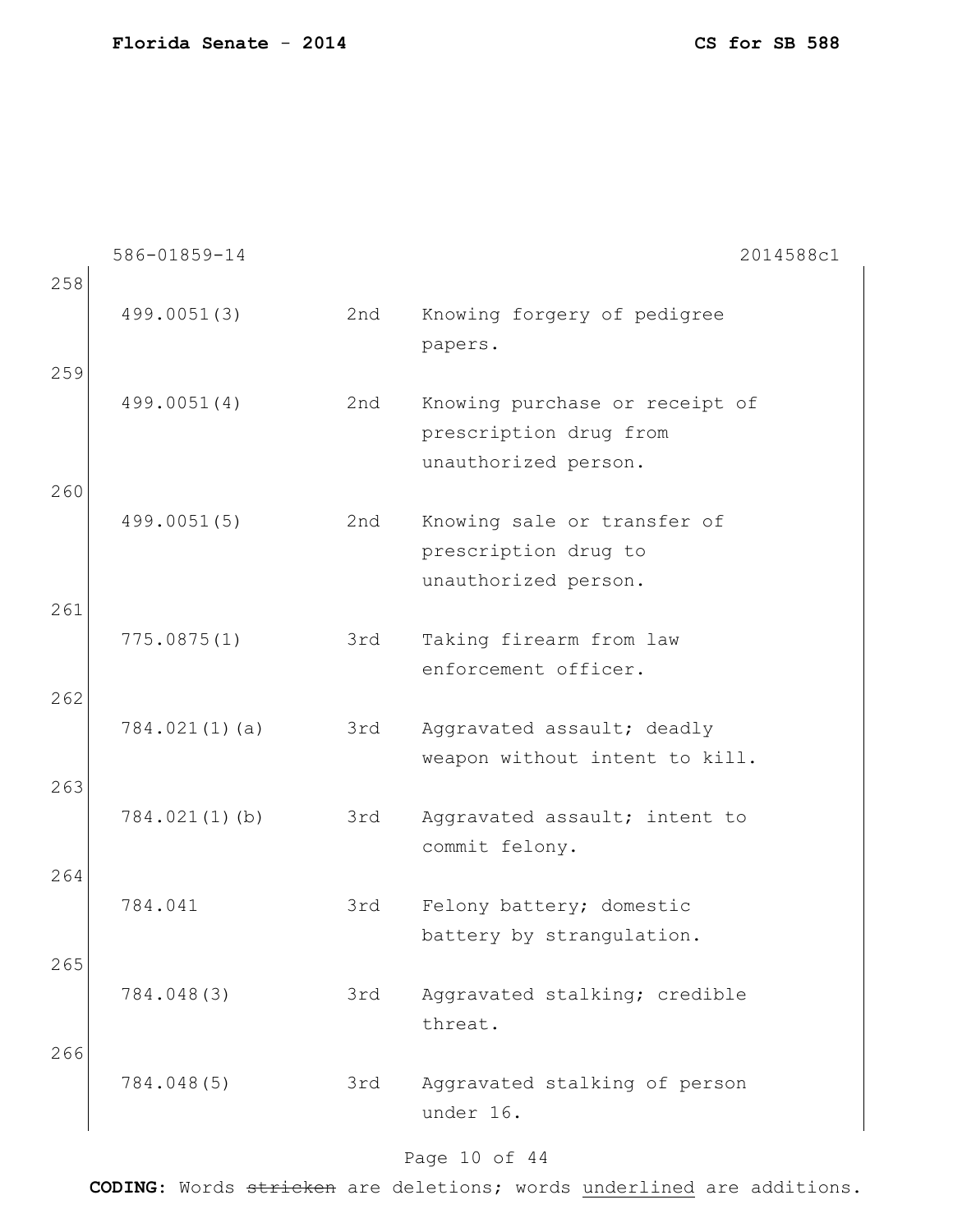|            | 586-01859-14     |     | 2014588c1                                                                         |
|------------|------------------|-----|-----------------------------------------------------------------------------------|
| 267<br>268 | 784.07(2)(c)     | 2nd | Aggravated assault on law<br>enforcement officer.                                 |
|            | 784.074(1)(b)    | 2nd | Aggravated assault on sexually<br>violent predators facility<br>staff.            |
| 269<br>270 | 784.08(2)(b)     | 2nd | Aggravated assault on a person<br>65 years of age or older.                       |
| 271        | 784.081(2)       | 2nd | Aggravated assault on specified<br>official or employee.                          |
|            | 784.082(2)       | 2nd | Aggravated assault by detained<br>person on visitor or other<br>detainee.         |
| 272        | 784.083(2)       | 2nd | Aggravated assault on code<br>inspector.                                          |
| 273        | 787.02(2)        | 3rd | False imprisonment; restraining<br>with purpose other than those<br>in s. 787.01. |
| 274<br>275 | $790.115(2)$ (d) | 2nd | Discharging firearm or weapon<br>on school property.                              |
|            | 790.161(2)       | 2nd | Make, possess, or throw<br>Page 11 of 44                                          |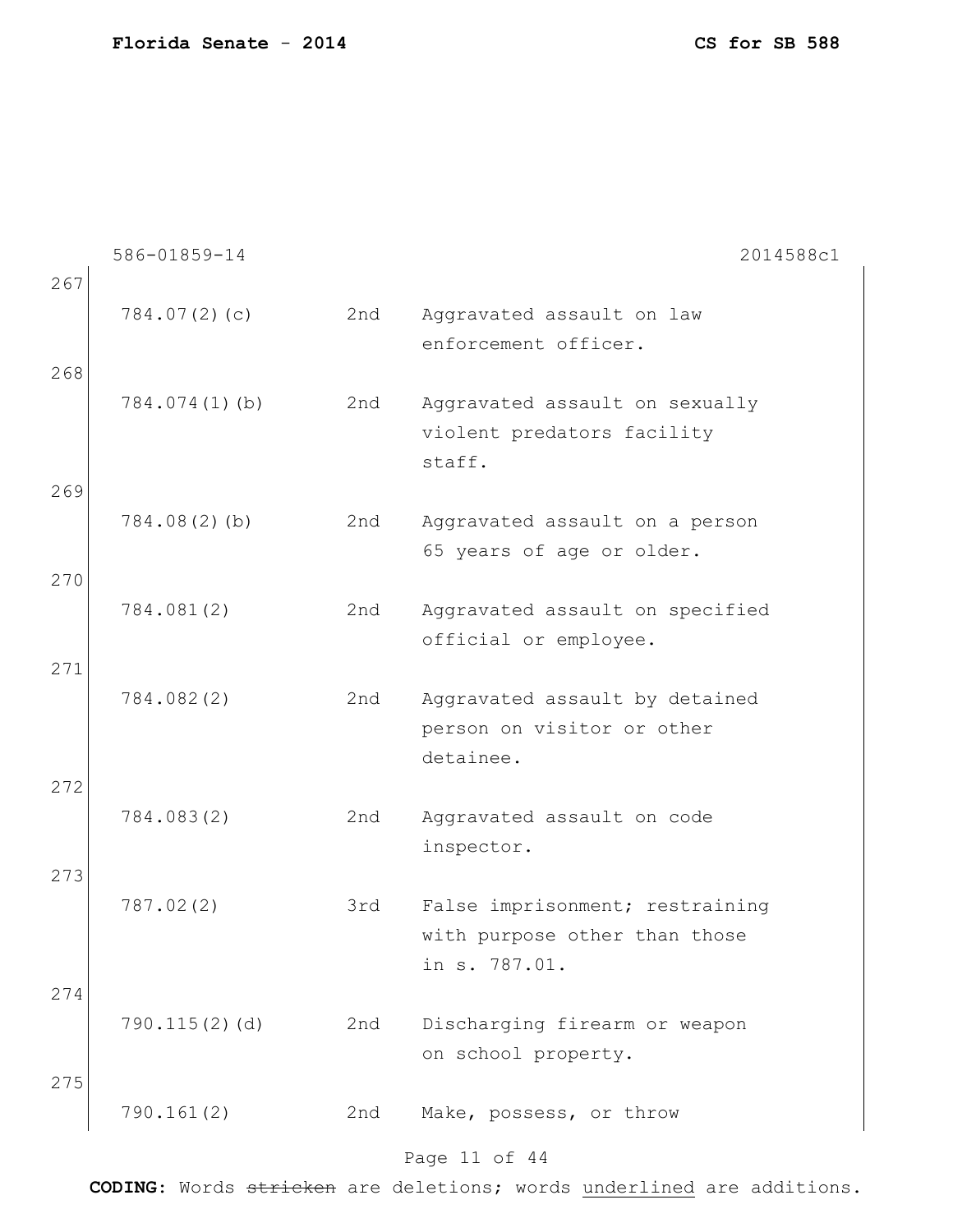|            | 586-01859-14     |     | 2014588c1                                                                                                                     |
|------------|------------------|-----|-------------------------------------------------------------------------------------------------------------------------------|
|            |                  |     | destructive device with intent<br>to do bodily harm or damage<br>property.                                                    |
| 276        |                  |     |                                                                                                                               |
|            | 790.164(1)       | 2nd | False report of deadly<br>explosive, weapon of mass<br>destruction, or act of arson or<br>violence to state property.         |
| 277<br>278 | 790.19           | 2nd | Shooting or throwing deadly<br>missiles into dwellings,<br>vessels, or vehicles.                                              |
|            | $794.011(8)$ (a) | 3rd | Solicitation of minor to<br>participate in sexual activity<br>by custodial adult.                                             |
| 279<br>280 | 794.05(1)        | 2nd | Unlawful sexual activity with<br>specified minor.                                                                             |
| 281        | 800.04(5)(d)     | 3rd | Lewd or lascivious molestation;<br>victim 12 years of age or older<br>but less than 16 years;<br>offender less than 18 years. |
| 282        | 800.04(6)(b)     | 2nd | Lewd or lascivious conduct;<br>offender 18 years of age or<br>older.                                                          |

# Page 12 of 44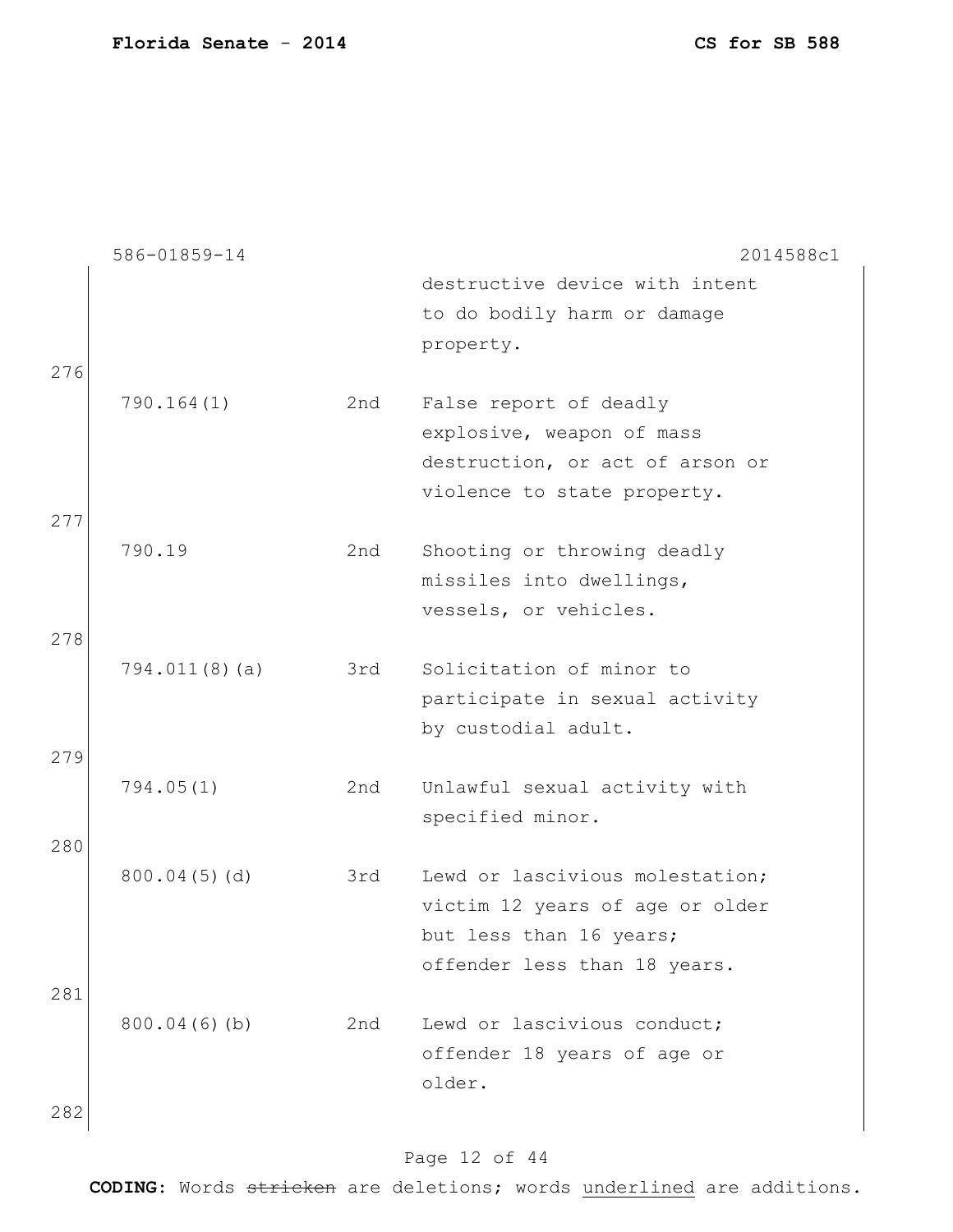|            | 586-01859-14    |     | 2014588c1                                                                                   |
|------------|-----------------|-----|---------------------------------------------------------------------------------------------|
| 283        | 806.031(2)      | 2nd | Arson resulting in great bodily<br>harm to firefighter or any<br>other person.              |
| 284        | 810.02(3)(c)    | 2nd | Burglary of occupied structure;<br>unarmed; no assault or battery.                          |
|            | 810.145(8)(b)   | 2nd | Video voyeurism; certain minor<br>victims; 2nd or subsequent<br>offense.                    |
| 285<br>286 | 812.014(2)(b)1. | 2nd | Property stolen \$20,000 or<br>more, but less than \$100,000,<br>grand theft in 2nd degree. |
|            | 812.014(6)      | 2nd | Theft; property stolen \$3,000<br>or more; coordination of<br>others.                       |
| 287        | 812.015(9)(a)   | 2nd | Retail theft; property stolen<br>\$300 or more; second or<br>subsequent conviction.         |
| 288        | 812.015(9)(b)   | 2nd | Retail theft; property stolen<br>\$3,000 or more; coordination of<br>others.                |
| 289        | 812.13(2)(c)    | 2nd | Robbery, no firearm or other<br>weapon (strong-arm robbery).                                |

#### Page 13 of 44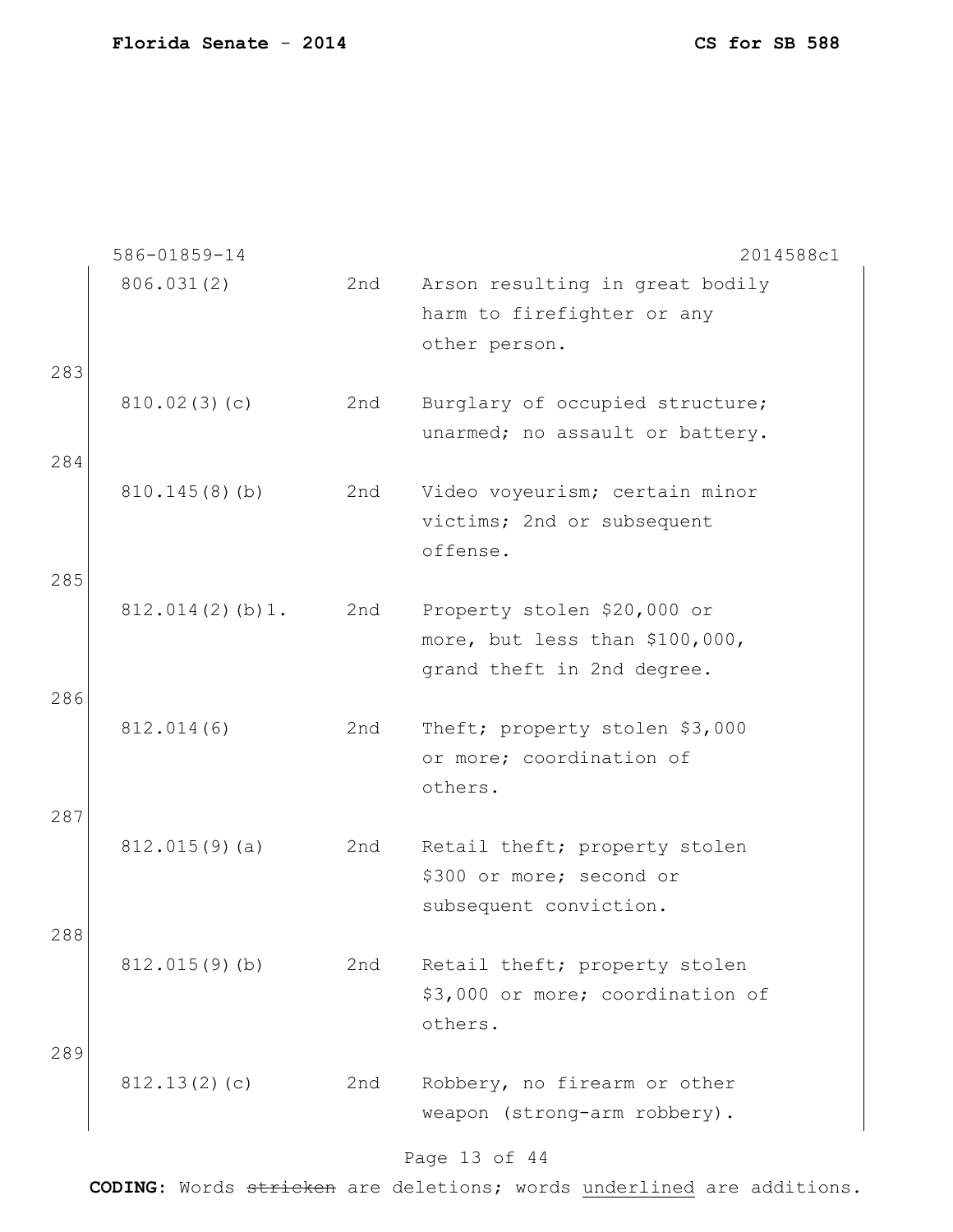|     | 586-01859-14                   |     | 2014588c1                                                                                                      |
|-----|--------------------------------|-----|----------------------------------------------------------------------------------------------------------------|
| 290 |                                |     |                                                                                                                |
|     | 817.4821(5)                    | 2nd | Possess cloning paraphernalia<br>with intent to create cloned                                                  |
|     |                                |     | cellular telephones.                                                                                           |
| 291 | 825.102(1)                     | 3rd | Abuse of an elderly person or<br>disabled adult.                                                               |
| 292 |                                |     |                                                                                                                |
|     | 825.102(3)(c)                  | 3rd | Neglect of an elderly person or<br>disabled adult.                                                             |
| 293 |                                |     |                                                                                                                |
|     | 825.1025(3)                    | 3rd | Lewd or lascivious molestation<br>of an elderly person or<br>disabled adult.                                   |
| 294 |                                |     |                                                                                                                |
|     | 825.103(3)(c)<br>825.103(2)(e) | 3rd | Exploiting an elderly person or<br>disabled adult and property is<br>valued at less than \$10,000<br>\$20,000. |
| 295 |                                |     |                                                                                                                |
|     | 827.03(2)(c)                   | 3rd | Abuse of a child.                                                                                              |
| 296 |                                |     |                                                                                                                |
|     | 827.03(2)(d)                   | 3rd | Neglect of a child.                                                                                            |
| 297 |                                |     |                                                                                                                |
| 298 | $827.071(2)$ & (3)             | 2nd | Use or induce a child in a<br>sexual performance, or promote<br>or direct such performance.                    |
|     | 836.05                         | 2nd | Threats; extortion.                                                                                            |

# Page 14 of 44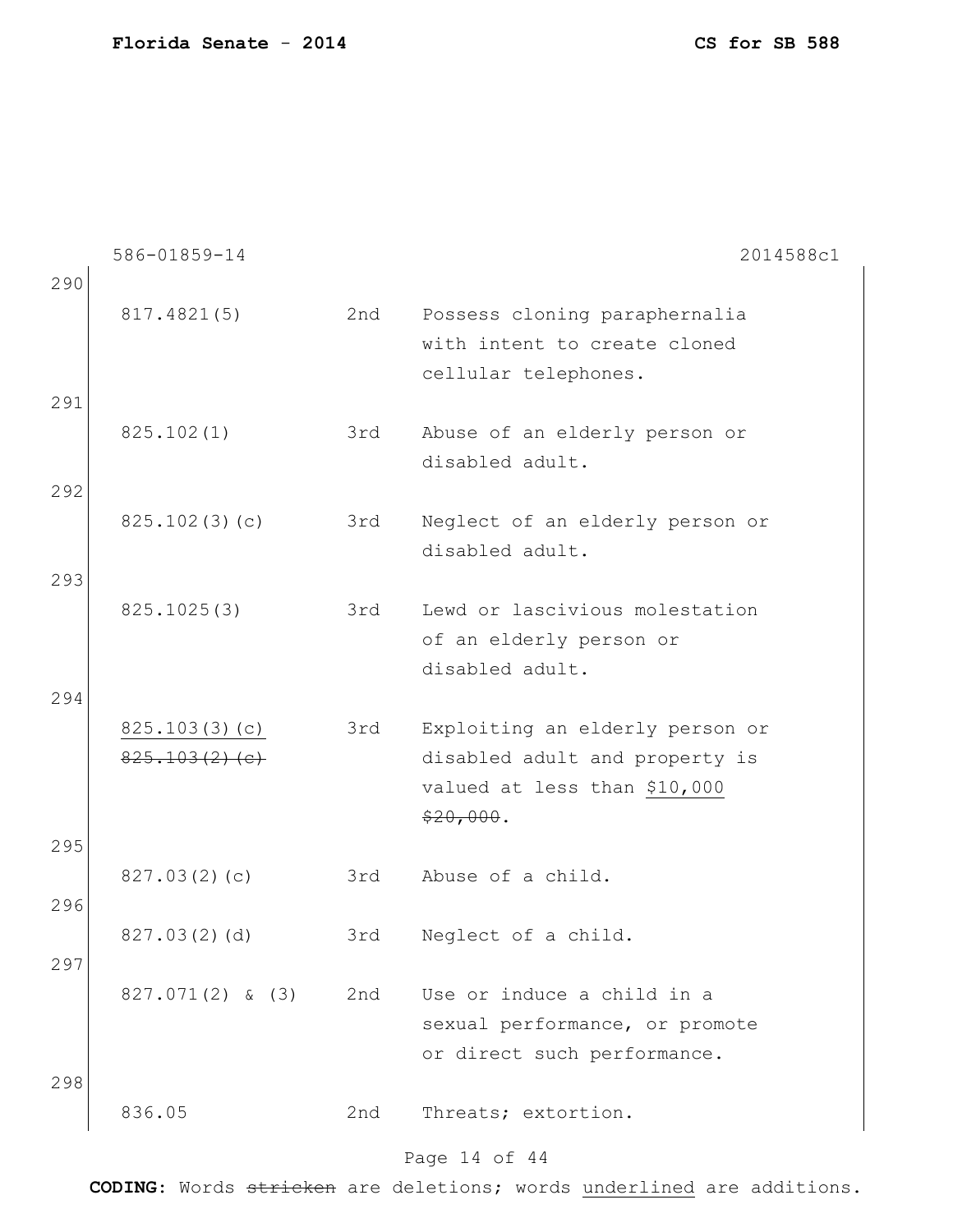586-01859-14 2014588c1 299 836.10 2nd Written threats to kill or do bodily injury. 300 843.12 3rd Aids or assists person to escape. 301 847.011 3rd Distributing, offering to distribute, or possessing with intent to distribute obscene materials depicting minors. 302 847.012 3rd Knowingly using a minor in the production of materials harmful to minors. 303 847.0135(2) 3rd Facilitates sexual conduct of or with a minor or the visual depiction of such conduct. 304 914.23 2nd Retaliation against a witness, victim, or informant, with bodily injury. 305 944.35(3)(a)2. 3rd Committing malicious battery upon or inflicting cruel or inhuman treatment on an inmate or offender on community

#### Page 15 of 44

supervision, resulting in great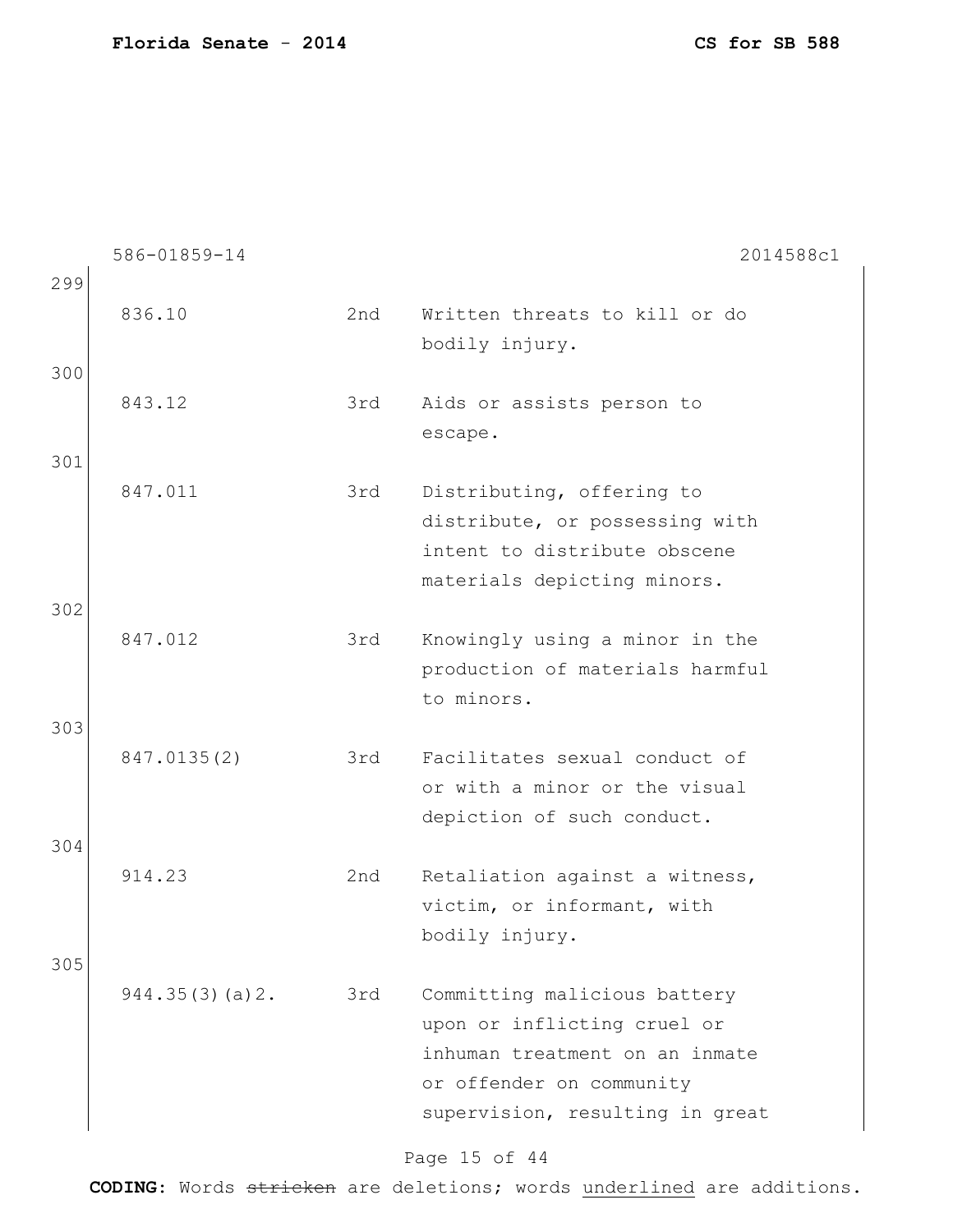|            | 586-01859-14     |        | 2014588c1                                                                                     |
|------------|------------------|--------|-----------------------------------------------------------------------------------------------|
|            |                  |        | bodily harm.                                                                                  |
| 306        |                  |        |                                                                                               |
|            | 944.40           | 2nd    | Escapes.                                                                                      |
| 307        | 944.46           | 3rd    | Harboring, concealing, aiding<br>escaped prisoners.                                           |
| 308        | 944.47(1)(a)5.   | 2nd    | Introduction of contraband<br>(firearm, weapon, or explosive)<br>into correctional facility.  |
| 309        |                  |        |                                                                                               |
|            | 951.22(1)        | 3rd    | Intoxicating drug, firearm, or<br>weapon introduced into county<br>facility.                  |
| 310        | $(q)$ LEVEL 7    |        |                                                                                               |
| 311        |                  |        |                                                                                               |
| 312        |                  |        |                                                                                               |
|            | Florida          | Felony | Description                                                                                   |
|            | Statute          | Degree |                                                                                               |
| 313<br>314 | $316.027(1)$ (b) | 1st    | Accident involving death,<br>failure to stop; leaving scene.                                  |
|            | 316.193(3)(c)2.  | 3rd    | DUI resulting in serious bodily<br>injury.                                                    |
| 315        | 316.1935(3)(b)   | 1st    | Causing serious bodily injury<br>or death to another person;<br>driving at high speed or with |

#### Page 16 of 44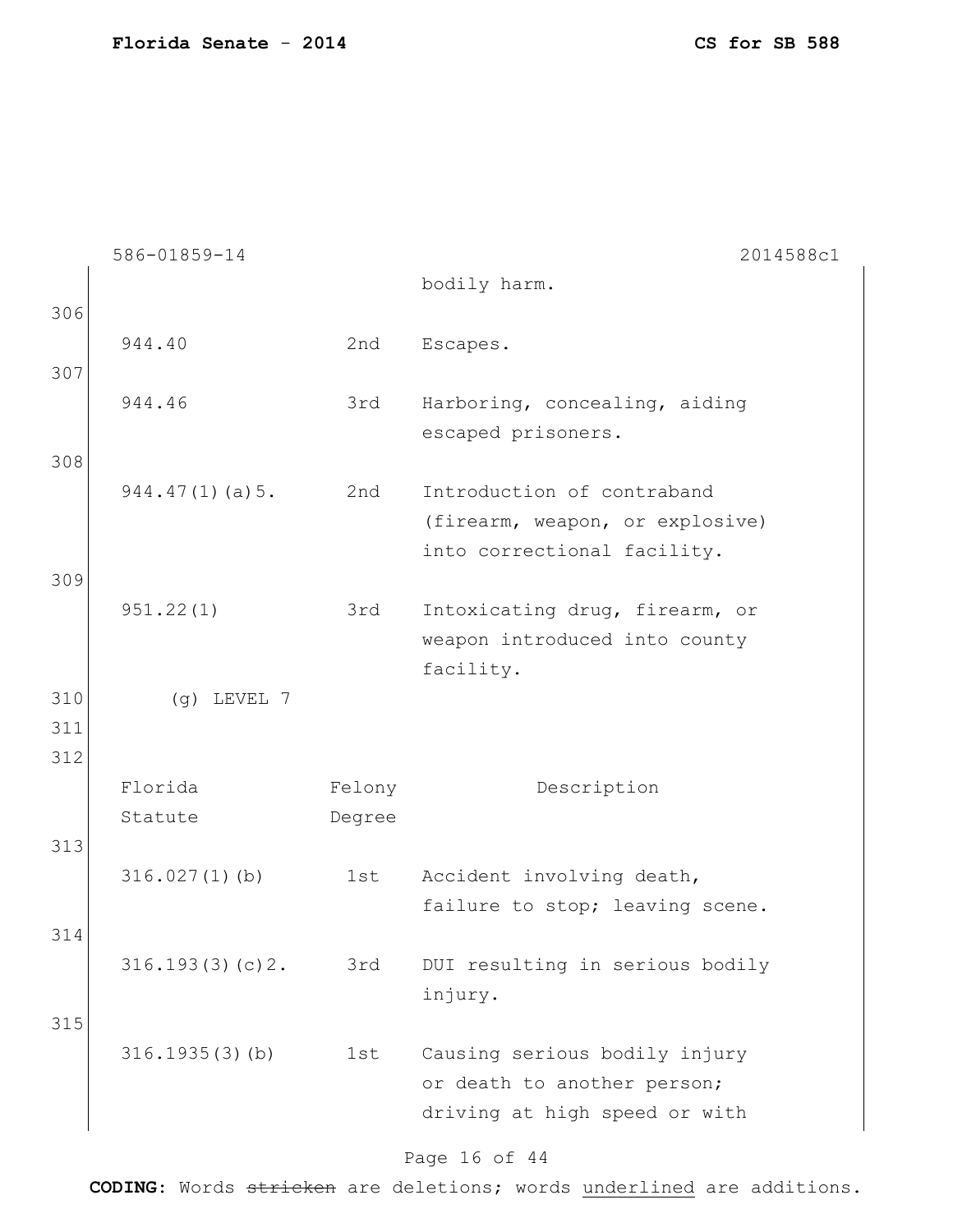|     | 586-01859-14     |     | 2014588c1                       |
|-----|------------------|-----|---------------------------------|
|     |                  |     | wanton disregard for safety     |
|     |                  |     | while fleeing or attempting to  |
|     |                  |     | elude law enforcement officer   |
|     |                  |     | who is in a patrol vehicle with |
|     |                  |     | siren and lights activated.     |
| 316 |                  |     |                                 |
|     | 327.35(3)(c)2.   | 3rd | Vessel BUI resulting in serious |
|     |                  |     | bodily injury.                  |
| 317 |                  |     |                                 |
|     | 402.319(2)       | 2nd | Misrepresentation and           |
|     |                  |     | negligence or intentional act   |
|     |                  |     | resulting in great bodily harm, |
|     |                  |     | permanent disfiguration,        |
|     |                  |     | permanent disability, or death. |
| 318 |                  |     |                                 |
|     | 409.920          | 3rd | Medicaid provider fraud;        |
|     | $(2)$ (b) $1.a.$ |     | \$10,000 or less.               |
| 319 |                  |     |                                 |
|     | 409.920          | 2nd | Medicaid provider fraud; more   |
|     | $(2)$ (b) $1.b.$ |     | than \$10,000, but less than    |
|     |                  |     | \$50,000.                       |
| 320 |                  |     |                                 |
|     | 456.065(2)       | 3rd | Practicing a health care        |
|     |                  |     | profession without a license.   |
| 321 |                  |     |                                 |
|     | 456.065(2)       | 2nd | Practicing a health care        |
|     |                  |     | profession without a license    |
|     |                  |     | which results in serious bodily |
|     |                  |     | injury.                         |

# Page 17 of 44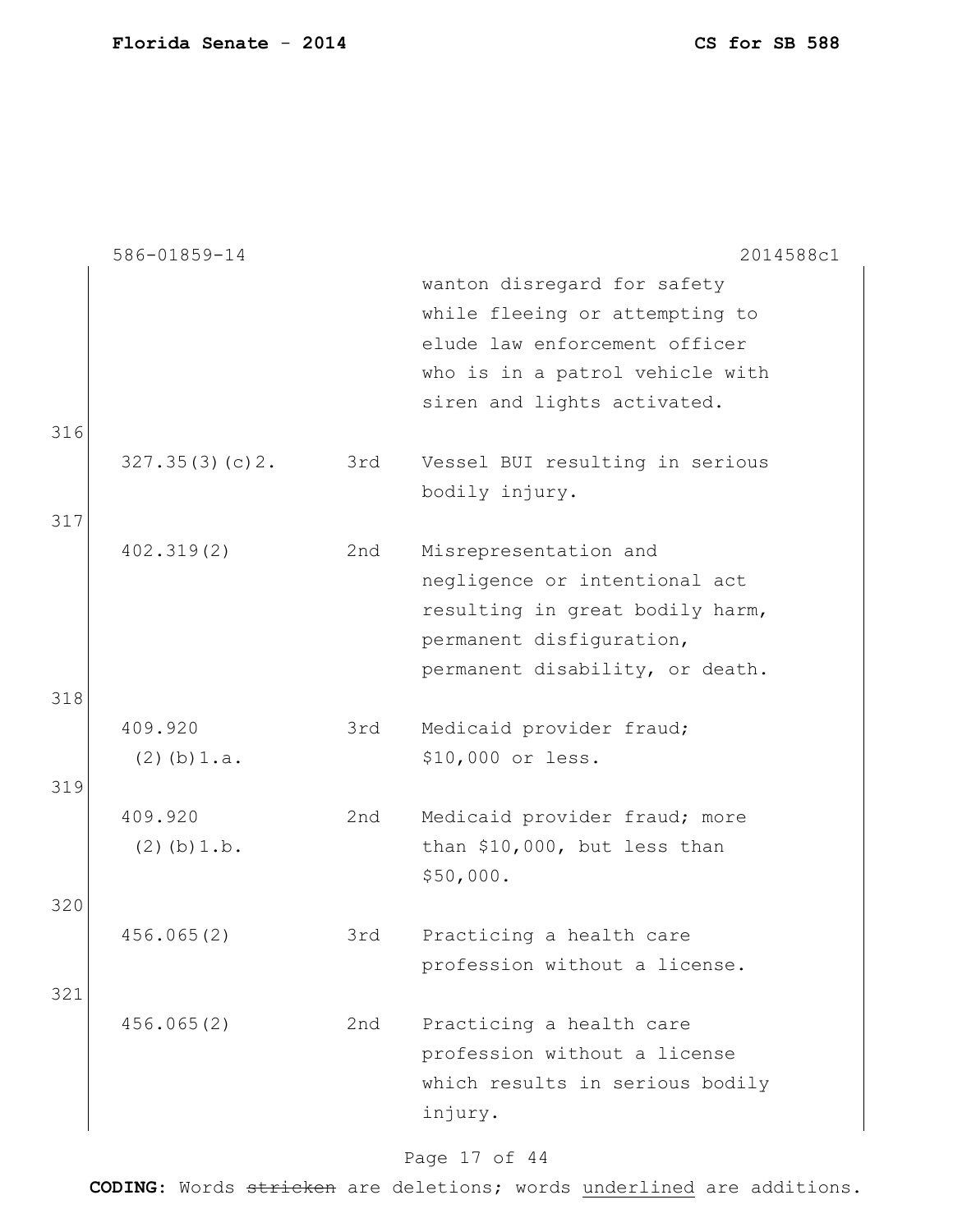|     | 586-01859-14 |     | 2014588c1                                                    |
|-----|--------------|-----|--------------------------------------------------------------|
| 322 |              |     |                                                              |
|     | 458.327(1)   | 3rd | Practicing medicine without a<br>license.                    |
| 323 | 459.013(1)   | 3rd | Practicing osteopathic medicine<br>without a license.        |
| 324 | 460.411(1)   | 3rd | Practicing chiropractic<br>medicine without a license.       |
| 325 | 461.012(1)   | 3rd | Practicing podiatric medicine<br>without a license.          |
| 326 | 462.17       | 3rd | Practicing naturopathy without<br>a license.                 |
| 327 | 463.015(1)   | 3rd | Practicing optometry without a<br>license.                   |
| 328 | 464.016(1)   | 3rd | Practicing nursing without a<br>license.                     |
| 329 | 465.015(2)   | 3rd | Practicing pharmacy without a<br>license.                    |
| 330 | 466.026(1)   | 3rd | Practicing dentistry or dental<br>hygiene without a license. |
| 331 | 467.201      | 3rd | Practicing midwifery without a                               |
|     |              |     | Page 18 of 44                                                |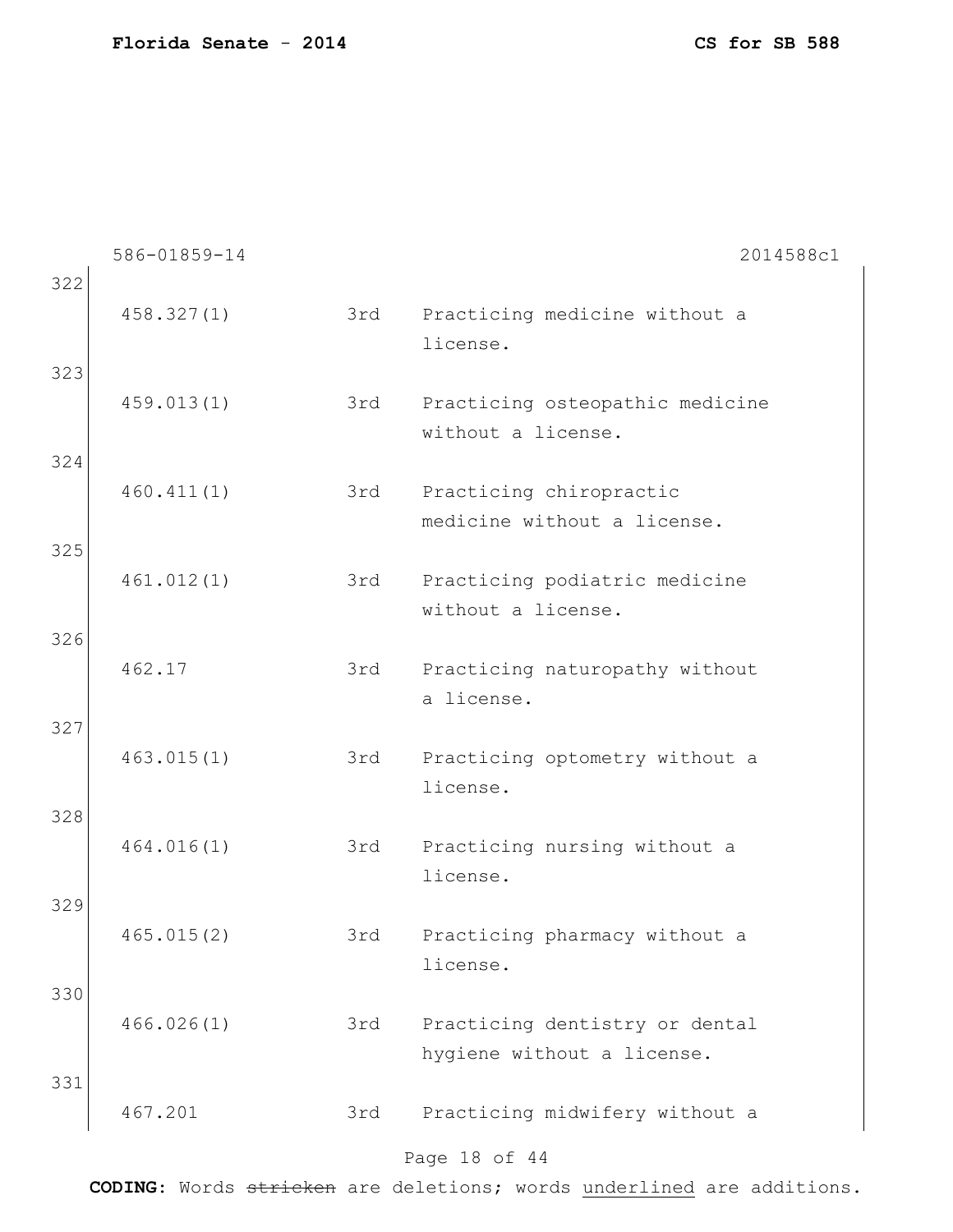|            | 586-01859-14       |     | 2014588c1                                                                                                                                                                           |
|------------|--------------------|-----|-------------------------------------------------------------------------------------------------------------------------------------------------------------------------------------|
|            |                    |     | license.                                                                                                                                                                            |
| 332        | 468.366            | 3rd | Delivering respiratory care<br>services without a license.                                                                                                                          |
| 333        | 483.828(1)         | 3rd | Practicing as clinical<br>laboratory personnel without a<br>license.                                                                                                                |
| 334<br>335 | 483.901(9)         | 3rd | Practicing medical physics<br>without a license.                                                                                                                                    |
| 336        | 484.013(1)(c)      | 3rd | Preparing or dispensing optical<br>devices without a prescription.                                                                                                                  |
|            | 484.053            | 3rd | Dispensing hearing aids without<br>a license.                                                                                                                                       |
| 337        | 494.0018(2)        | 1st | Conviction of any violation of<br>ss. 494.001-494.0077 in which<br>the total money and property<br>unlawfully obtained exceeded<br>\$50,000 and there were five or<br>more victims. |
| 338        | $560.123(8)(b)1$ . | 3rd | Failure to report currency or<br>payment instruments exceeding<br>\$300 but less than \$20,000 by a<br>money services business.                                                     |

# Page 19 of 44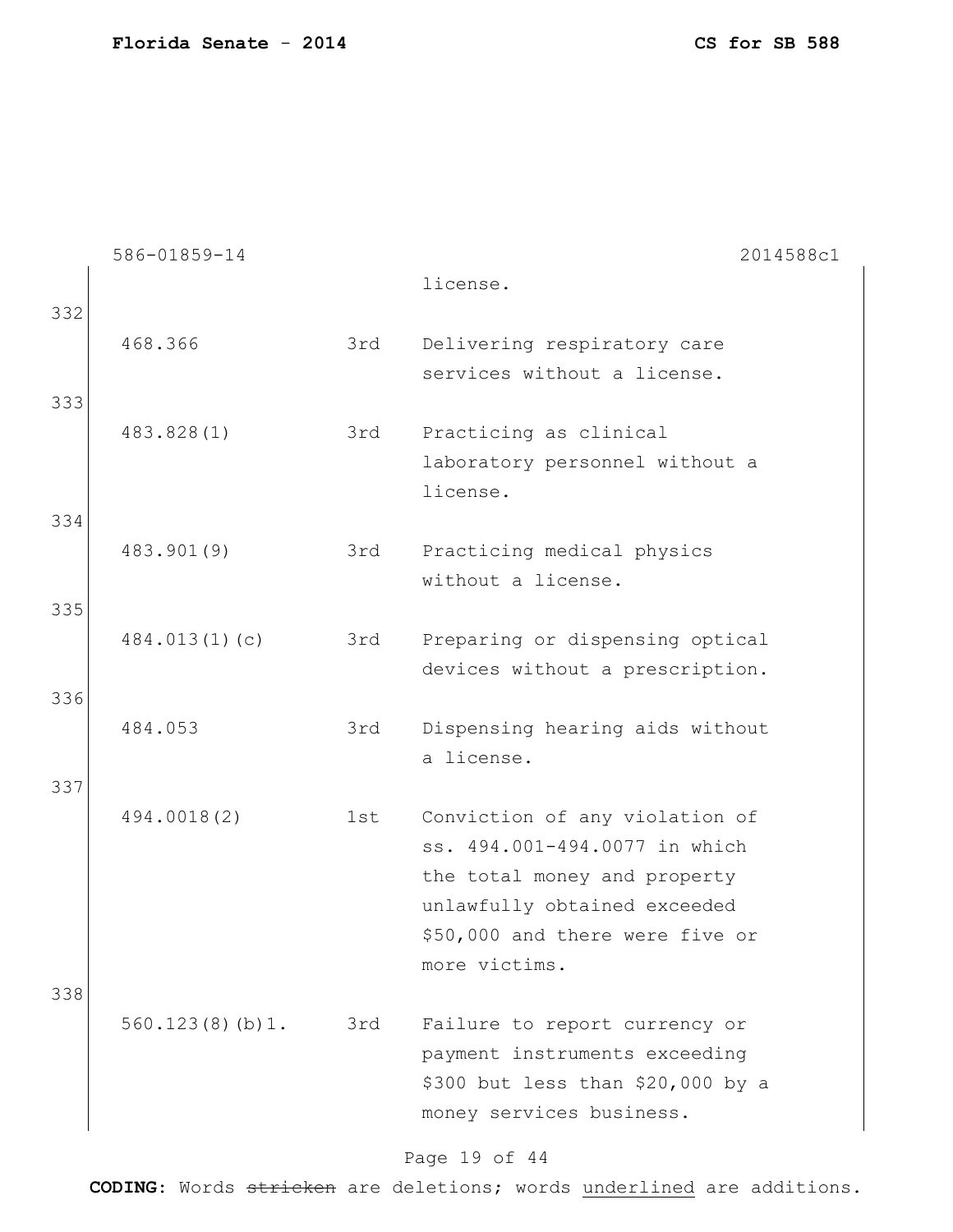|     | 586-01859-14    |     |                                                         | 2014588c1 |
|-----|-----------------|-----|---------------------------------------------------------|-----------|
| 339 |                 |     |                                                         |           |
|     | 560.125(5)(a)   | 3rd | Money services business by                              |           |
|     |                 |     | unauthorized person, currency<br>or payment instruments |           |
|     |                 |     | exceeding \$300 but less than                           |           |
|     |                 |     | \$20,000.                                               |           |
| 340 |                 |     |                                                         |           |
|     | 655.50(10)(b)1. | 3rd | Failure to report financial                             |           |
|     |                 |     | transactions exceeding \$300 but                        |           |
|     |                 |     | less than \$20,000 by financial                         |           |
|     |                 |     | institution.                                            |           |
| 341 | 775.21(10)(a)   | 3rd | Sexual predator; failure to                             |           |
|     |                 |     | register; failure to renew                              |           |
|     |                 |     | driver's license or                                     |           |
|     |                 |     | identification card; other                              |           |
|     |                 |     | registration violations.                                |           |
| 342 |                 |     |                                                         |           |
|     | 775.21(10)(b)   | 3rd | Sexual predator working where                           |           |
| 343 |                 |     | children regularly congregate.                          |           |
|     | 775.21(10)(g)   | 3rd | Failure to report or providing                          |           |
|     |                 |     | false information about a                               |           |
|     |                 |     | sexual predator; harbor or                              |           |
|     |                 |     | conceal a sexual predator.                              |           |
| 344 |                 |     |                                                         |           |
|     | 782.051(3)      | 2nd | Attempted felony murder of a                            |           |
|     |                 |     | person by a person other than                           |           |
|     |                 |     | the perpetrator or the                                  |           |

# Page 20 of 44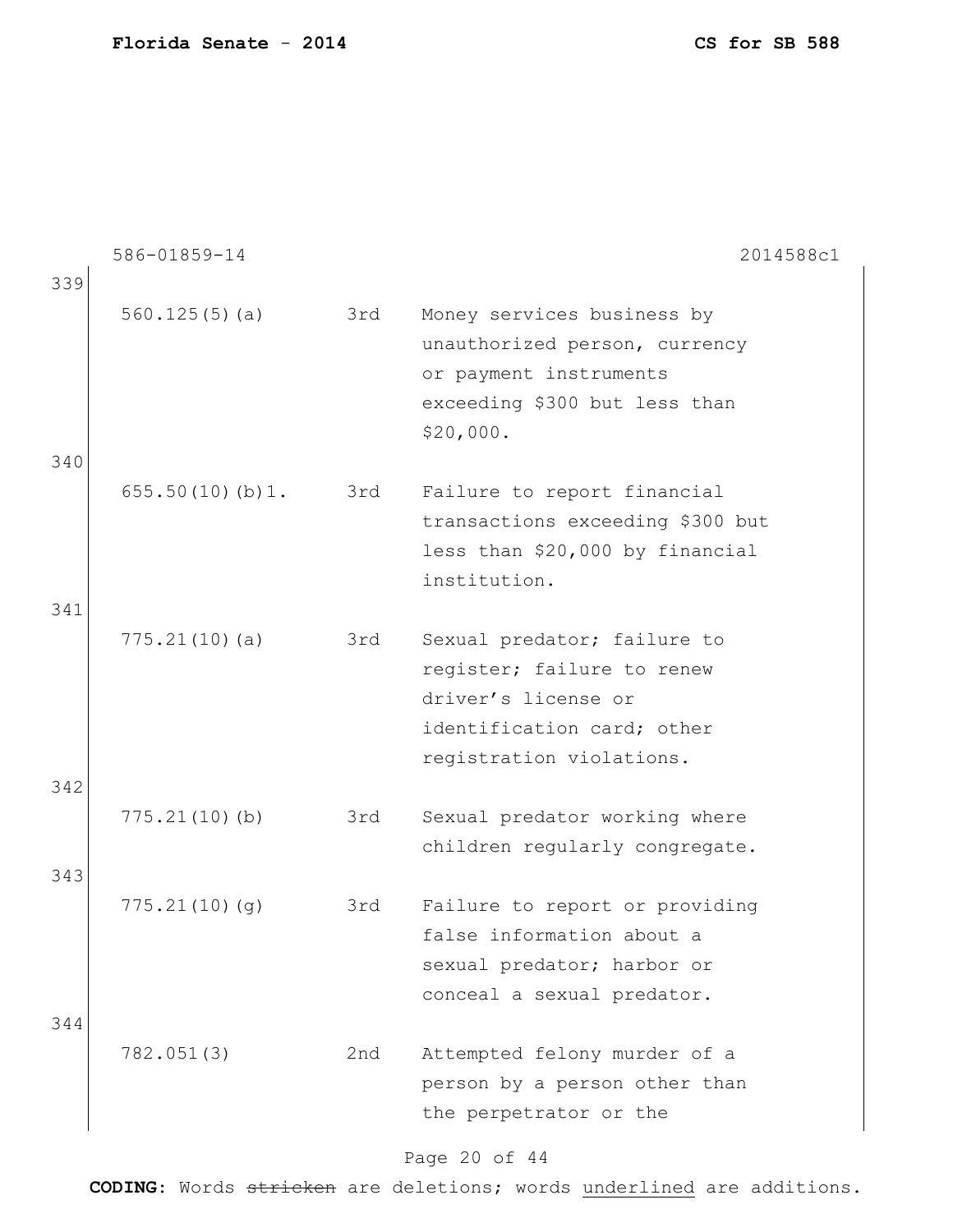|     | 586-01859-14    |     | 2014588c1                       |
|-----|-----------------|-----|---------------------------------|
|     |                 |     | perpetrator of an attempted     |
|     |                 |     | felony.                         |
| 345 |                 |     |                                 |
|     | 782.07(1)       | 2nd | Killing of a human being by the |
|     |                 |     | act, procurement, or culpable   |
|     |                 |     | negligence of another           |
|     |                 |     | (manslaughter).                 |
| 346 |                 |     |                                 |
|     | 782.071         | 2nd | Killing of a human being or     |
|     |                 |     | viable fetus by the operation   |
|     |                 |     | of a motor vehicle in a         |
|     |                 |     | reckless manner (vehicular      |
|     |                 |     | homicide).                      |
| 347 |                 |     |                                 |
|     | 782.072         | 2nd | Killing of a human being by the |
|     |                 |     | operation of a vessel in a      |
|     |                 |     | reckless manner (vessel         |
|     |                 |     | homicide).                      |
| 348 |                 |     |                                 |
|     | 784.045(1)(a)1. | 2nd | Aggravated battery;             |
|     |                 |     | intentionally causing great     |
|     |                 |     | bodily harm or disfigurement.   |
| 349 |                 |     |                                 |
|     | 784.045(1)(a)2. | 2nd | Aggravated battery; using       |
|     |                 |     | deadly weapon.                  |
| 350 |                 |     |                                 |
|     | 784.045(1)(b)   | 2nd | Aggravated battery; perpetrator |
|     |                 |     | aware victim pregnant.          |
| 351 |                 |     |                                 |
|     |                 |     |                                 |

# Page 21 of 44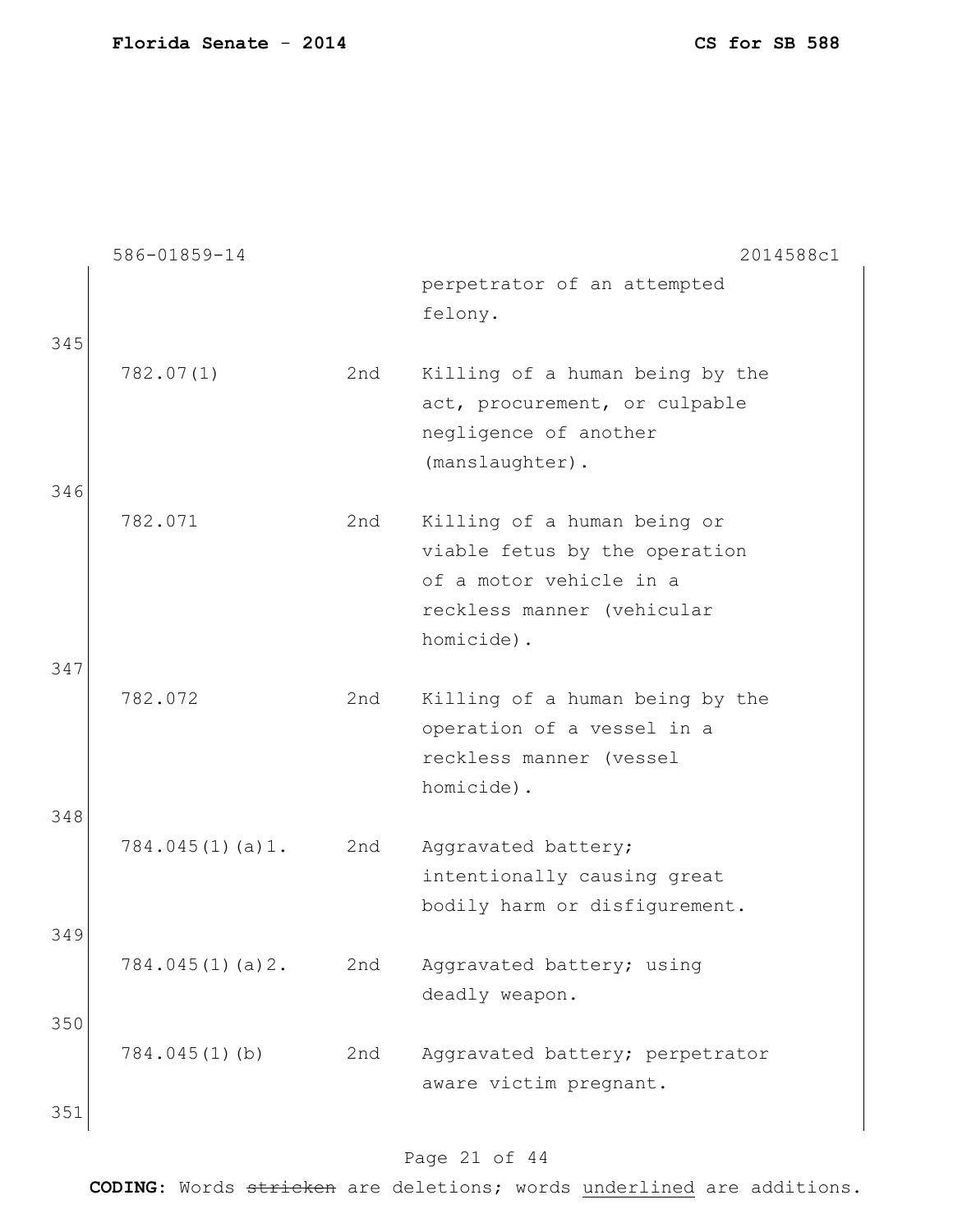|     | 586-01859-14  |     | 2014588c1                                                                 |
|-----|---------------|-----|---------------------------------------------------------------------------|
|     | 784.048(4)    | 3rd | Aggravated stalking; violation                                            |
| 352 |               |     | of injunction or court order.                                             |
|     | 784.048(7)    | 3rd | Aggravated stalking; violation<br>of court order.                         |
| 353 |               |     |                                                                           |
|     | 784.07(2)(d)  | 1st | Aggravated battery on law<br>enforcement officer.                         |
| 354 |               |     |                                                                           |
|     | 784.074(1)(a) | 1st | Aggravated battery on sexually<br>violent predators facility<br>staff.    |
| 355 |               |     |                                                                           |
|     | 784.08(2)(a)  | 1st | Aggravated battery on a person<br>65 years of age or older.               |
| 356 |               |     |                                                                           |
|     | 784.081(1)    | 1st | Aggravated battery on specified<br>official or employee.                  |
| 357 |               |     |                                                                           |
|     | 784.082(1)    | 1st | Aggravated battery by detained<br>person on visitor or other<br>detainee. |
| 358 |               |     |                                                                           |
|     | 784.083(1)    | 1st | Aggravated battery on code<br>inspector.                                  |
| 359 |               |     |                                                                           |
|     | 787.06(3)(a)  | 1st | Human trafficking using<br>coercion for labor and<br>services.            |

# Page 22 of 44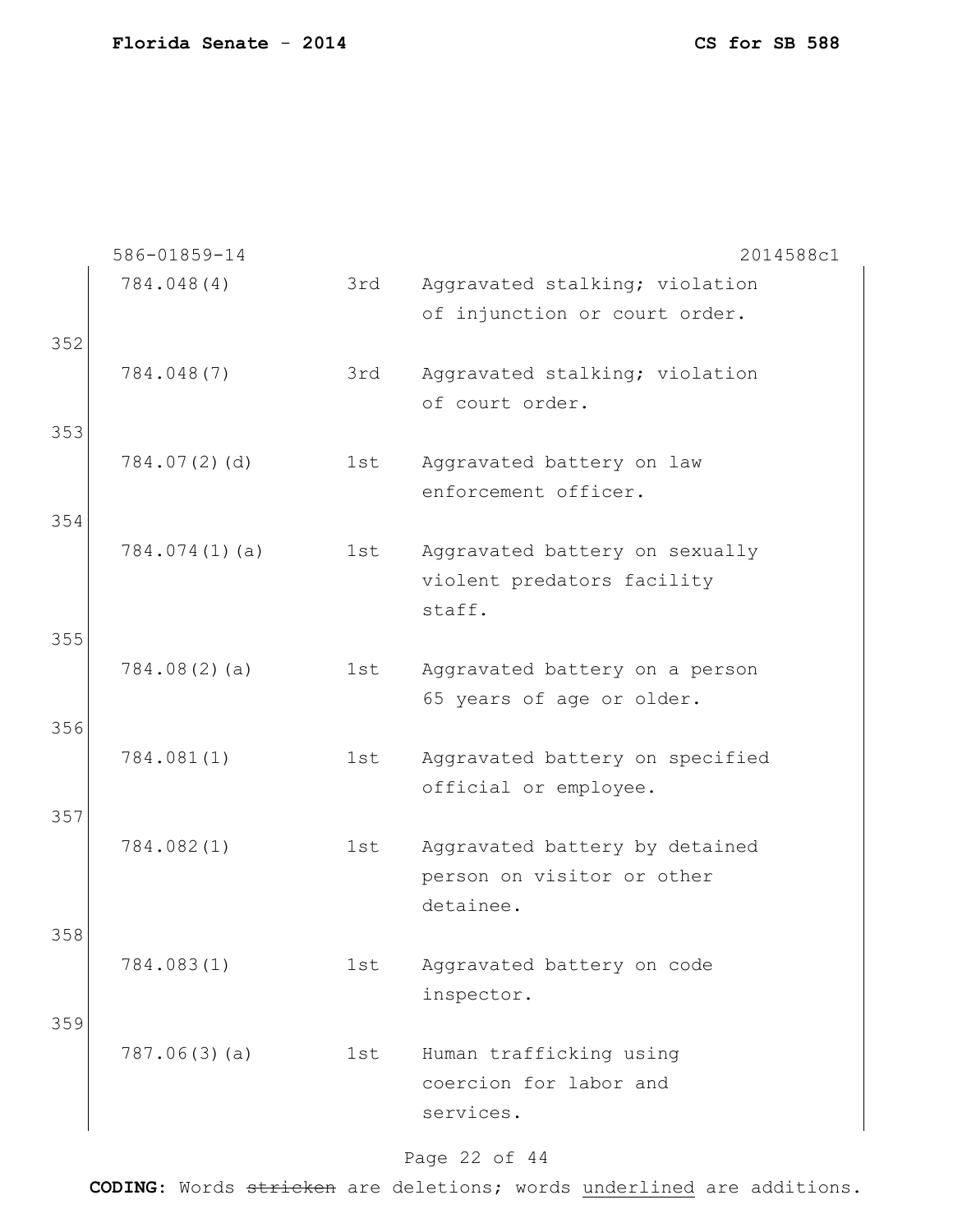|     | 586-01859-14 |     | 2014588c1                       |
|-----|--------------|-----|---------------------------------|
| 360 |              |     |                                 |
|     | 787.06(3)(e) | 1st | Human trafficking using         |
|     |              |     | coercion for labor and services |
|     |              |     | by the transfer or transport of |
|     |              |     | any individual from outside     |
|     |              |     | Florida to within the state.    |
| 361 |              |     |                                 |
|     | 790.07(4)    | 1st | Specified weapons violation     |
|     |              |     | subsequent to previous          |
|     |              |     | conviction of s. 790.07(1) or   |
|     |              |     | $(2)$ .                         |
| 362 |              |     |                                 |
|     | 790.16(1)    | 1st | Discharge of a machine gun      |
|     |              |     | under specified circumstances.  |
| 363 |              |     |                                 |
|     | 790.165(2)   | 2nd | Manufacture, sell, possess, or  |
|     |              |     | deliver hoax bomb.              |
| 364 |              |     |                                 |
|     | 790.165(3)   | 2nd | Possessing, displaying, or      |
|     |              |     | threatening to use any hoax     |
|     |              |     | bomb while committing or        |
|     |              |     | attempting to commit a felony.  |
| 365 |              |     |                                 |
|     | 790.166(3)   | 2nd | Possessing, selling, using, or  |
|     |              |     | attempting to use a hoax weapon |
|     |              |     | of mass destruction.            |
| 366 |              |     |                                 |
|     | 790.166(4)   | 2nd | Possessing, displaying, or      |
|     |              |     | threatening to use a hoax       |
|     |              |     |                                 |

#### Page 23 of 44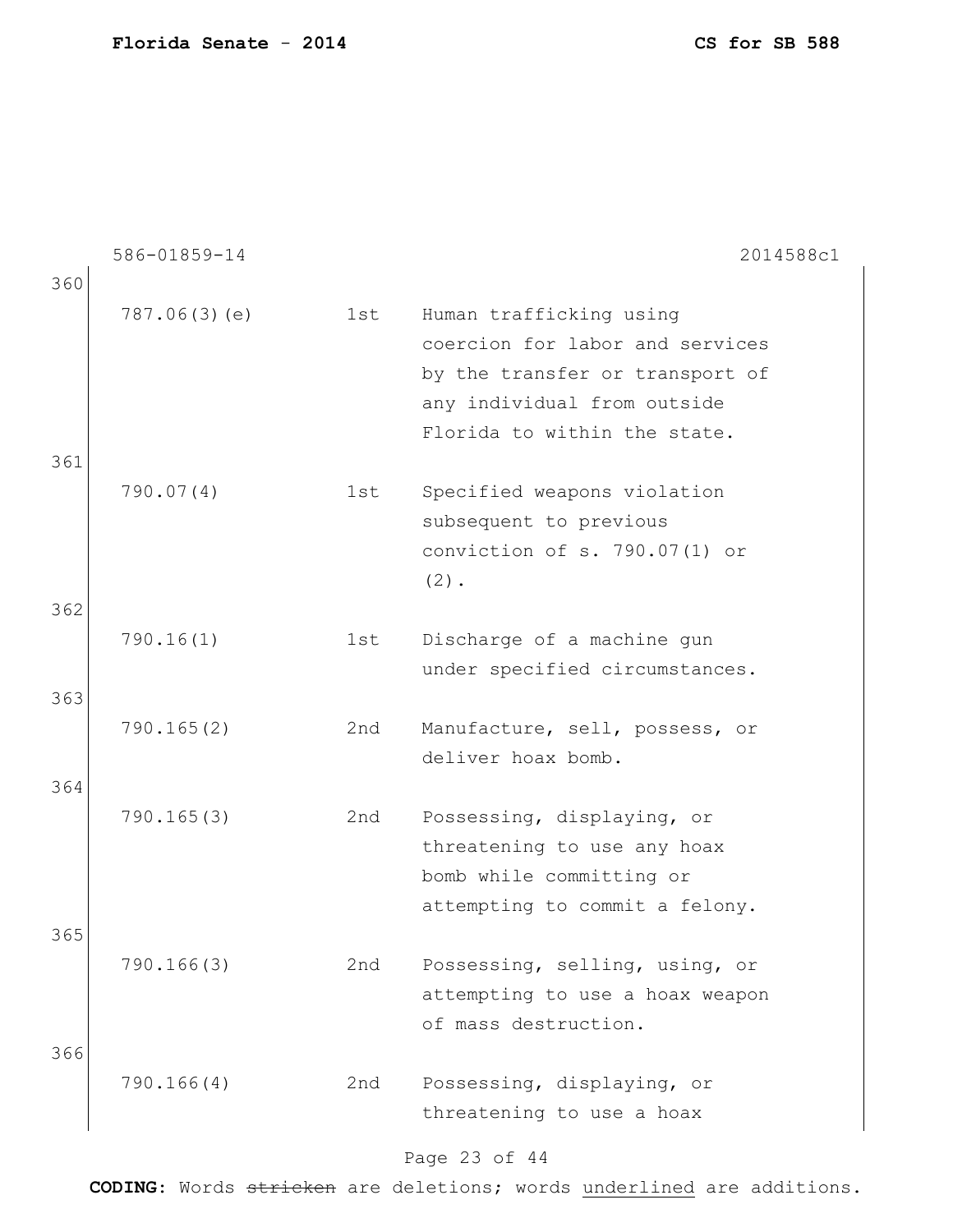|     | 586-01859-14   |     | 2014588c1                             |
|-----|----------------|-----|---------------------------------------|
|     |                |     | weapon of mass destruction            |
|     |                |     | while committing or attempting        |
|     |                |     | to commit a felony.                   |
| 367 |                |     |                                       |
|     | 790.23         |     | 1st, PBL Possession of a firearm by a |
|     |                |     | person who qualifies for the          |
|     |                |     | penalty enhancements provided         |
|     |                |     | for in s. 874.04.                     |
| 368 |                |     |                                       |
|     | 794.08(4)      | 3rd | Female genital mutilation;            |
|     |                |     | consent by a parent, guardian,        |
|     |                |     | or a person in custodial              |
|     |                |     | authority to a victim younger         |
|     |                |     | than 18 years of age.                 |
| 369 |                |     |                                       |
|     | 796.03         | 2nd | Procuring any person under 16         |
|     |                |     | years for prostitution.               |
| 370 |                |     |                                       |
|     | 800.04(5)(c)1. | 2nd | Lewd or lascivious molestation;       |
|     |                |     | victim less than 12 years of          |
|     |                |     | age; offender less than 18            |
|     |                |     | years.                                |
| 371 |                |     |                                       |
|     | 800.04(5)(c)2. | 2nd | Lewd or lascivious molestation;       |
|     |                |     | victim 12 years of age or older       |
|     |                |     | but less than 16 years;               |
|     |                |     | offender 18 years or older.           |
| 372 |                |     |                                       |
|     | 806.01(2)      | 2nd | Maliciously damage structure by       |
|     |                |     | Page 24 of 44                         |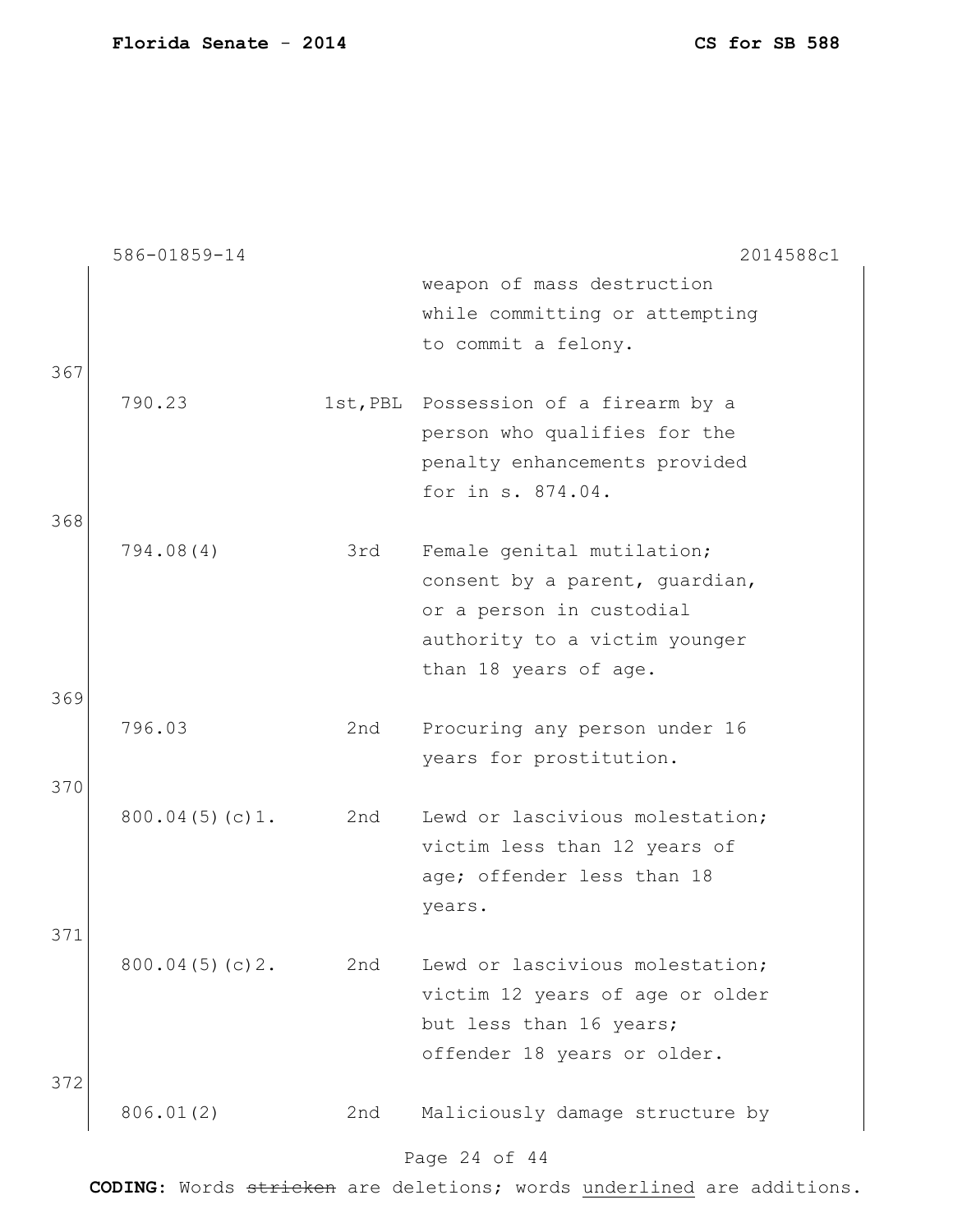|     | 586-01859-14    |     | 2014588c1                                                                                                                                                                                           |
|-----|-----------------|-----|-----------------------------------------------------------------------------------------------------------------------------------------------------------------------------------------------------|
|     |                 |     | fire or explosive.                                                                                                                                                                                  |
| 373 | 810.02(3)(a)    | 2nd | Burglary of occupied dwelling;<br>unarmed; no assault or battery.                                                                                                                                   |
| 374 | 810.02(3)(b)    | 2nd | Burglary of unoccupied                                                                                                                                                                              |
|     |                 |     | dwelling; unarmed; no assault<br>or battery.                                                                                                                                                        |
| 375 |                 |     |                                                                                                                                                                                                     |
|     | 810.02(3)(d)    | 2nd | Burglary of occupied<br>conveyance; unarmed; no assault<br>or battery.                                                                                                                              |
| 376 |                 |     |                                                                                                                                                                                                     |
|     | 810.02(3)(e)    | 2nd | Burglary of authorized<br>emergency vehicle.                                                                                                                                                        |
| 377 |                 |     |                                                                                                                                                                                                     |
|     | 812.014(2)(a)1. | 1st | Property stolen, valued at<br>\$100,000 or more or a<br>semitrailer deployed by a law<br>enforcement officer; property<br>stolen while causing other<br>property damage; 1st degree<br>grand theft. |
| 378 |                 |     |                                                                                                                                                                                                     |
| 379 | 812.014(2)(b)2. | 2nd | Property stolen, cargo valued<br>at less than \$50,000, grand<br>theft in 2nd degree.                                                                                                               |
|     | 812.014(2)(b)3. | 2nd | Property stolen, emergency                                                                                                                                                                          |
|     |                 |     | Page 25 of 44                                                                                                                                                                                       |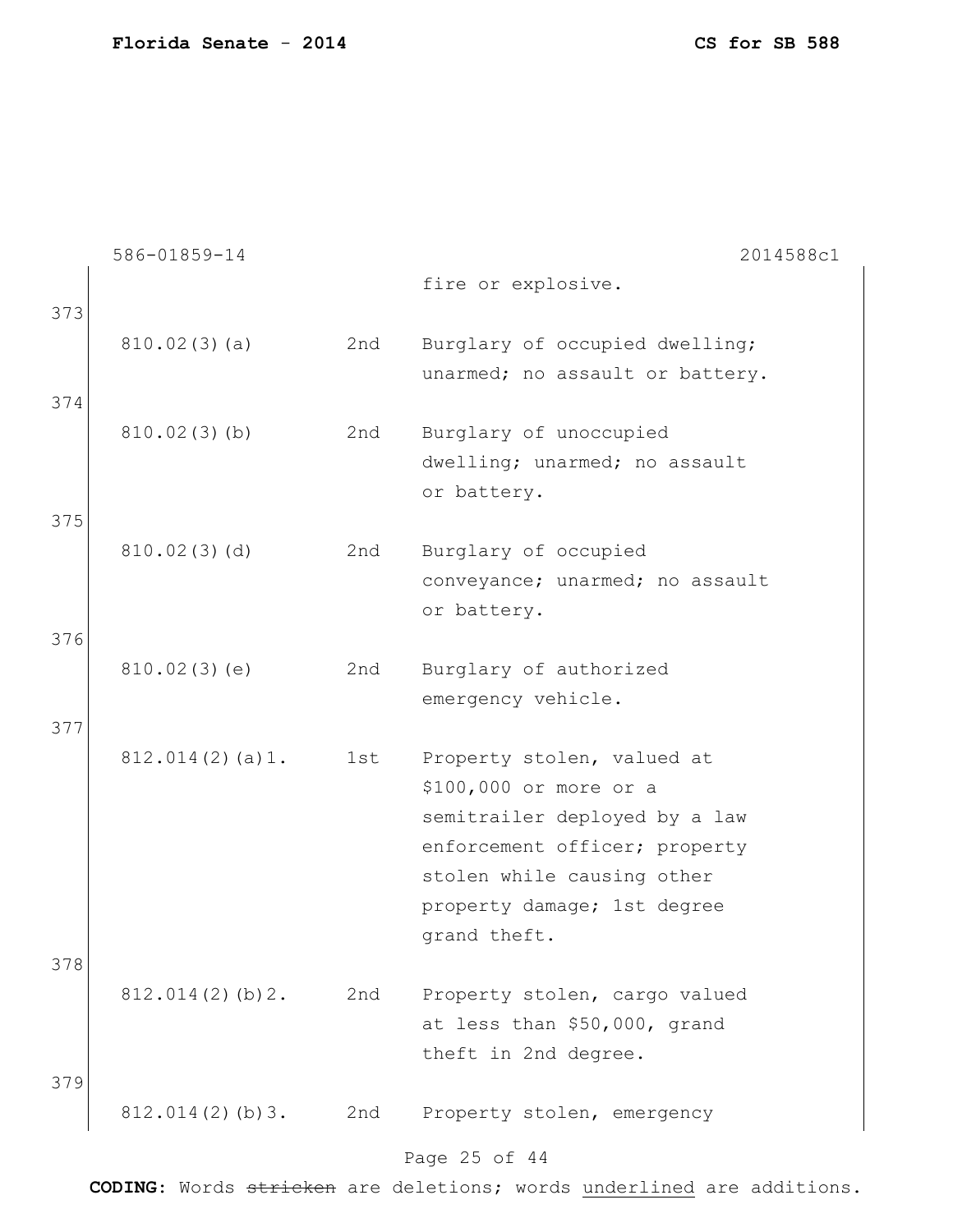|     | 586-01859-14    |     | 2014588c1                                                  |
|-----|-----------------|-----|------------------------------------------------------------|
|     |                 |     | medical equipment; 2nd degree<br>grand theft.              |
| 380 |                 |     |                                                            |
|     | 812.014(2)(b)4. | 2nd | Property stolen, law                                       |
|     |                 |     | enforcement equipment from                                 |
| 381 |                 |     | authorized emergency vehicle.                              |
|     | 812.0145(2)(a)  | 1st | Theft from person 65 years of                              |
|     |                 |     | age or older; \$50,000 or more.                            |
| 382 |                 |     |                                                            |
|     | 812.019(2)      | 1st | Stolen property; initiates,<br>organizes, plans, etc., the |
|     |                 |     | theft of property and traffics                             |
|     |                 |     | in stolen property.                                        |
| 383 |                 |     |                                                            |
| 384 | 812.131(2)(a)   | 2nd | Robbery by sudden snatching.                               |
|     | 812.133(2)(b)   | 1st | Carjacking; no firearm, deadly                             |
|     |                 |     | weapon, or other weapon.                                   |
| 385 | 817.034(4)(a)1. | 1st | Communications fraud, value                                |
|     |                 |     | greater than \$50,000.                                     |
| 386 |                 |     |                                                            |
|     | 817.234(8)(a)   | 2nd | Solicitation of motor vehicle                              |
|     |                 |     | accident victims with intent to<br>defraud.                |
| 387 |                 |     |                                                            |
|     | 817.234(9)      | 2nd | Organizing, planning, or                                   |
|     |                 |     | participating in an intentional                            |
|     |                 |     | Page 26 of 44                                              |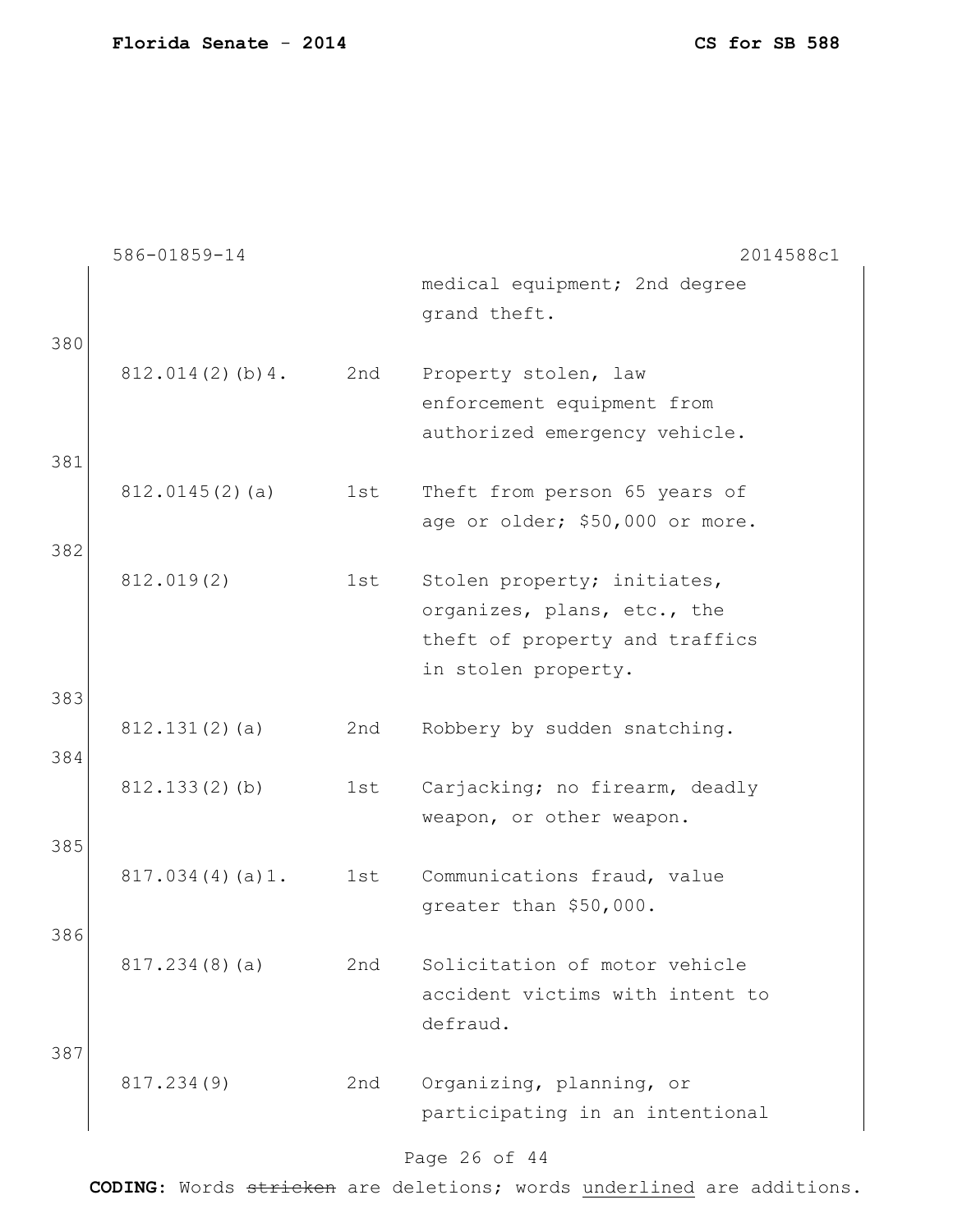|            | 586-01859-14                      |     | 2014588c1                                                                                                                                                                                                            |
|------------|-----------------------------------|-----|----------------------------------------------------------------------------------------------------------------------------------------------------------------------------------------------------------------------|
| 388        |                                   |     | motor vehicle collision.                                                                                                                                                                                             |
| 389        | 817.234(11)(c)                    | 1st | Insurance fraud; property value<br>\$100,000 or more.                                                                                                                                                                |
|            | 817.2341<br>$(2)$ (b) & $(3)$ (b) | 1st | Making false entries of<br>material fact or false<br>statements regarding property<br>values relating to the solvency<br>of an insuring entity which are<br>a significant cause of the<br>insolvency of that entity. |
| 390        | 817.535(2)(a)                     | 3rd | Filing false lien or other<br>unauthorized document.                                                                                                                                                                 |
| 391<br>392 | 825.102(3)(b)                     | 2nd | Neglecting an elderly person or<br>disabled adult causing great<br>bodily harm, disability, or<br>disfigurement.                                                                                                     |
|            | 825.103(3)(b)<br>825.103(2)       | 2nd | Exploiting an elderly person or<br>disabled adult and property is<br>valued at \$10,000 \$20,000 or<br>more, but less than \$50,000<br>\$100,000.                                                                    |
| 393        | 827.03(2)(b)                      | 2nd | Neglect of a child causing<br>great bodily harm, disability,<br>Page 27 of 44                                                                                                                                        |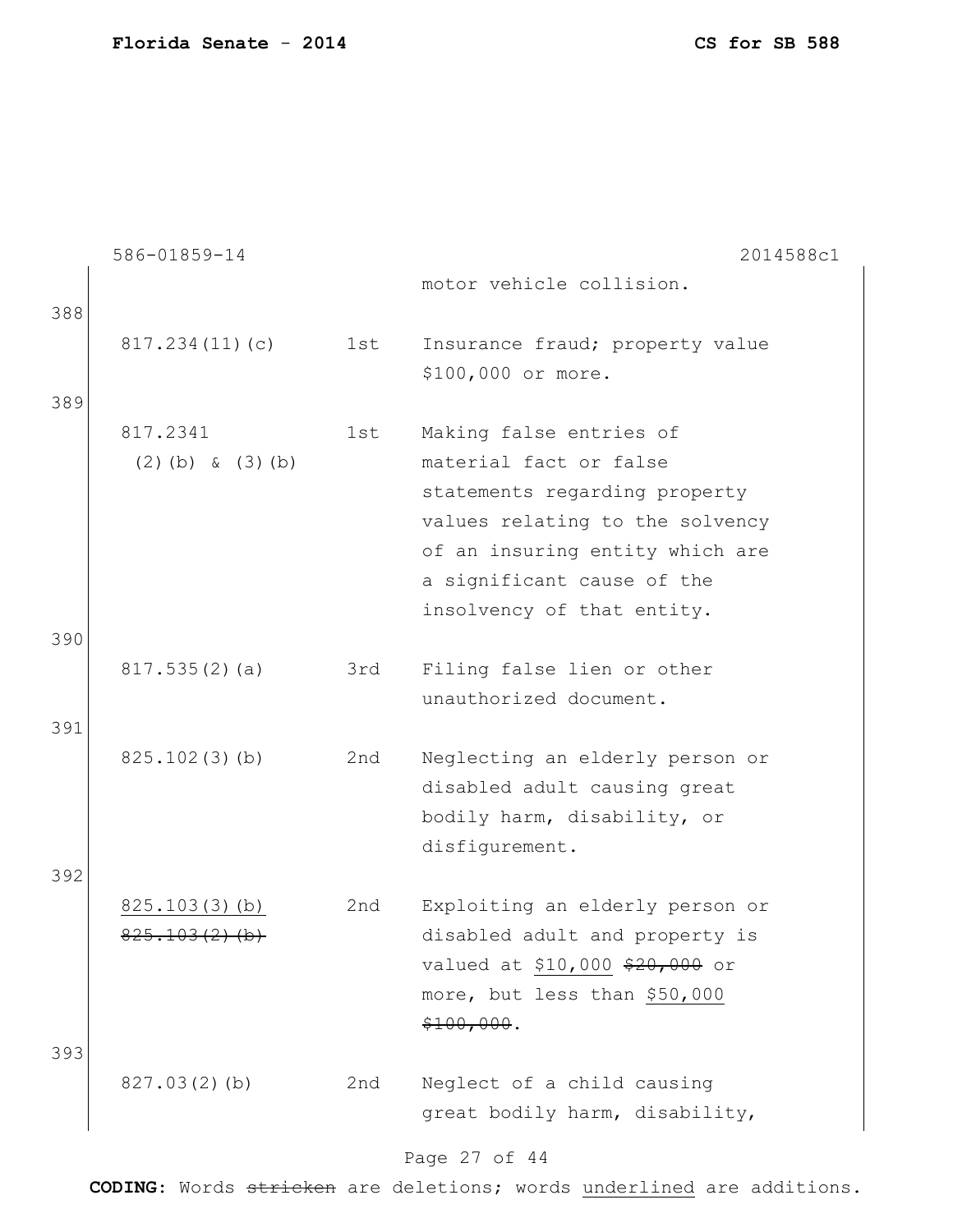|     | 586-01859-14  |     | 2014588c1                                                                                 |
|-----|---------------|-----|-------------------------------------------------------------------------------------------|
|     |               |     | or disfigurement.                                                                         |
| 394 | 827.04(3)     | 3rd | Impregnation of a child under<br>16 years of age by person 21<br>years of age or older.   |
| 395 | 837.05(2)     | 3rd | Giving false information about<br>alleged capital felony to a law<br>enforcement officer. |
| 396 |               |     |                                                                                           |
| 397 | 838.015       | 2nd | Bribery.                                                                                  |
|     | 838.016       | 2nd | Unlawful compensation or reward<br>for official behavior.                                 |
| 398 | 838.021(3)(a) | 2nd | Unlawful harm to a public<br>servant.                                                     |
| 399 |               |     |                                                                                           |
|     | 838.22        | 2nd | Bid tampering.                                                                            |
| 400 | 843.0855(2)   | 3rd | Impersonation of a public<br>officer or employee.                                         |
| 401 | 843.0855(3)   | 3rd | Unlawful simulation of legal<br>process.                                                  |
| 402 | 843.0855(4)   | 3rd | Intimidation of a public<br>officer or employee.                                          |
| 403 |               |     |                                                                                           |

# Page 28 of 44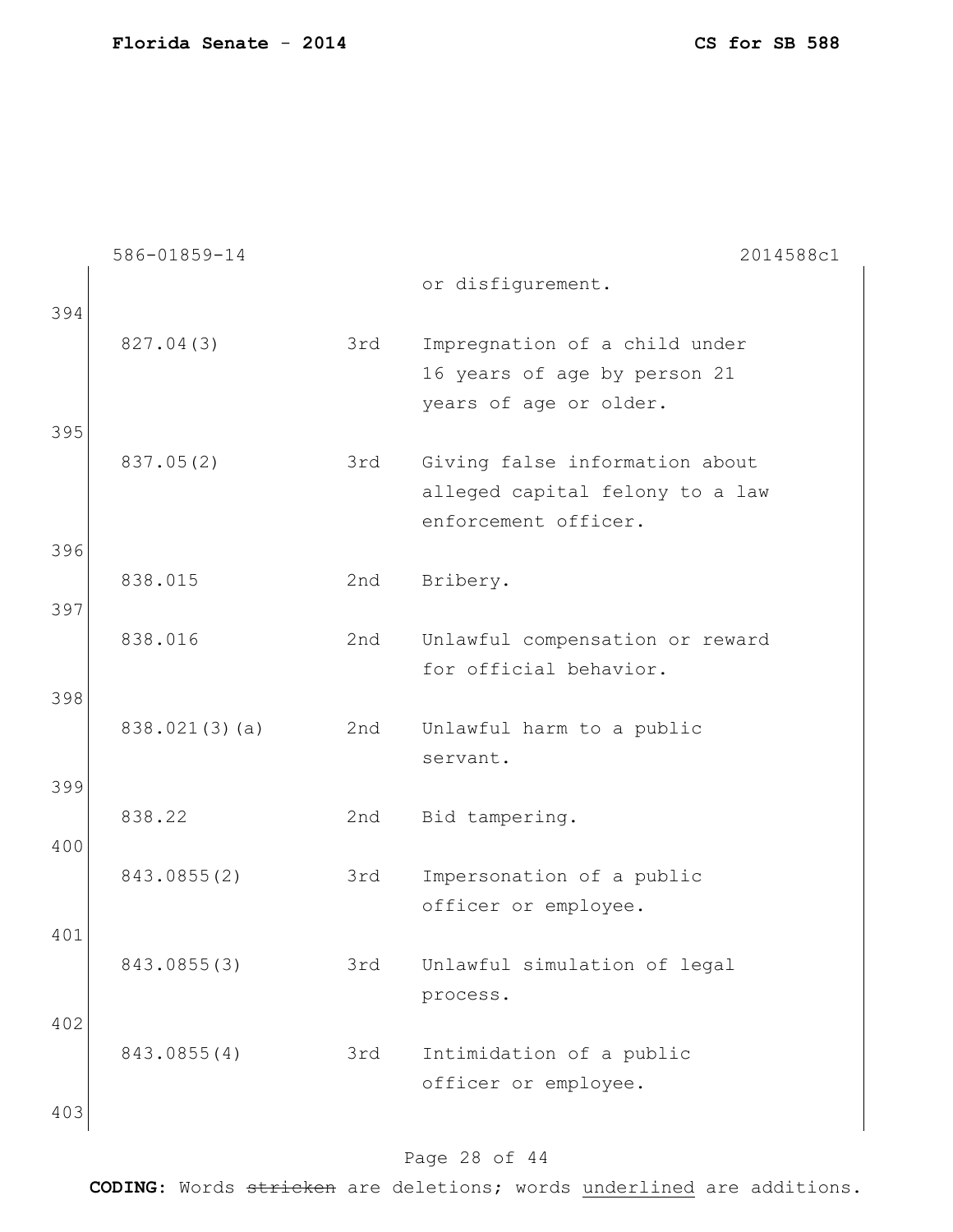|     | 586-01859-14   |     | 2014588c1                                                                                                                                                                                                                                                                                                            |
|-----|----------------|-----|----------------------------------------------------------------------------------------------------------------------------------------------------------------------------------------------------------------------------------------------------------------------------------------------------------------------|
|     | 847.0135(3)    | 3rd | Solicitation of a child, via a<br>computer service, to commit an<br>unlawful sex act.                                                                                                                                                                                                                                |
| 404 |                |     |                                                                                                                                                                                                                                                                                                                      |
|     | 847.0135(4)    | 2nd | Traveling to meet a minor to<br>commit an unlawful sex act.                                                                                                                                                                                                                                                          |
| 405 |                |     |                                                                                                                                                                                                                                                                                                                      |
| 406 | 872.06         | 2nd | Abuse of a dead human body.                                                                                                                                                                                                                                                                                          |
| 407 | 874.05(2)(b)   | 1st | Encouraging or recruiting<br>person under 13 to join a<br>criminal gang; second or<br>subsequent offense.                                                                                                                                                                                                            |
| 408 | 874.10         |     | 1st, PBL Knowingly initiates, organizes,<br>plans, finances, directs,<br>manages, or supervises criminal<br>gang-related activity.                                                                                                                                                                                   |
|     | 893.13(1)(c)1. | 1st | Sell, manufacture, or deliver<br>cocaine (or other drug<br>prohibited under s.<br>$893.03(1)(a)$ , $(1)(b)$ , $(1)(d)$ ,<br>$(2)$ (a), $(2)$ (b), or $(2)$ (c) 4.)<br>within 1,000 feet of a child<br>care facility, school, or<br>state, county, or municipal<br>park or publicly owned<br>recreational facility or |

# Page 29 of 44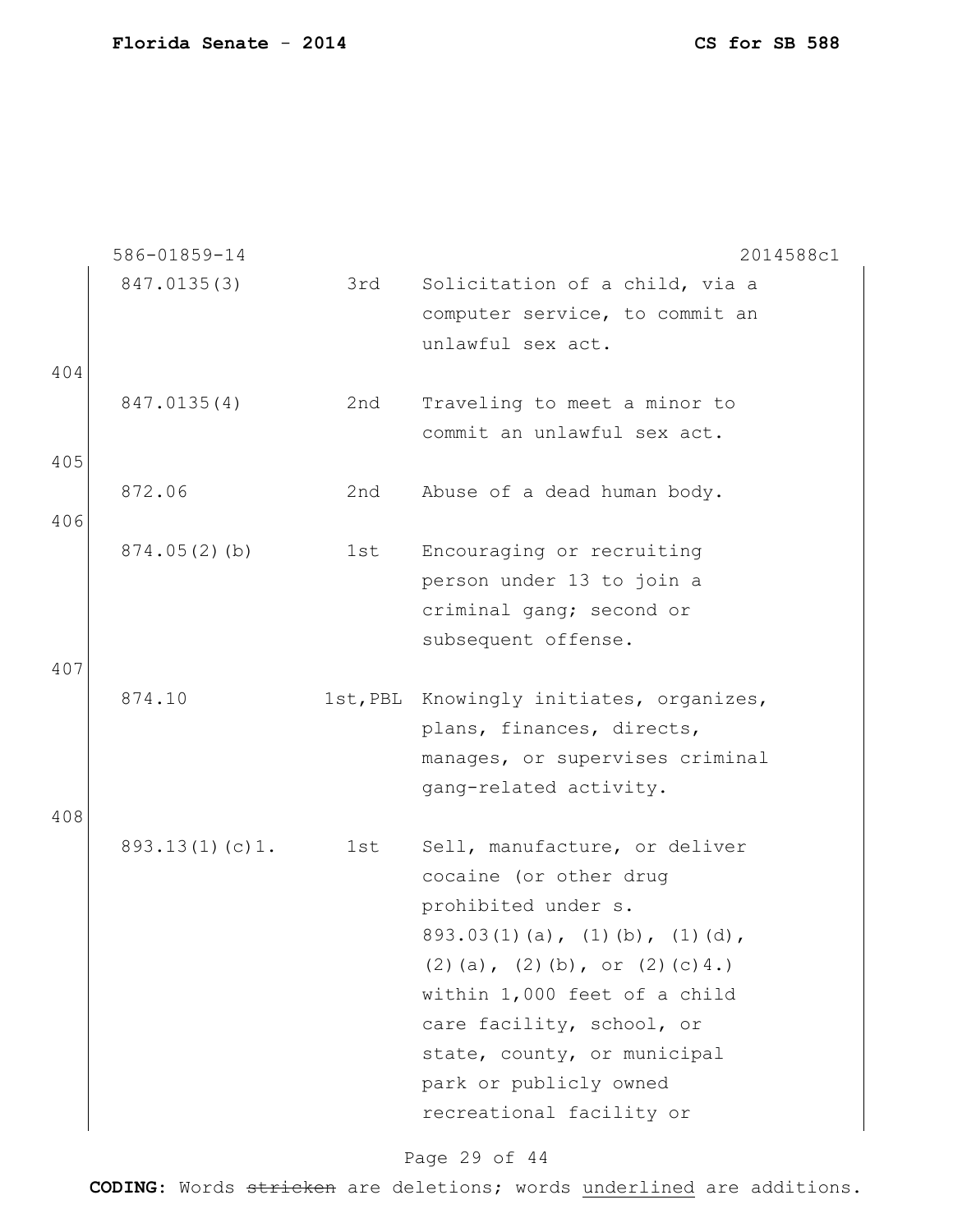|     | 586-01859-14     |     | 2014588c1                                    |
|-----|------------------|-----|----------------------------------------------|
|     |                  |     | community center.                            |
| 409 |                  |     |                                              |
|     | 893.13(1)(e)1.   | 1st | Sell, manufacture, or deliver                |
|     |                  |     | cocaine or other drug                        |
|     |                  |     | prohibited under s.                          |
|     |                  |     | $893.03(1)(a)$ , $(1)(b)$ , $(1)(d)$ ,       |
|     |                  |     | $(2)$ (a), $(2)$ (b), or $(2)$ (c) 4.,       |
|     |                  |     | within 1,000 feet of property                |
|     |                  |     | used for religious services or               |
|     |                  |     | a specified business site.                   |
| 410 |                  |     |                                              |
|     | 893.13(4)(a)     | 1st | Deliver to minor cocaine (or                 |
|     |                  |     | other s. $893.03(1)(a)$ , $(1)(b)$ ,         |
|     |                  |     | $(1)$ $(d)$ , $(2)$ $(a)$ , $(2)$ $(b)$ , or |
|     |                  |     | $(2)$ (c) 4. drugs).                         |
| 411 |                  |     |                                              |
|     | 893.135(1)(a)1.  | 1st | Trafficking in cannabis, more                |
|     |                  |     | than 25 lbs., less than 2,000                |
|     |                  |     | lbs.                                         |
| 412 |                  |     |                                              |
|     | 893.135          | 1st | Trafficking in cocaine, more                 |
|     | $(1)$ (b) $1.a.$ |     | than 28 grams, less than 200                 |
|     |                  |     | grams.                                       |
| 413 |                  |     |                                              |
|     | 893.135          | 1st | Trafficking in illegal drugs,                |
|     | $(1)$ (c) $1.a.$ |     | more than 4 grams, less than 14              |
|     |                  |     | grams.                                       |
| 414 |                  |     |                                              |
|     | 893.135(1)(d)1.  | 1st | Trafficking in phencyclidine,                |
|     |                  |     | Page 30 of 44                                |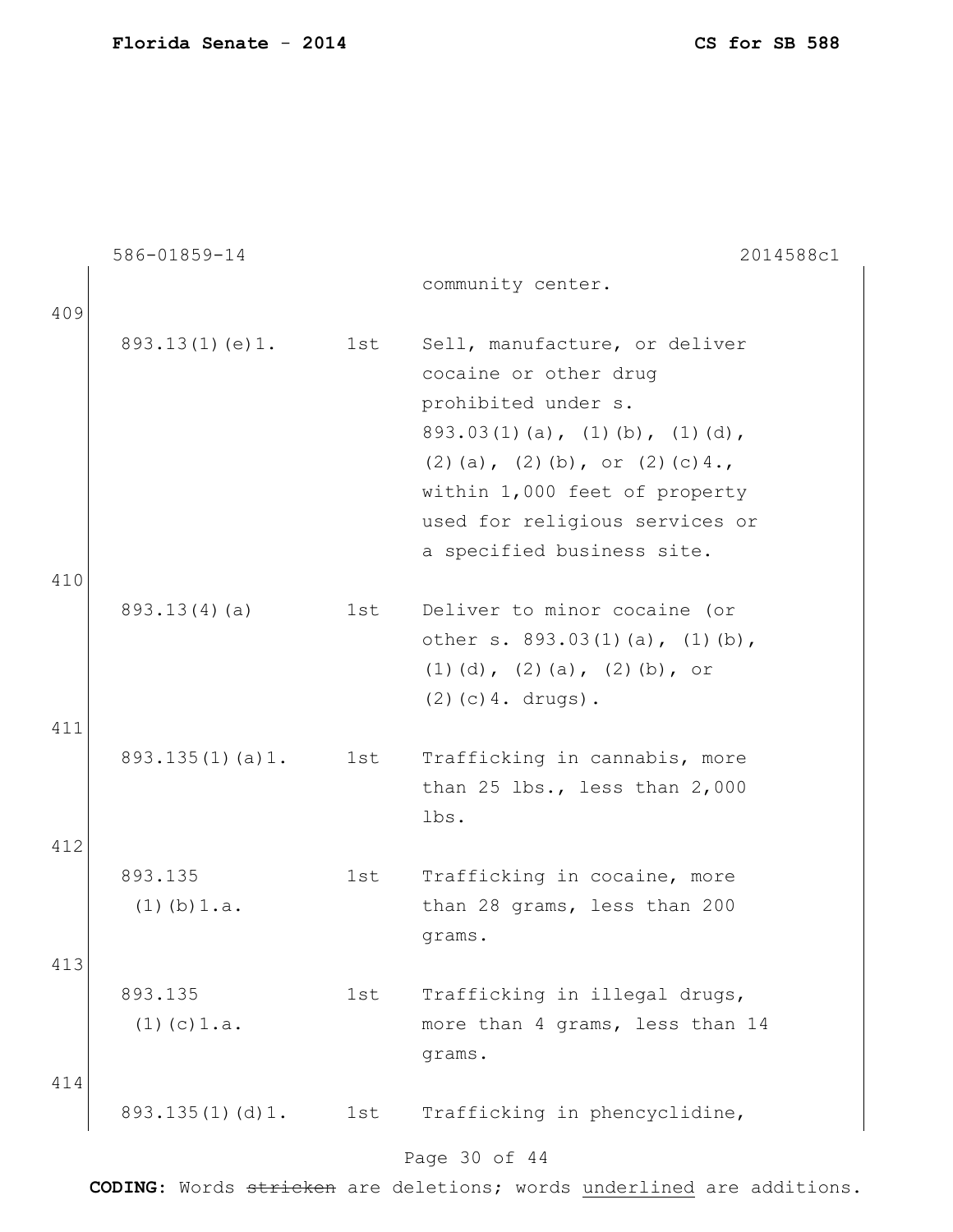|     | 586-01859-14       |     | 2014588c1                                                                 |
|-----|--------------------|-----|---------------------------------------------------------------------------|
|     |                    |     | more than 28 grams, less than<br>200 grams.                               |
| 415 |                    |     |                                                                           |
|     | 893.135(1)(e)1.    | 1st | Trafficking in methaqualone,                                              |
|     |                    |     | more than 200 grams, less than<br>5 kilograms.                            |
| 416 |                    |     |                                                                           |
|     | 893.135(1)(f)1.    | 1st | Trafficking in amphetamine,<br>more than 14 grams, less than<br>28 grams. |
| 417 |                    |     |                                                                           |
|     | 893.135            | 1st | Trafficking in flunitrazepam, 4                                           |
|     | $(1)$ (g) $1.a.$   |     | grams or more, less than 14                                               |
|     |                    |     | grams.                                                                    |
| 418 |                    |     |                                                                           |
|     | 893.135            | 1st | Trafficking in gamma-                                                     |
|     | $(1)$ (h) $1.a.$   |     | hydroxybutyric acid (GHB), 1                                              |
|     |                    |     | kilogram or more, less than 5<br>kilograms.                               |
| 419 |                    |     |                                                                           |
|     | 893.135            | 1st | Trafficking in 1,4-Butanediol,                                            |
|     | $(1)$ $(j)$ $1.a.$ |     | 1 kilogram or more, less than 5                                           |
|     |                    |     | kilograms.                                                                |
| 420 |                    |     |                                                                           |
|     | 893.135            | 1st | Trafficking in Phenethylamines,                                           |
|     | $(1)$ (k) $2.a.$   |     | 10 grams or more, less than 200                                           |
|     |                    |     | grams.                                                                    |
| 421 | 893.1351(2)        | 2nd | Possession of place for                                                   |
|     |                    |     | Page 31 of 44                                                             |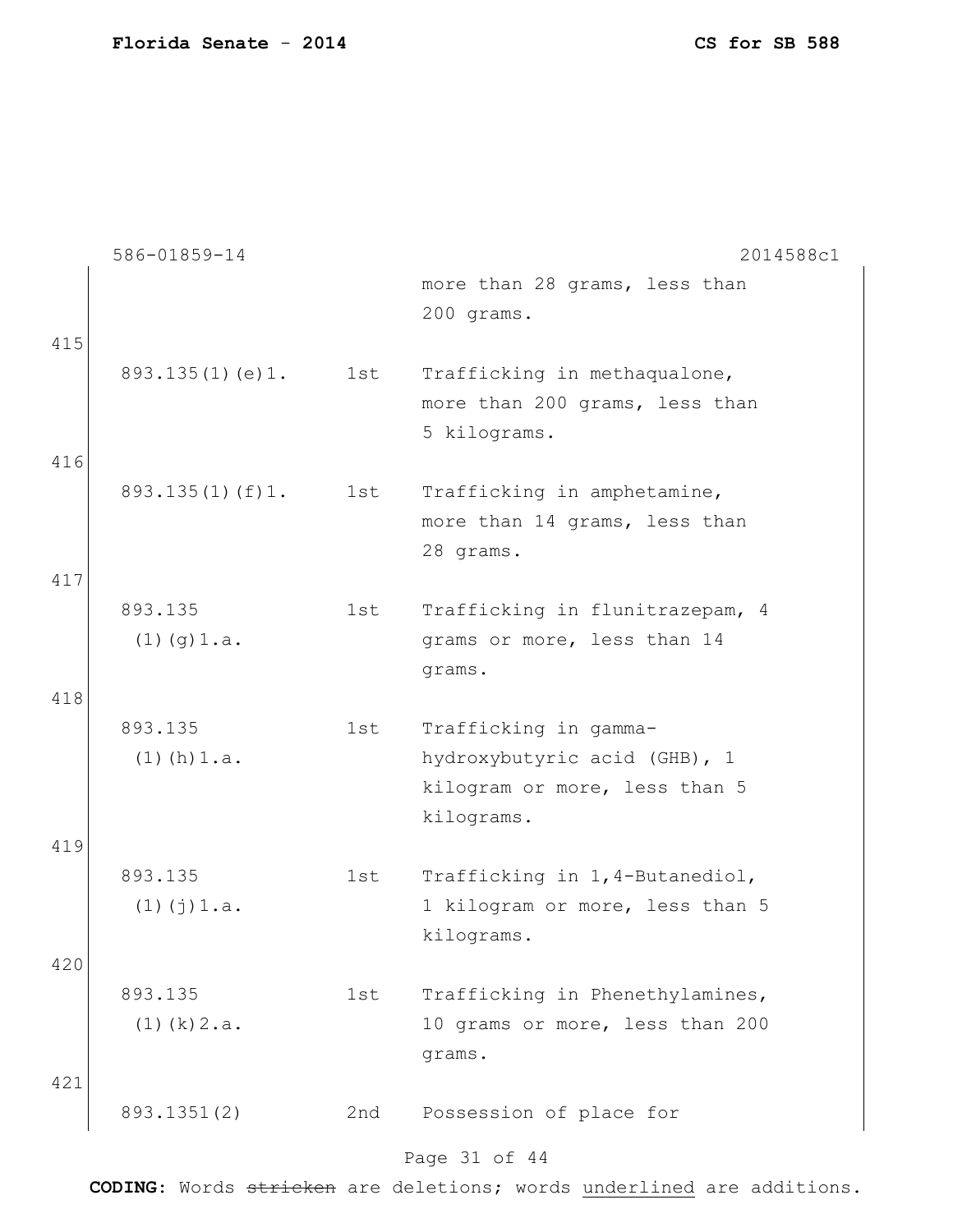|     | 586-01859-14    |     | 2014588c1                        |
|-----|-----------------|-----|----------------------------------|
|     |                 |     | trafficking in or manufacturing  |
|     |                 |     | of controlled substance.         |
| 422 |                 |     |                                  |
|     | 896.101(5)(a)   | 3rd | Money laundering, financial      |
|     |                 |     | transactions exceeding \$300 but |
|     |                 |     | less than \$20,000.              |
| 423 |                 |     |                                  |
|     |                 |     |                                  |
|     | 896.104(4)(a)1. | 3rd | Structuring transactions to      |
|     |                 |     | evade reporting or registration  |
|     |                 |     | requirements, financial          |
|     |                 |     | transactions exceeding \$300 but |
|     |                 |     | less than \$20,000.              |
| 424 |                 |     |                                  |
|     | 943.0435(4)(c)  | 2nd | Sexual offender vacating         |
|     |                 |     | permanent residence; failure to  |
|     |                 |     | comply with reporting            |
|     |                 |     | requirements.                    |
| 425 |                 |     |                                  |
|     | 943.0435(8)     | 2nd | Sexual offender; remains in      |
|     |                 |     | state after indicating intent    |
|     |                 |     | to leave; failure to comply      |
|     |                 |     | with reporting requirements.     |
| 426 |                 |     |                                  |
|     |                 |     | Sexual offender; failure to      |
|     | 943.0435(9)(a)  | 3rd |                                  |
|     |                 |     | comply with reporting            |
|     |                 |     | requirements.                    |
| 427 |                 |     |                                  |
|     | 943.0435(13)    | 3rd | Failure to report or providing   |
|     |                 |     | false information about a        |
|     |                 |     |                                  |

#### Page 32 of 44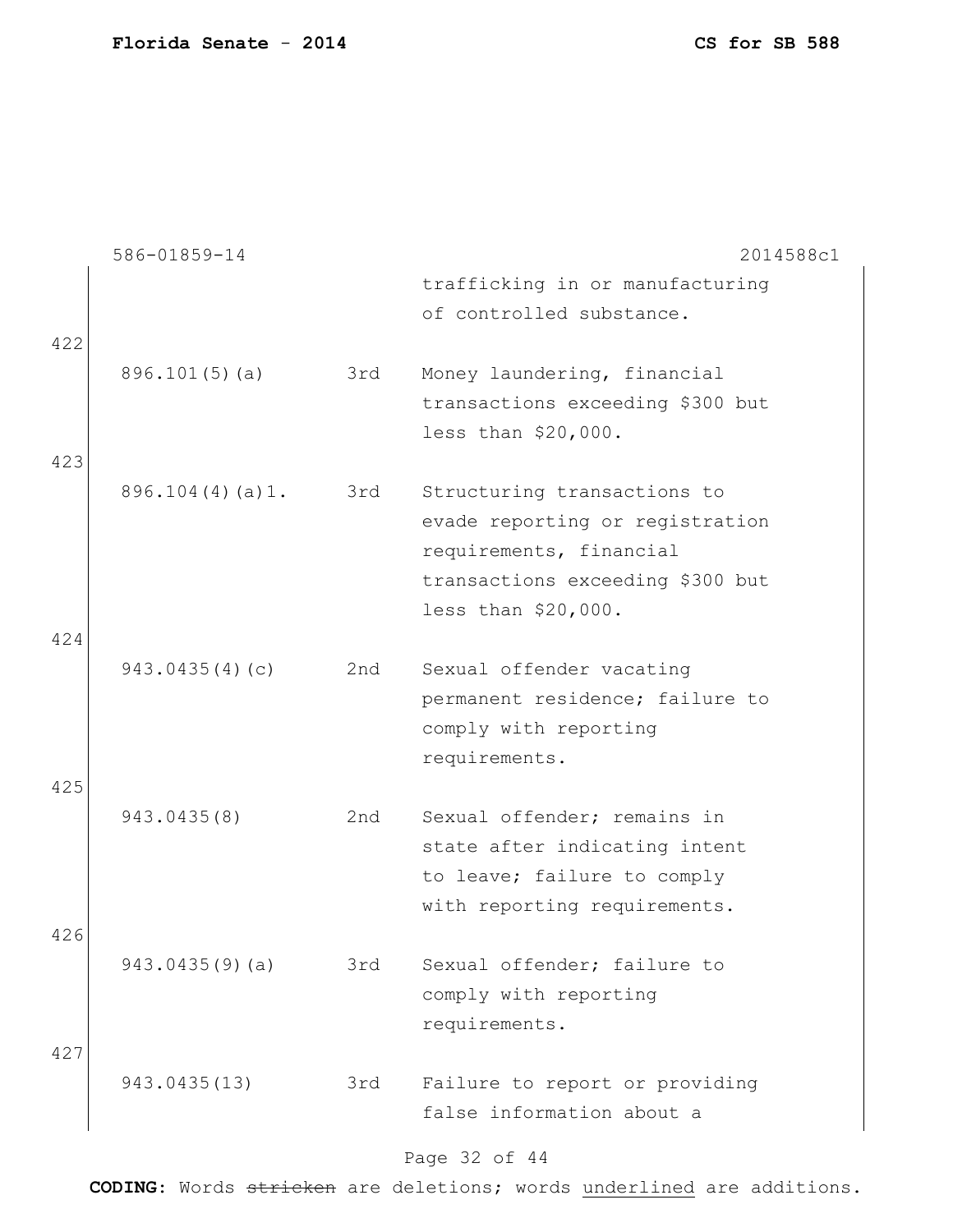|     | 586-01859-14   |     | 2014588c1                      |
|-----|----------------|-----|--------------------------------|
|     |                |     | sexual offender; harbor or     |
|     |                |     | conceal a sexual offender.     |
| 428 |                |     |                                |
|     | 943.0435(14)   | 3rd | Sexual offender; failure to    |
|     |                |     | report and reregister; failure |
|     |                |     | to respond to address          |
|     |                |     | verification.                  |
| 429 |                |     |                                |
|     | 944.607(9)     | 3rd | Sexual offender; failure to    |
|     |                |     | comply with reporting          |
|     |                |     | requirements.                  |
| 430 |                |     |                                |
|     | 944.607(10)(a) | 3rd | Sexual offender; failure to    |
|     |                |     | submit to the taking of a      |
| 431 |                |     | digitized photograph.          |
|     | 944.607(12)    | 3rd | Failure to report or providing |
|     |                |     | false information about a      |
|     |                |     | sexual offender; harbor or     |
|     |                |     | conceal a sexual offender.     |
| 432 |                |     |                                |
|     | 944.607(13)    | 3rd | Sexual offender; failure to    |
|     |                |     | report and reregister; failure |
|     |                |     | to respond to address          |
|     |                |     | verification.                  |
| 433 |                |     |                                |
|     | 985.4815(10)   | 3rd | Sexual offender; failure to    |
|     |                |     | submit to the taking of a      |
|     |                |     | digitized photograph.          |
|     |                |     |                                |

# Page 33 of 44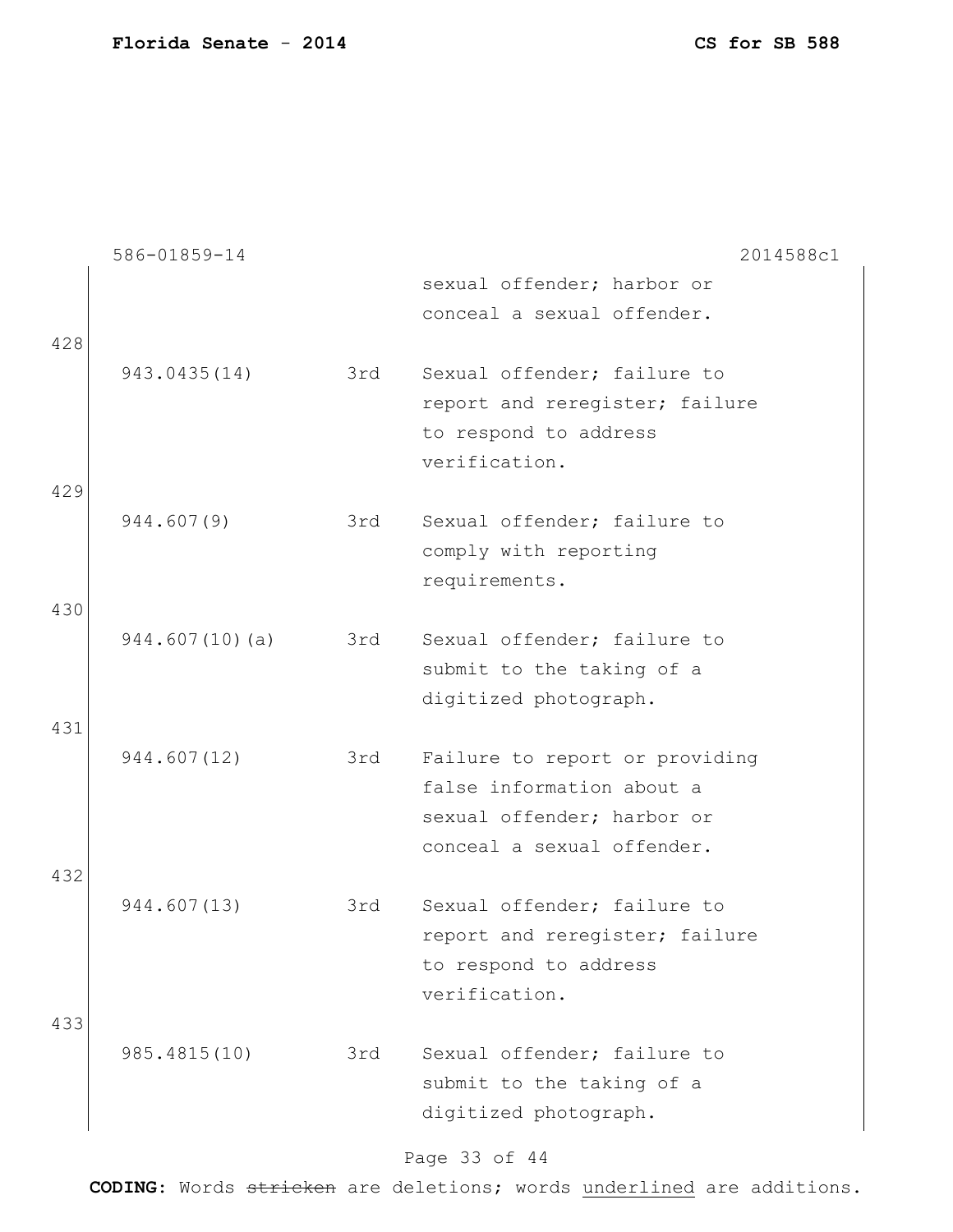|     | 586-01859-14          |        | 2014588c1                                                                                                               |
|-----|-----------------------|--------|-------------------------------------------------------------------------------------------------------------------------|
| 434 |                       |        |                                                                                                                         |
|     | 985.4815(12)          | 3rd    | Failure to report or providing<br>false information about a<br>sexual offender; harbor or<br>conceal a sexual offender. |
| 435 |                       |        |                                                                                                                         |
|     | 985.4815(13)          | 3rd    | Sexual offender; failure to<br>report and reregister; failure<br>to respond to address<br>verification.                 |
| 436 | $(h)$ LEVEL $8$       |        |                                                                                                                         |
| 437 |                       |        |                                                                                                                         |
| 438 |                       |        |                                                                                                                         |
|     | Florida               | Felony | Description                                                                                                             |
| 439 | Statute               | Degree |                                                                                                                         |
| 440 | 316.193<br>(3)(c)3.a. | 2nd    | DUI manslaughter.                                                                                                       |
|     | 316.1935(4)(b)        | 1st    | Aggravated fleeing or attempted<br>eluding with serious bodily<br>injury or death.                                      |
| 441 |                       |        |                                                                                                                         |
|     | 327.35(3)(c)3.        | 2nd    | Vessel BUI manslaughter.                                                                                                |
| 442 |                       |        |                                                                                                                         |
|     | 499.0051(7)           | 1st    | Knowing trafficking in<br>contraband prescription drugs.                                                                |
| 443 |                       |        |                                                                                                                         |
|     | 499.0051(8)           | 1st    | Knowing forgery of prescription                                                                                         |
|     |                       |        | Page 34 of 44                                                                                                           |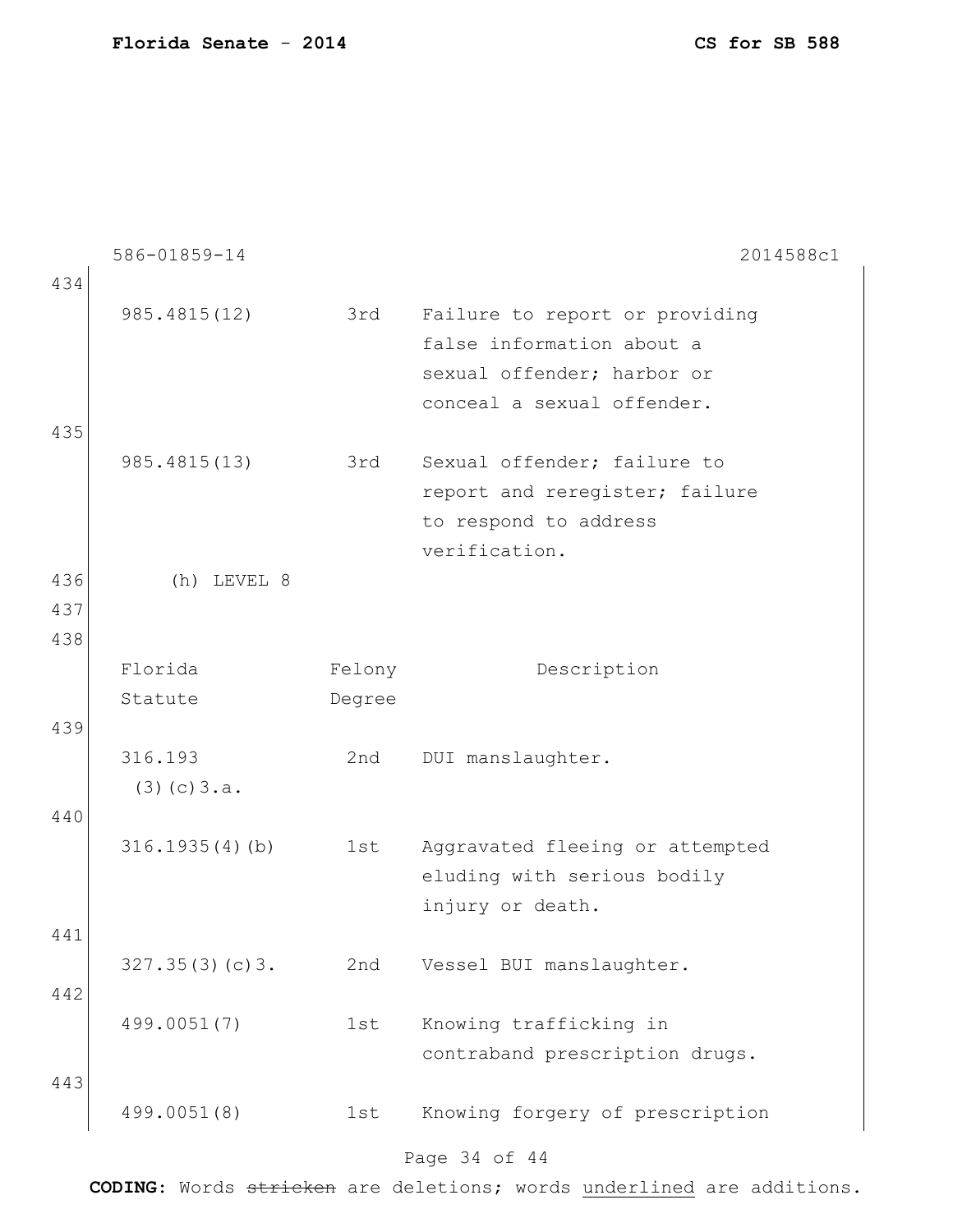|            | 586-01859-14    |     | 2014588c1                                                                                                                                                 |
|------------|-----------------|-----|-----------------------------------------------------------------------------------------------------------------------------------------------------------|
| 444        |                 |     | labels or prescription drug<br>labels.                                                                                                                    |
| 445        | 560.123(8)(b)2. | 2nd | Failure to report currency or<br>payment instruments totaling or<br>exceeding \$20,000, but less<br>than $$100,000$ by money<br>transmitter.              |
| 446        | 560.125(5)(b)   | 2nd | Money transmitter business by<br>unauthorized person, currency<br>or payment instruments totaling<br>or exceeding \$20,000, but less<br>than \$100,000.   |
|            | 655.50(10)(b)2. | 2nd | Failure to report financial<br>transactions totaling or<br>exceeding \$20,000, but less<br>than \$100,000 by financial<br>institutions.                   |
| 447<br>448 | 777.03(2)(a)    | 1st | Accessory after the fact,<br>capital felony.                                                                                                              |
|            | 782.04(4)       | 2nd | Killing of human without design<br>when engaged in act or attempt<br>of any felony other than arson,<br>sexual battery, robbery,<br>burglary, kidnapping, |

Page 35 of 44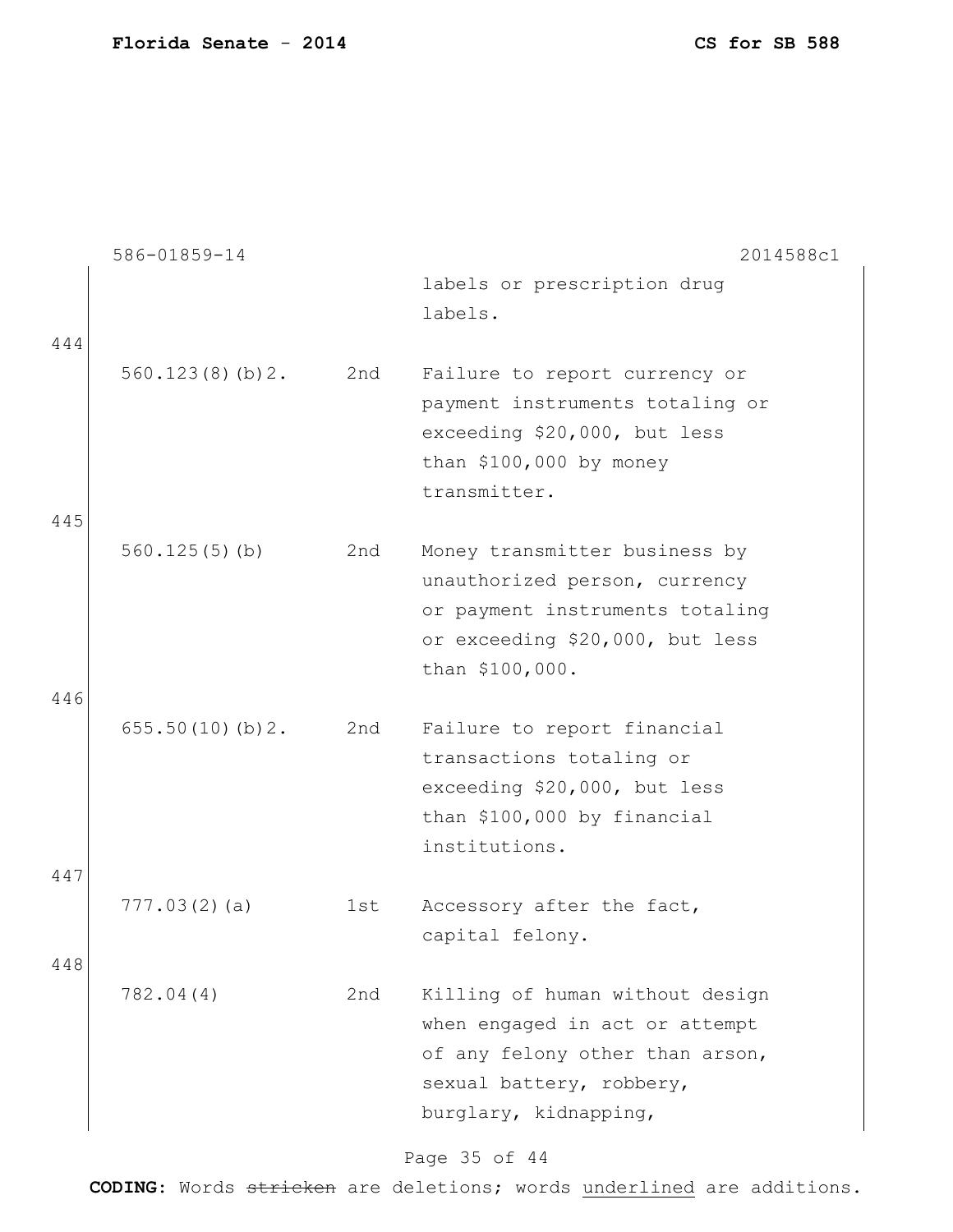|     | 586-01859-14     |     | 2014588c1                                                      |
|-----|------------------|-----|----------------------------------------------------------------|
|     |                  |     | aggravated fleeing or eluding<br>with serious bodily injury or |
|     |                  |     | death, aircraft piracy, or                                     |
|     |                  |     | unlawfully discharging bomb.                                   |
| 449 |                  |     |                                                                |
|     | 782.051(2)       | 1st | Attempted felony murder while                                  |
|     |                  |     | perpetrating or attempting to                                  |
|     |                  |     | perpetrate a felony not                                        |
|     |                  |     | enumerated in s. 782.04(3).                                    |
| 450 |                  |     |                                                                |
|     | $782.071(1)$ (b) | 1st | Committing vehicular homicide                                  |
|     |                  |     | and failing to render aid or                                   |
|     |                  |     | give information.                                              |
| 451 |                  |     |                                                                |
|     | 782.072(2)       | 1st | Committing vessel homicide and                                 |
|     |                  |     | failing to render aid or give                                  |
|     |                  |     | information.                                                   |
| 452 |                  |     |                                                                |
|     | 787.06(3)(b)     | 1st | Human trafficking using                                        |
|     |                  |     | coercion for commercial sexual                                 |
|     |                  |     | activity.                                                      |
| 453 |                  |     |                                                                |
|     | 787.06(3)(c)     | 1st | Human trafficking using                                        |
|     |                  |     | coercion for labor and services                                |
|     |                  |     | of an unauthorized alien.                                      |
| 454 |                  |     |                                                                |
|     | 787.06(3)(f)     | 1st | Human trafficking using                                        |
|     |                  |     | coercion for commercial sexual                                 |
|     |                  |     | activity by the transfer or                                    |
|     |                  |     |                                                                |
|     |                  |     |                                                                |

# Page 36 of 44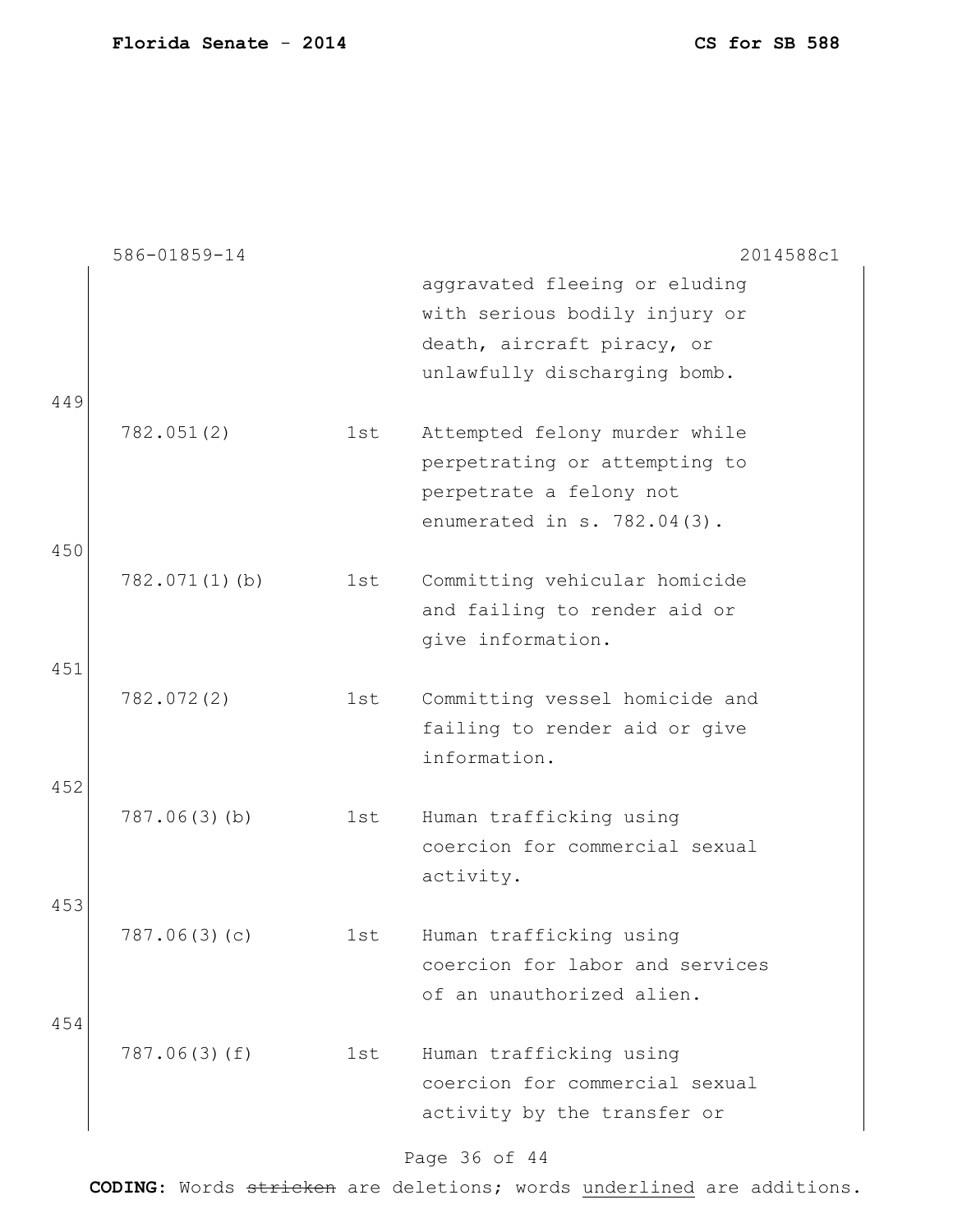|     | 586-01859-14 |     | 2014588c1                                |
|-----|--------------|-----|------------------------------------------|
|     |              |     | transport of any individual              |
|     |              |     | from outside Florida to within           |
|     |              |     | the state.                               |
| 455 |              |     |                                          |
|     | 790.161(3)   | 1st | Discharging a destructive                |
|     |              |     | device which results in bodily           |
|     |              |     | harm or property damage.                 |
| 456 |              |     |                                          |
|     | 794.011(5)   | 2nd | Sexual battery, victim 12 years          |
|     |              |     | or over, offender does not use           |
|     |              |     | physical force likely to cause           |
|     |              |     | serious injury.                          |
| 457 |              |     |                                          |
|     | 794.08(3)    | 2nd | Female genital mutilation,               |
|     |              |     | removal of a victim younger              |
|     |              |     | than 18 years of age from this           |
|     |              |     | state.                                   |
| 458 |              |     |                                          |
|     | 800.04(4)    | 2nd | Lewd or lascivious battery.              |
| 459 |              |     |                                          |
|     | 806.01(1)    | 1st | Maliciously damage dwelling or           |
|     |              |     | structure by fire or explosive,          |
|     |              |     | believing person in structure.           |
| 460 |              |     |                                          |
|     | 810.02(2)(a) |     | 1st, PBL Burglary with assault or        |
|     |              |     | battery.                                 |
| 461 |              |     |                                          |
|     | 810.02(2)(b) |     | 1st, PBL Burglary; armed with explosives |
|     |              |     | or dangerous weapon.                     |
|     |              |     |                                          |

# Page 37 of 44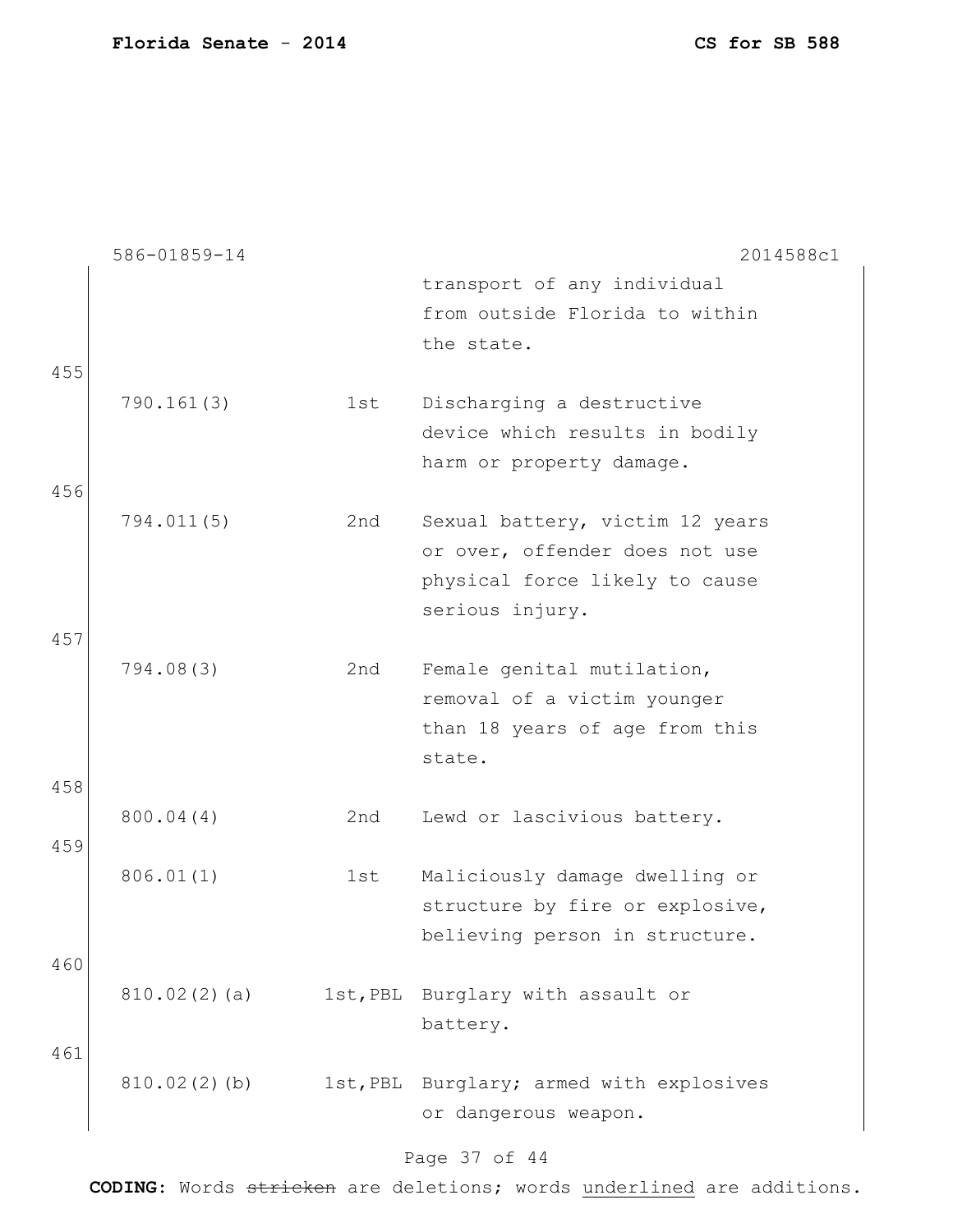|            | 586-01859-14    |     | 2014588c1                                                                                                  |
|------------|-----------------|-----|------------------------------------------------------------------------------------------------------------|
| 462<br>463 | 810.02(2)(c)    | 1st | Burglary of a dwelling or<br>structure causing structural<br>damage or \$1,000 or more<br>property damage. |
| 464        | 812.014(2)(a)2. | 1st | Property stolen; cargo valued<br>at \$50,000 or more, grand theft<br>in 1st degree.                        |
| 465        | 812.13(2)(b)    | 1st | Robbery with a weapon.                                                                                     |
|            | 812.135(2)(c)   | 1st | Home-invasion robbery, no<br>firearm, deadly weapon, or<br>other weapon.                                   |
| 466<br>467 | 817.535(2)(b)   | 2nd | Filing false lien or other<br>unauthorized document; second<br>or subsequent offense.                      |
|            | 817.535(3)(a)   | 2nd | Filing false lien or other<br>unauthorized document; property<br>owner is a public officer or<br>employee. |
| 468        | 817.535(4)(a)1. | 2nd | Filing false lien or other<br>unauthorized document;<br>defendant is incarcerated or<br>under supervision. |

# Page 38 of 44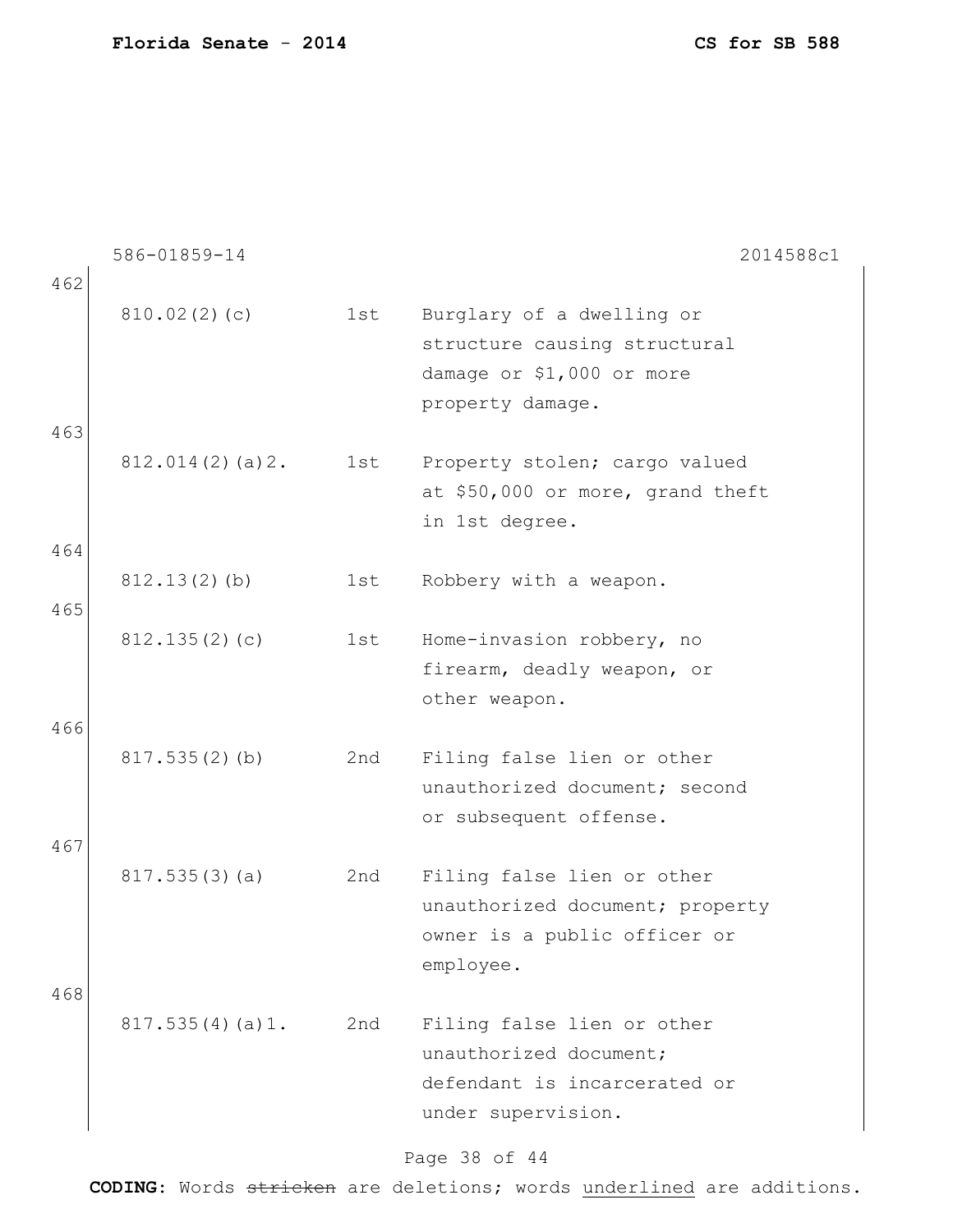|            | 586-01859-14                   |     | 2014588c1                                                                                                                                      |
|------------|--------------------------------|-----|------------------------------------------------------------------------------------------------------------------------------------------------|
| 469        |                                |     |                                                                                                                                                |
| 470        | 817.535(5)(a)                  | 2nd | Filing false lien or other<br>unauthorized document; owner of<br>the property incurs financial<br>loss as a result of the false<br>instrument. |
| 471        | 817.568(6)                     | 2nd | Fraudulent use of personal<br>identification information of<br>an individual under the age of<br>18.                                           |
|            |                                |     |                                                                                                                                                |
|            | 825.102(2)                     | 1st | Aggravated abuse of an elderly<br>person or disabled adult.                                                                                    |
| 472        |                                |     |                                                                                                                                                |
|            | 825.1025(2)                    | 2nd | Lewd or lascivious battery upon<br>an elderly person or disabled<br>adult.                                                                     |
| 473        |                                |     |                                                                                                                                                |
|            | 825.103(3)(a)<br>825.103(2)(a) | 1st | Exploiting an elderly person or<br>disabled adult and property is<br>valued at \$50,000 \$100,000 or<br>more.                                  |
| 474<br>475 | 837.02(2)                      | 2nd | Perjury in official proceedings<br>relating to prosecution of a<br>capital felony.                                                             |
|            | 837.021(2)                     | 2nd | Making contradictory statements                                                                                                                |
|            |                                |     | Page 39 of 44                                                                                                                                  |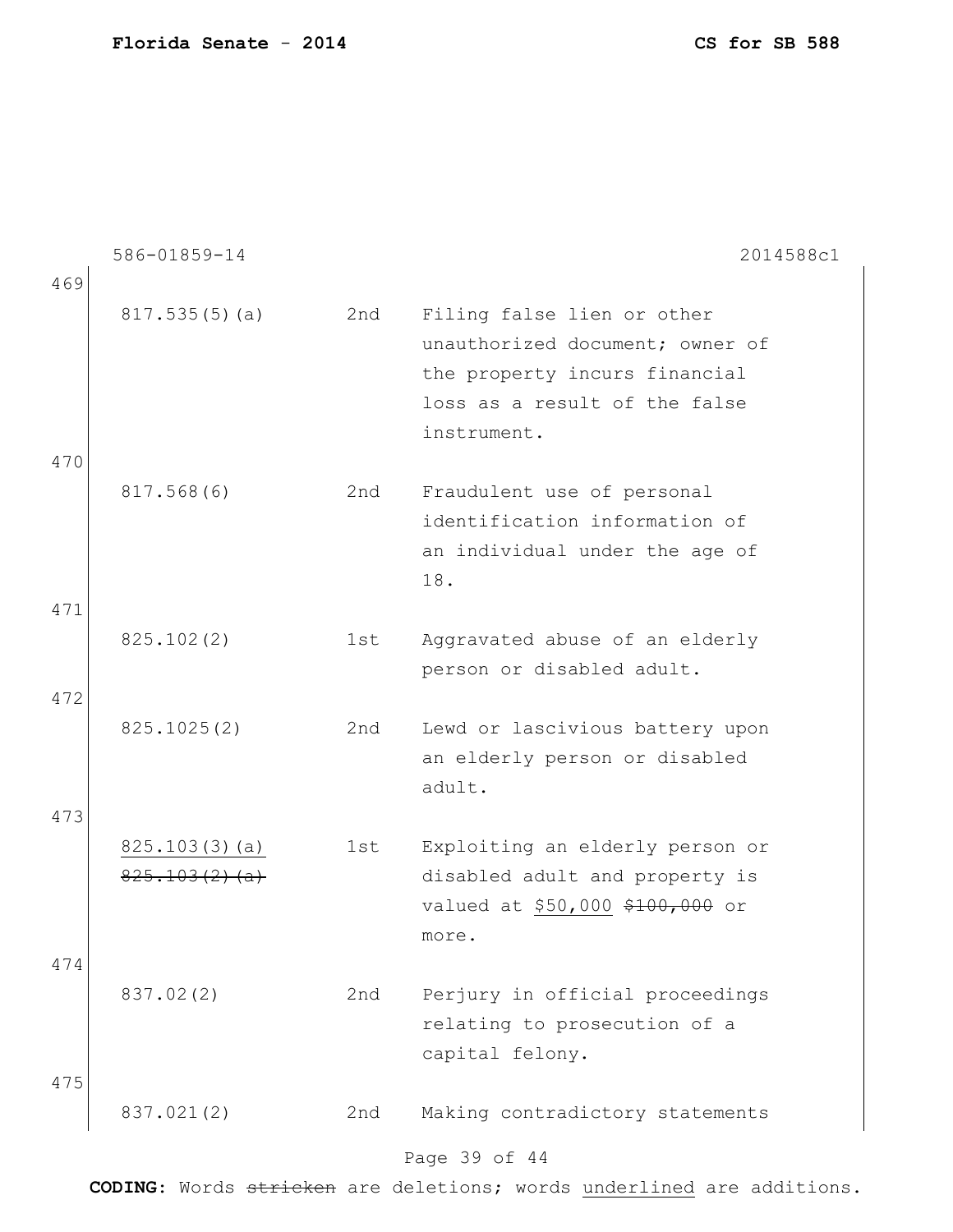|            | 586-01859-14    |     | 2014588c1                                                                                                  |
|------------|-----------------|-----|------------------------------------------------------------------------------------------------------------|
| 476        |                 |     | in official proceedings<br>relating to prosecution of a<br>capital felony.                                 |
| 477        | 860.121(2)(c)   | 1st | Shooting at or throwing any<br>object in path of railroad<br>vehicle resulting in great<br>bodily harm.    |
| 478        | 860.16          | 1st | Aircraft piracy.                                                                                           |
|            | 893.13(1)(b)    | 1st | Sell or deliver in excess of 10<br>grams of any substance<br>specified in $s. 893.03(1)$ (a) or<br>$(b)$ . |
| 479<br>480 | 893.13(2)(b)    | 1st | Purchase in excess of 10 grams<br>of any substance specified in<br>s. 893.03(1)(a) or (b).                 |
| 481        | 893.13(6)(c)    | 1st | Possess in excess of 10 grams<br>of any substance specified in<br>s. 893.03(1)(a) or (b).                  |
| 482        | 893.135(1)(a)2. | 1st | Trafficking in cannabis, more<br>than 2,000 lbs., less than<br>10,000 lbs.                                 |
|            | 893.135         | 1st | Trafficking in cocaine, more<br>Page 40 of 44                                                              |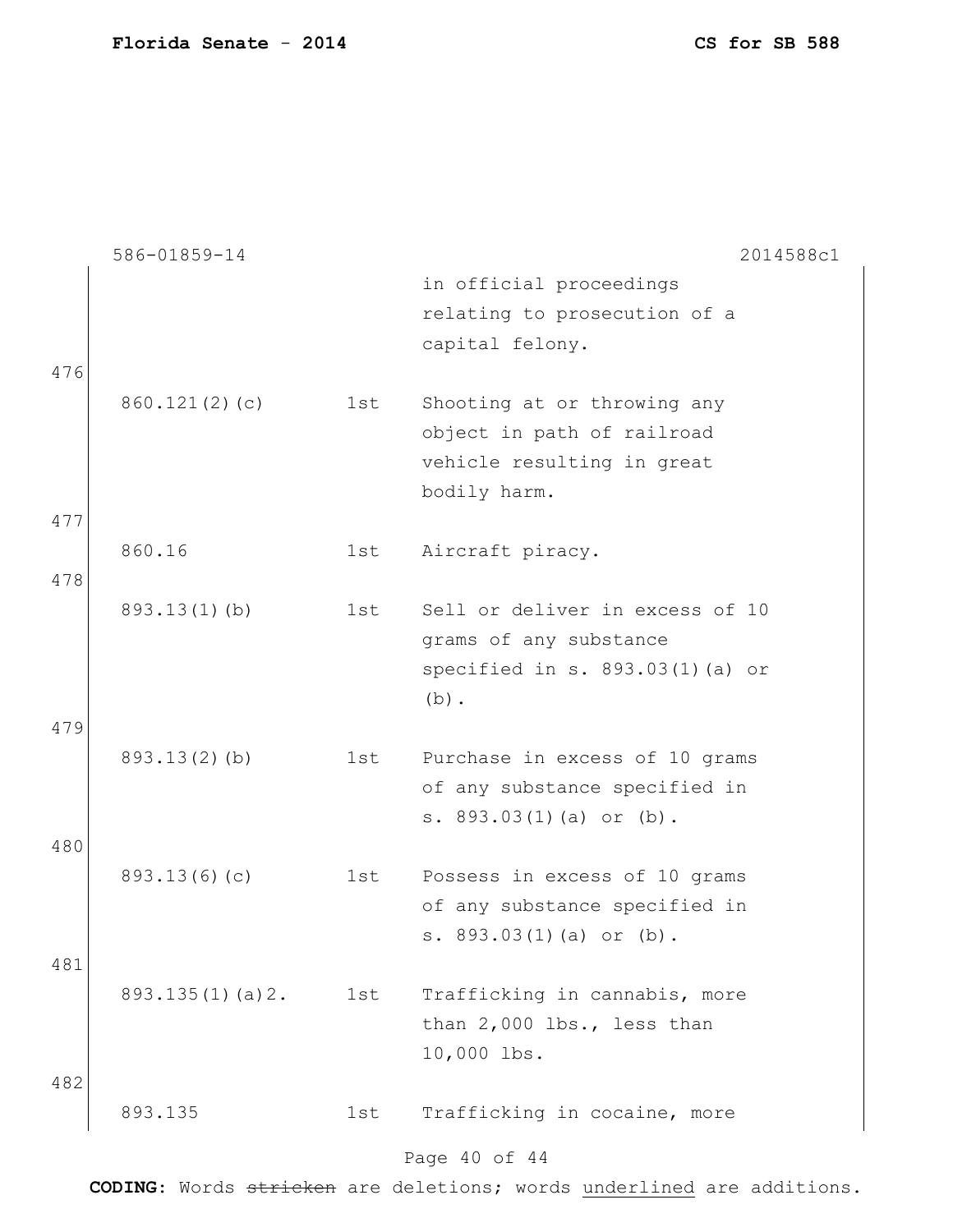|     | 586-01859-14        |     | 2014588c1                       |
|-----|---------------------|-----|---------------------------------|
|     | $(1)$ (b) $1.b.$    |     | than 200 grams, less than 400   |
|     |                     |     | grams.                          |
| 483 |                     |     |                                 |
|     | 893.135             | 1st | Trafficking in illegal drugs,   |
|     | $(1)$ (c) $1.b.$    |     | more than 14 grams, less than   |
|     |                     |     | 28 grams.                       |
| 484 |                     |     |                                 |
|     | 893.135             | 1st | Trafficking in phencyclidine,   |
|     | $(1)$ $(d)$ $1.b.$  |     | more than 200 grams, less than  |
|     |                     |     | 400 grams.                      |
| 485 |                     |     |                                 |
|     | 893.135             | 1st | Trafficking in methaqualone,    |
|     | $(1)$ (e) $1.b.$    |     | more than 5 kilograms, less     |
|     |                     |     | than 25 kilograms.              |
| 486 |                     |     |                                 |
|     | 893.135             | 1st | Trafficking in amphetamine,     |
|     | $(1)$ $(f)$ $1.b.$  |     | more than 28 grams, less than   |
|     |                     |     | 200 grams.                      |
| 487 |                     |     |                                 |
|     | 893.135             | 1st | Trafficking in flunitrazepam,   |
|     | $(1)$ $(g)$ $1.b$ . |     | 14 grams or more, less than 28  |
|     |                     |     | grams.                          |
| 488 |                     |     |                                 |
|     | 893.135             | 1st | Trafficking in gamma-           |
|     | $(1)$ (h) $1.b.$    |     | hydroxybutyric acid (GHB), 5    |
|     |                     |     | kilograms or more, less than 10 |
|     |                     |     | kilograms.                      |
| 489 |                     |     |                                 |
|     | 893.135             | 1st | Trafficking in 1,4-Butanediol,  |
|     |                     |     |                                 |
|     |                     |     | Page 41 of 44                   |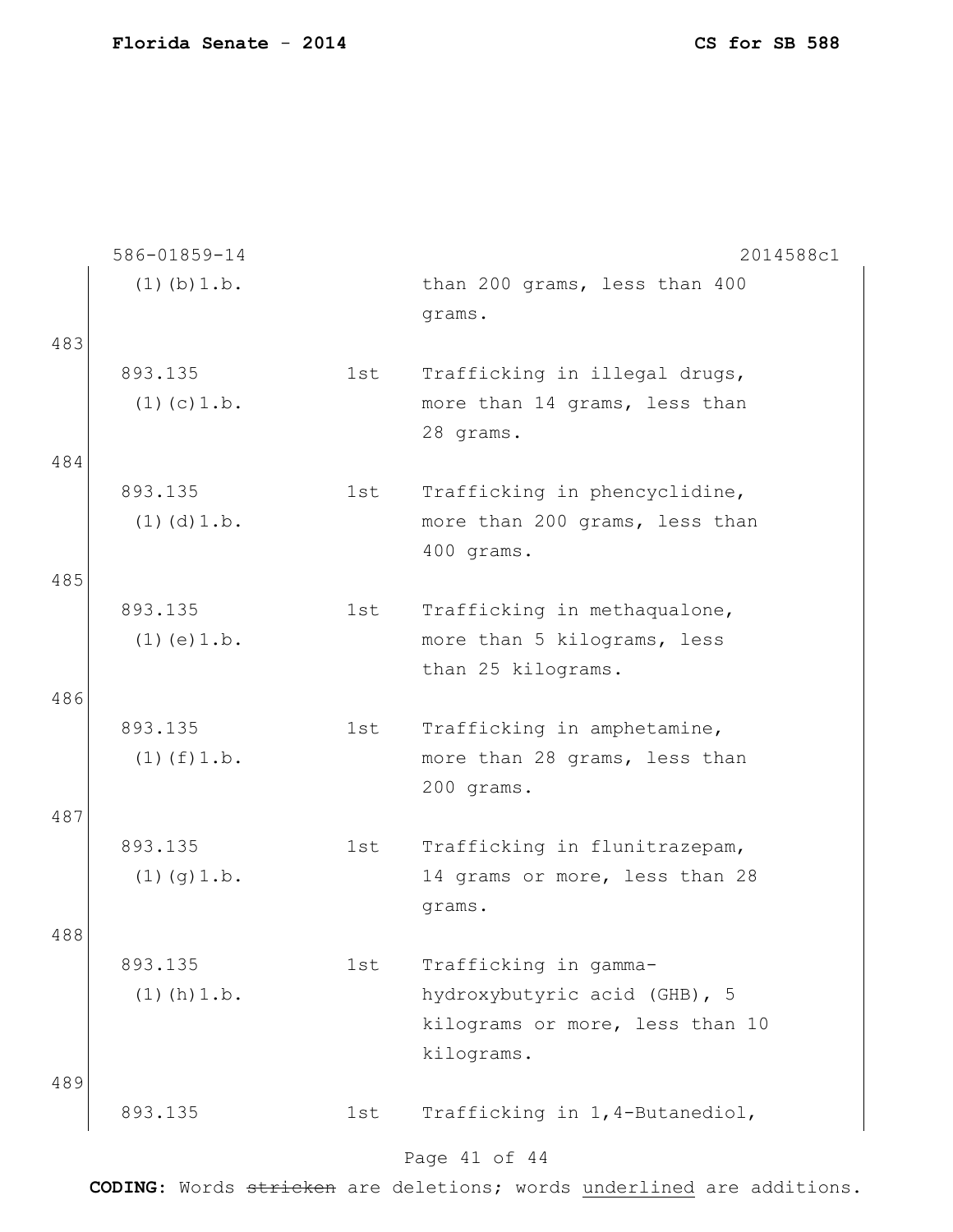|     | 586-01859-14        |     | 2014588c1                                                                                                                 |
|-----|---------------------|-----|---------------------------------------------------------------------------------------------------------------------------|
|     | $(1)$ $(j)$ $1.b.$  |     | 5 kilograms or more, less than<br>10 kilograms.                                                                           |
| 490 |                     |     |                                                                                                                           |
|     | 893.135             | 1st | Trafficking in Phenethylamines,                                                                                           |
|     | $(1)$ $(k)$ $2.b$ . |     | 200 grams or more, less than<br>400 grams.                                                                                |
| 491 |                     |     |                                                                                                                           |
|     | 893.1351(3)         | 1st | Possession of a place used to<br>manufacture controlled<br>substance when minor is present<br>or resides there.           |
| 492 |                     |     |                                                                                                                           |
|     | 895.03(1)           | 1st | Use or invest proceeds derived<br>from pattern of racketeering<br>activity.                                               |
| 493 |                     |     |                                                                                                                           |
|     | 895.03(2)           | 1st | Acquire or maintain through<br>racketeering activity any<br>interest in or control of any<br>enterprise or real property. |
| 494 |                     |     |                                                                                                                           |
|     | 895.03(3)           | 1st | Conduct or participate in any<br>enterprise through pattern of<br>racketeering activity.                                  |
| 495 | 896.101(5)(b)       | 2nd | Money laundering, financial<br>transactions totaling or<br>exceeding \$20,000, but less<br>than \$100,000.                |

# Page 42 of 44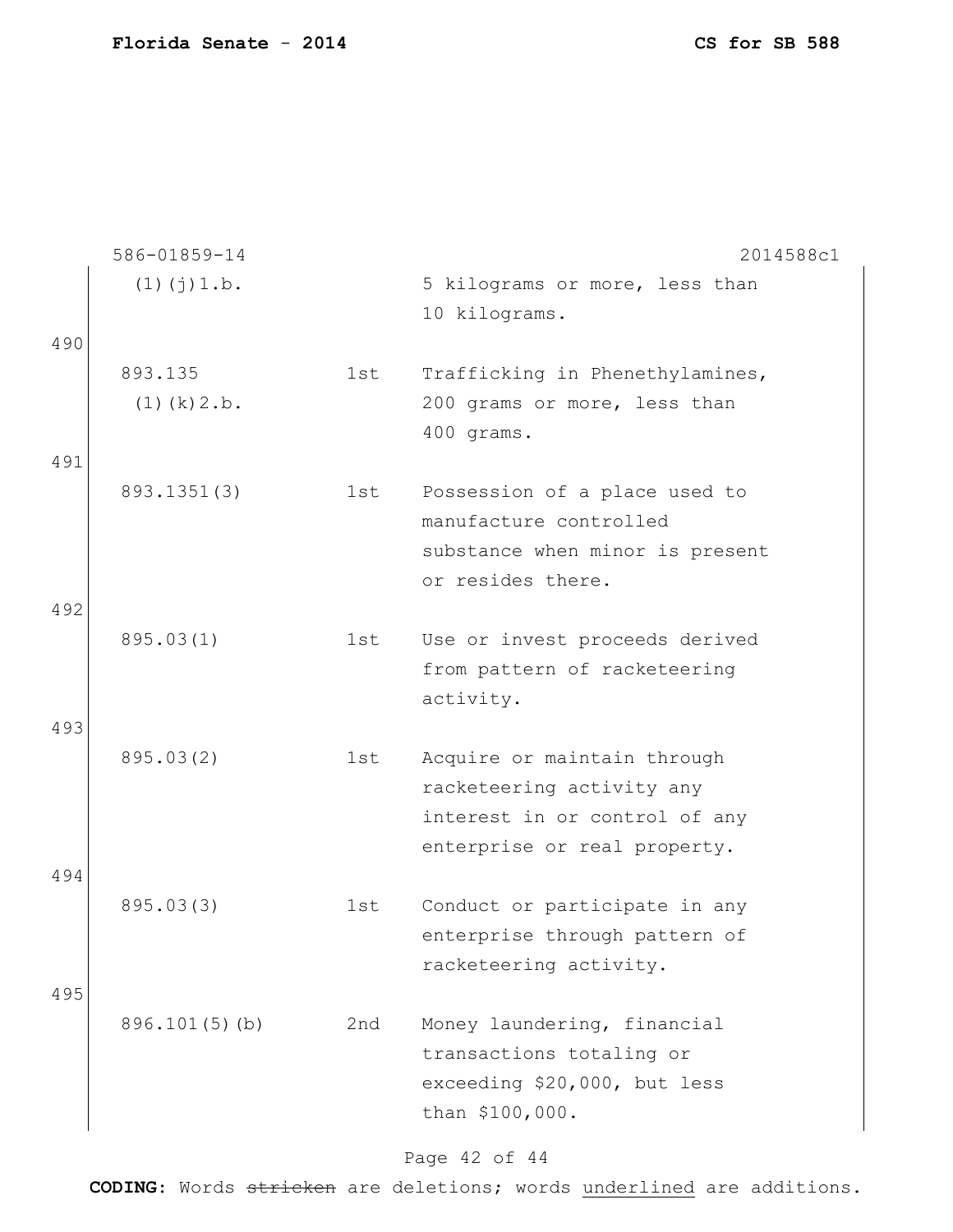586-01859-14 2014588c1

496

896.104(4)(a)2. 2nd Structuring transactions to evade reporting or registration requirements, financial transactions totaling or exceeding \$20,000 but less than \$100,000.

497 Section 7. For the purpose of incorporating the amendment 498 made by this act to section 825.103, Florida Statutes, in a 499 reference thereto, subsection (1) of section 772.11, Florida 500 Statutes, is reenacted to read:

501 772.11 Civil remedy for theft or exploitation.-

502 (1) Any person who proves by clear and convincing evidence 503 that he or she has been injured in any fashion by reason of any 504 violation of ss. 812.012-812.037 or s. 825.103(1) has a cause of 505 action for threefold the actual damages sustained and, in any 506 such action, is entitled to minimum damages in the amount of  $507$  \$200, and reasonable attorney's fees and court costs in the 508 trial and appellate courts. Before filing an action for damages 509 under this section, the person claiming injury must make a 510 written demand for \$200 or the treble damage amount of the 511 person liable for damages under this section. If the person to 512 whom a written demand is made complies with such demand within 513 30 days after receipt of the demand, that person shall be given 514 a written release from further civil liability for the specific 515 act of theft or exploitation by the person making the written 516 demand. Any person who has a cause of action under this section 517 may recover the damages allowed under this section from the 518 parents or legal guardian of any unemancipated minor who lives

#### Page 43 of 44